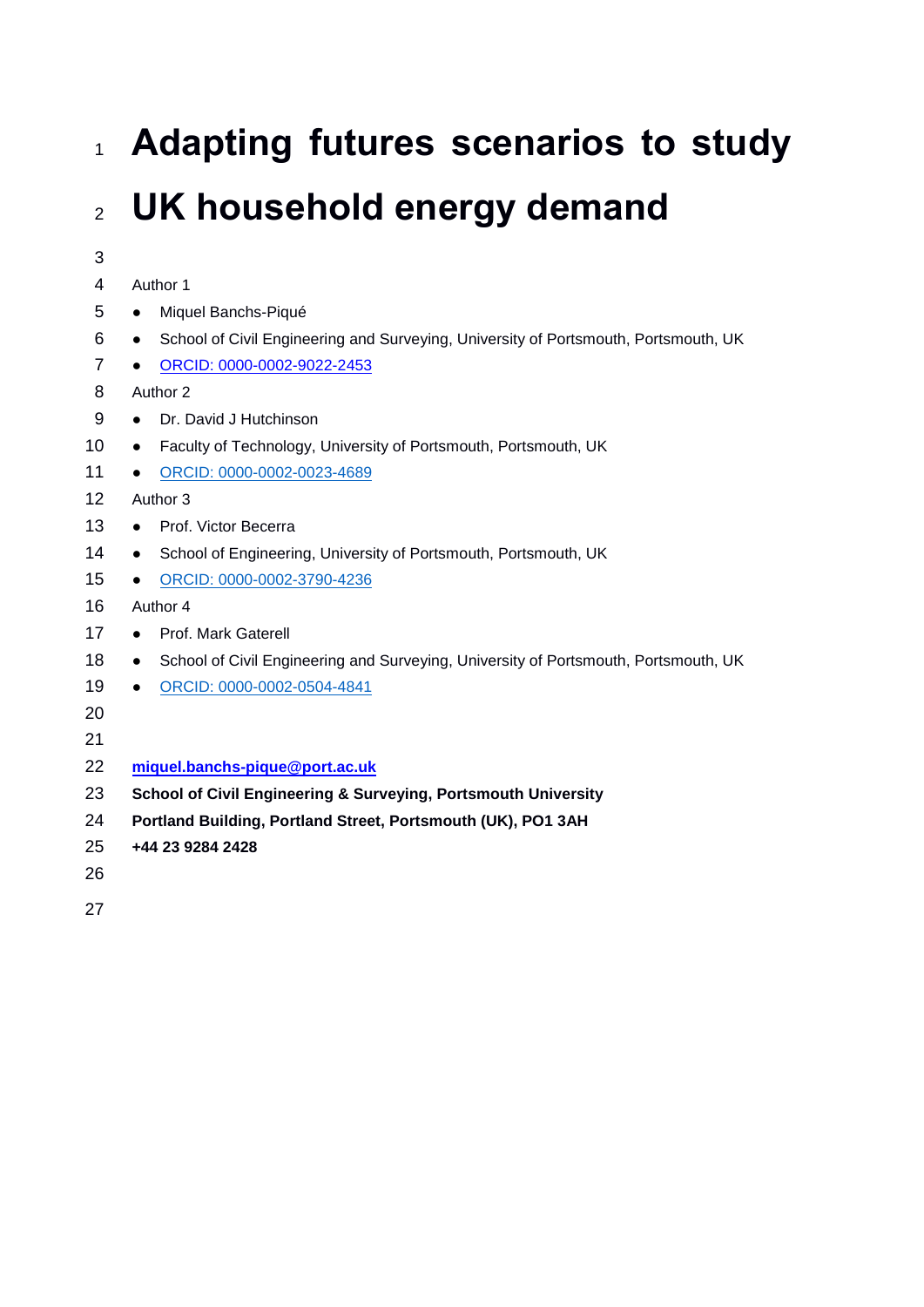**Abstract**

#### 

 Greenhouse gas emissions originating from the built environment play a significant role toward climate change. Carefully planning the future of the building sector is key to mitigating these emissions. Addressing this problem using a predictive approach may miss possible futures we cannot anticipate. Using explorative scenarios to perform futures analysis helps widen the range of futures taken into account, which minimises this risk. Tools which use scenarios to help study the resilience of sustainable solutions for UK urban environment are already available. However, they do not facilitate in-depth analysis of future household energy demand. This paper considers how one such tool, 'Designing Resilient Cities' (DRC), could be modified appropriately. It includes: (1) a series of indicators representing factors affecting the energy demand in dwellings, and (2) their characteristics for each scenario to complement the narratives in DRC. As a case study to validate these additions, the resilience of a recommendation to decrease domestic electricity consumption is evaluated. **Keywords** Sustainability, Energy conservation, Environment **List of acronyms** *GSG* Global Scenarios Group (Tellus Institute) *DRC* Designing Resilient Cities (tool to perform futures analysis) UF Urban Futures (project which developed DRC) *NSP* New Sustainability Paradigm (scenario) *PR* Policy Reform (scenario) *MF* Market Forces (scenario) *FW* Fortress World (scenario)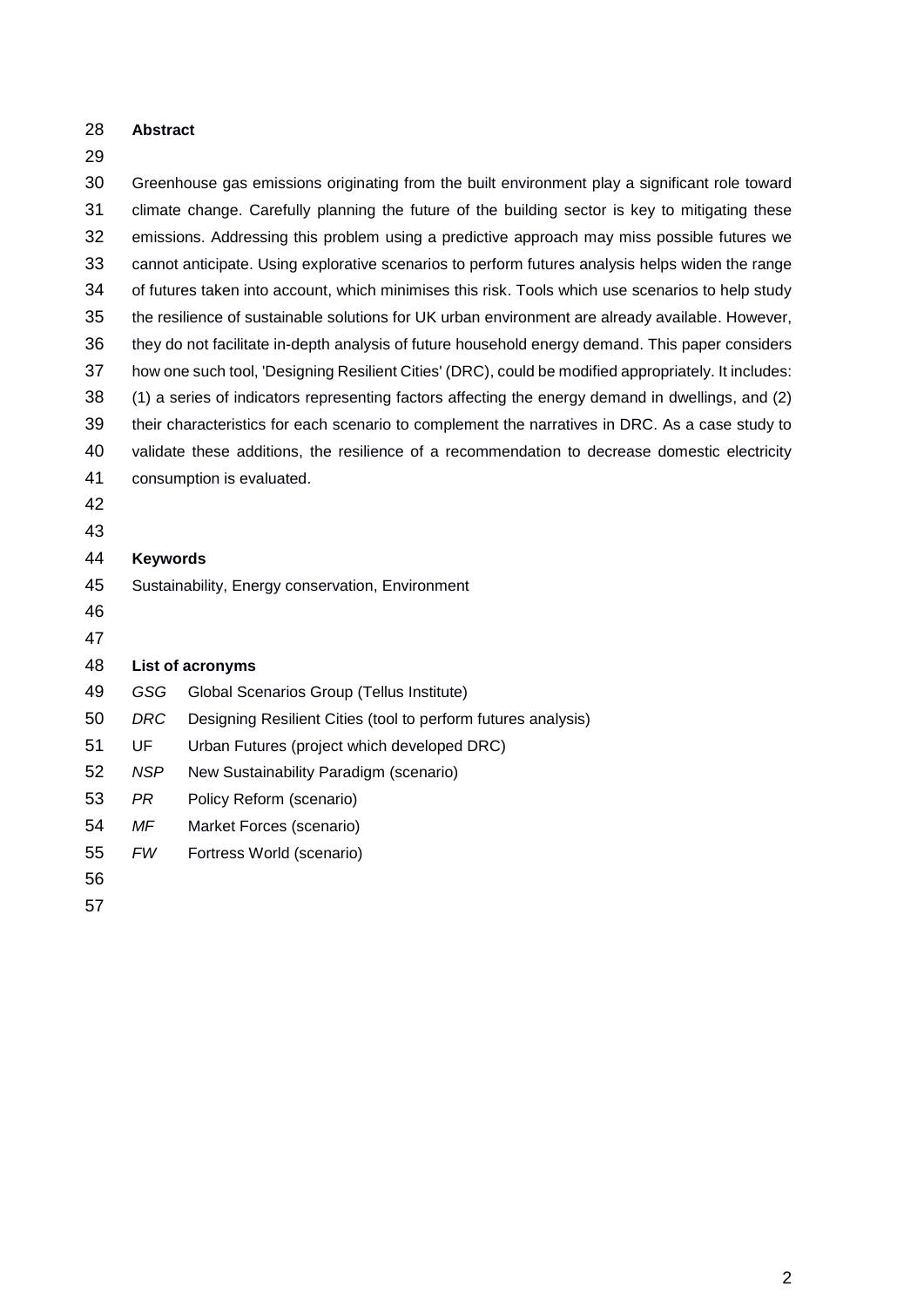**1 Introduction**

#### 

 Although we live in a world where post-truth intoxicates the beliefs of millions of people worldwide, there is scientific consensus on human-made climate change driven by greenhouse gases (Cook *et al.*, 2016). Climate change is one of the Stockholm Resilience Centre's boundaries defining a safe operating space for humanity which we have already violated (Rockström *et al.*, 2009). In order to mitigate this threat, most countries are setting targets to reduce their carbon dioxide emissions. In the case of the UK, in 2008 the Government's Climate Change Bill set a legally binding target of a 80 % reduction in carbon dioxide emissions by 2050 compared to 1990 levels (DEFRA, 2008), and it recognises that the built environment plays a crucial role in achieving this target (Department of Energy and Climate Change, 2009).

 Under *business as usual*, energy demand in the global building sector is expected to increase by 50 % by 2050 (IEA, 2013). It has been estimated that to achieve the global goal of limiting the temperature rise to 2 ºC, the building sector has to reduce its carbon dioxide emissions by 77 % compared to the 2013 baseline (IEA, 2013). Carefully planning the future of the built environment —as well as its energy supply technologies and networks— is key in this effort, as we need to ensure resilient and flexible solutions that continue to perform effectively in the future.

 The future is, however, uncertain. Solutions which seem very appropriate today may not be useful in a matter of few years if this uncertainty is not taken into account during their design phase. To not do so would mean wasting resources and effort in what would soon become stranded assets. Present research on sustainability faces this problem principally by utilising a predictive approach —*i.e.* based 81 on current and historical trends and predictions. This is perfectly valid, however, it does not account for futures we cannot anticipate (Rogers *et al.*, 2012).

 Scenario analysis can help in this regard as it facilitates widening the range of futures considered. So far, scenario analysis has been used mainly to study the consequences of global level interventions, long-term evolution of different systems, and to inform polices (Boyko *et al.*, 2012). However, it is not extensively used to study the performance of specific interventions, or to evaluate the effects that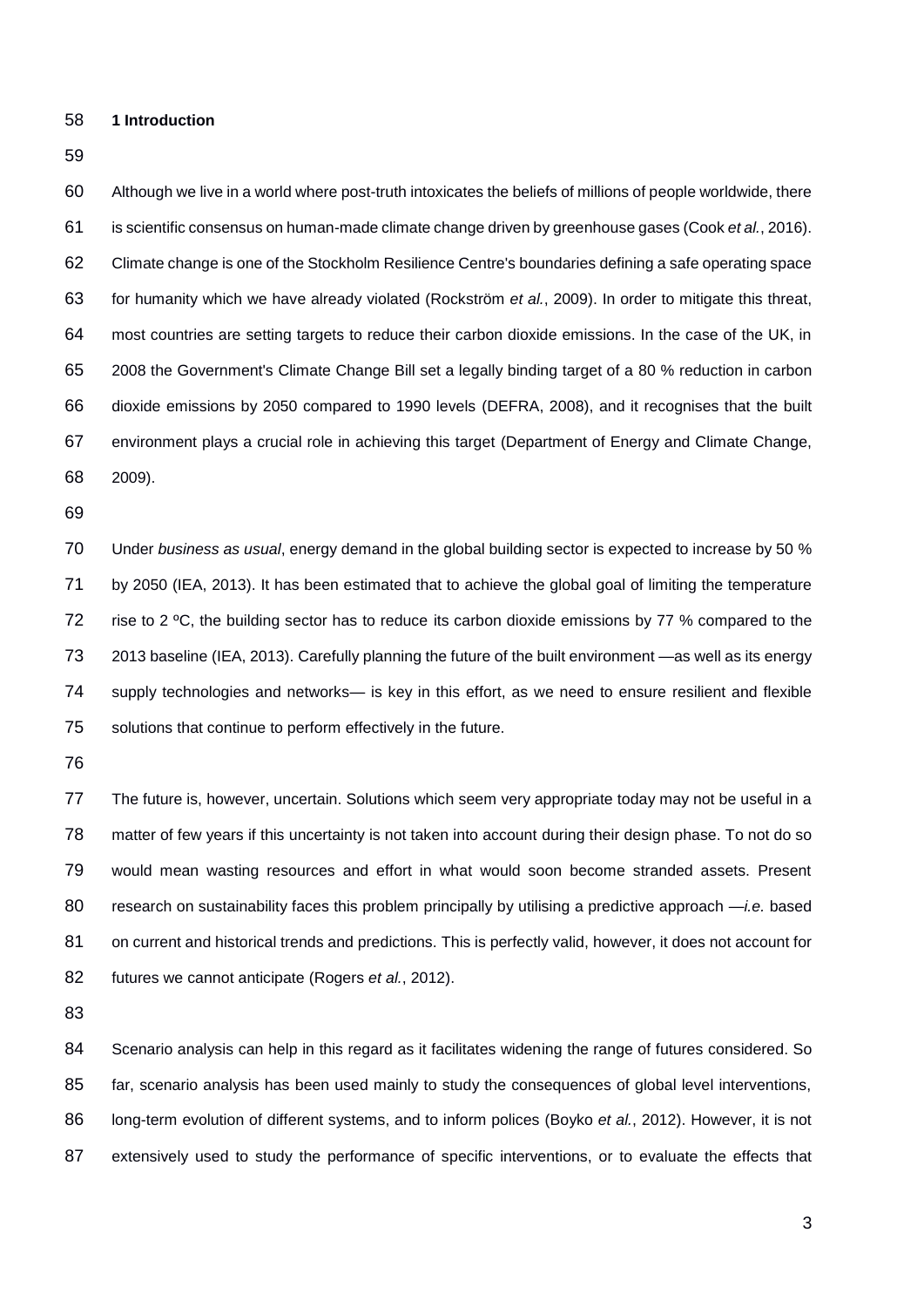88 different futures could have on a specific system. In particular, scenario analysis could be used to study the development of domestic energy demand, and the performance of interventions aimed at decreasing it.

 In the future scenarios literature, there exist different types of scenarios, tools and methods designed to help perform futures analysis in a wide range of contexts. One tool which is especially suited to study 94 the performance of sustainable interventions in the urban environment is 'Designing Resilient Cities' (DRC) (Lombardi *et al.*, 2012), with their 'Urban Futures Method' (Rogers *et al.*, 2012). This tool was developed by a project called 'Urban Futures' (UF), which published it in 2012 in parallel to a special issue of this same journal. That issue was dedicated to the use of future scenarios to evaluate the resilience of sustainable solutions in the urban environment in UK (Rogers, 2012).

 UF used as the basis for their scenarios those developed by the Global Scenarios Group (GSG), a 101 project from the Tellus Institute. These scenarios are integrated —considering major economic, social, cultural, institutional, technological and environmental questions at the same time— and disaggregated by regions and sectors; and they convey this information in various points in the future until the year 2100 (Raskin, Electris and Rosen, 2010). These are explorative scenarios which cover a broad range of possible directions in which the future could unfold, and can be used to formulate 'what if' questions (Rogers *et al.*, 2012). GSG took special care to make the scenarios a logical and plausible evolution from the world today and internally consistent (Gallopin *et al.*, 1997). UF adapted four of these scenarios to UK cities in 2050 and developed DRC to help to evaluate the resilience of sustainable urban interventions (Boyko *et al.*, 2012; Lombardi *et al.*, 2012).

 The four scenarios developed by UF are internally-consistent adaptations to the UK urban environment 112 of the following GSG scenarios:

- 113 New Sustainability Paradigm (NSP) engaged society with a shared vision for sustainability **and quality of life**,
- 115 Policy Reform (PR) coordinated action from governments for sustainability and against poverty,
- 117 Market Forces (MF) reliance on the self-correcting logic of competitive markets,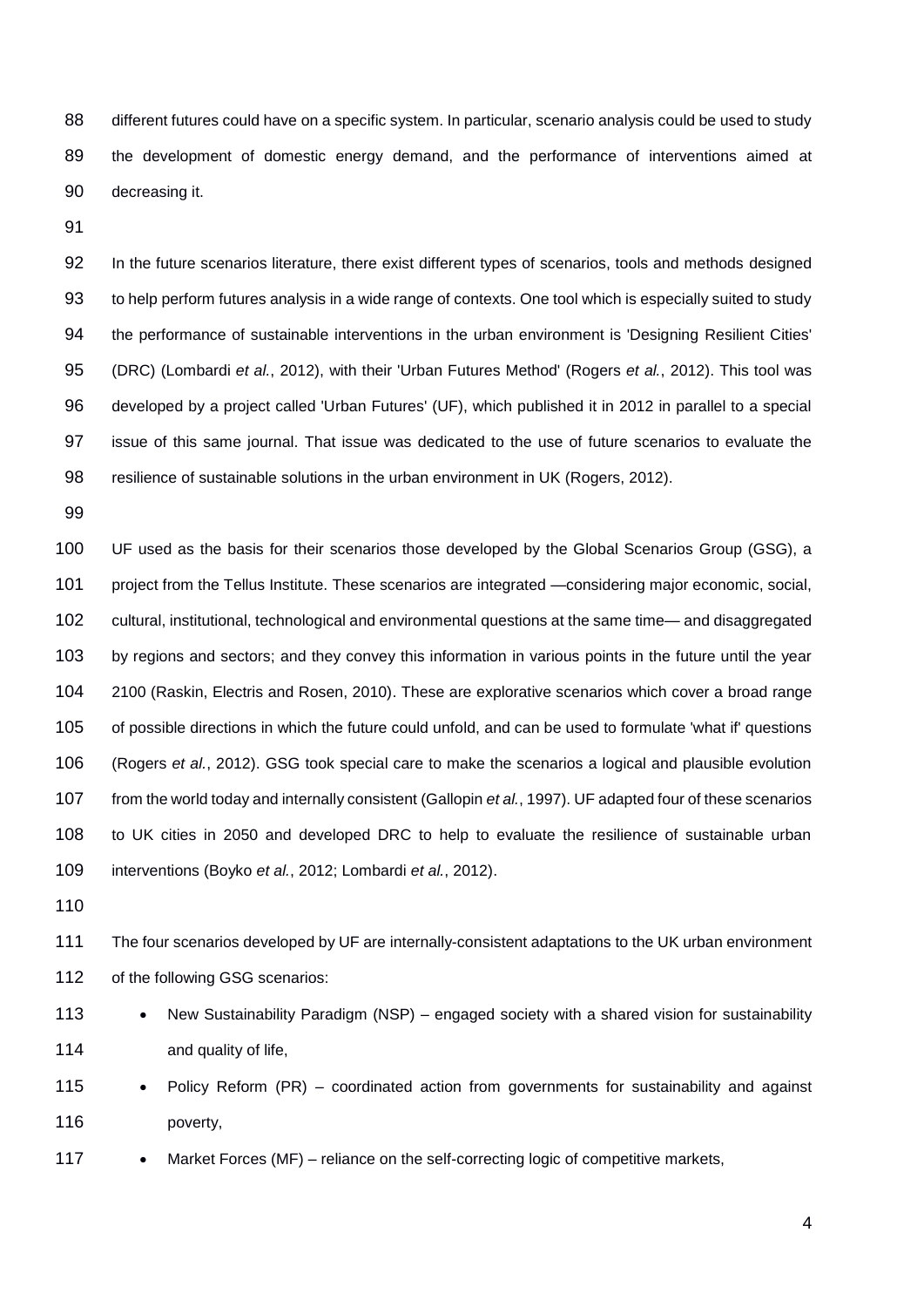118 • Fortress World (FW) – alliances of the powerful to protect their interests, security first; poor majority live outside the fortress (ratio 35:65).

 These four scenarios extend to the extremes of plausibility and are sufficiently distinct to cover a wide range of possible futures (Hunt *et al.,* 2012a). The names of the scenarios give a good idea of their characteristics. However, if further description is sought, brief general narratives can be found in the following literature: for the general GSG scenarios see Hunt *et al.* (2012b), for a version representative of OECD countries see Rogers *et al.* (2012), and for the UK urban version developed by UF see Boyko *et al.* (2012) or Lombardi *et al.* (2012).

 The 'Urban Futures Method' "aims to broaden the way we think about the form, function, and context of urban development and regeneration by focussing on the likely long-term performance of today's urban design solutions, and their associated vulnerabilities" (Lombardi *et al.*, 2012). This aim partly covers the study of the energy demand of UK's residential sector. However, to do an in-depth analysis of this topic, the tool has to be adapted. Fortunately, the scenarios used in DRC are designed in a way that new indicators and characteristics can be added to them, as well as new scenarios incorporated to the tool (Boyko *et al.*, 2012).

135 And so, the objective of this paper is to adapt the scenarios from DRC to the study of the energy demand of UK's residential sector. This is done by adding a set of indicators related to household energy demand or its causes, and developing their characteristics for each scenario, which increases the detail of information the scenarios provide in this domain. A short case study is also presented here to demonstrate the use of these additions.

## **1.1 Future scenarios**

 One very important characteristic of scenarios is that they do not intend to predict the future. What scenarios do, is to map a *plausibility space* in order to explore or study it (Schwartz, 1991; Foresight Horizon Scanning Centre and Government Office for Science, 2009; Boyko *et al.*, 2012; Rogers *et al.*,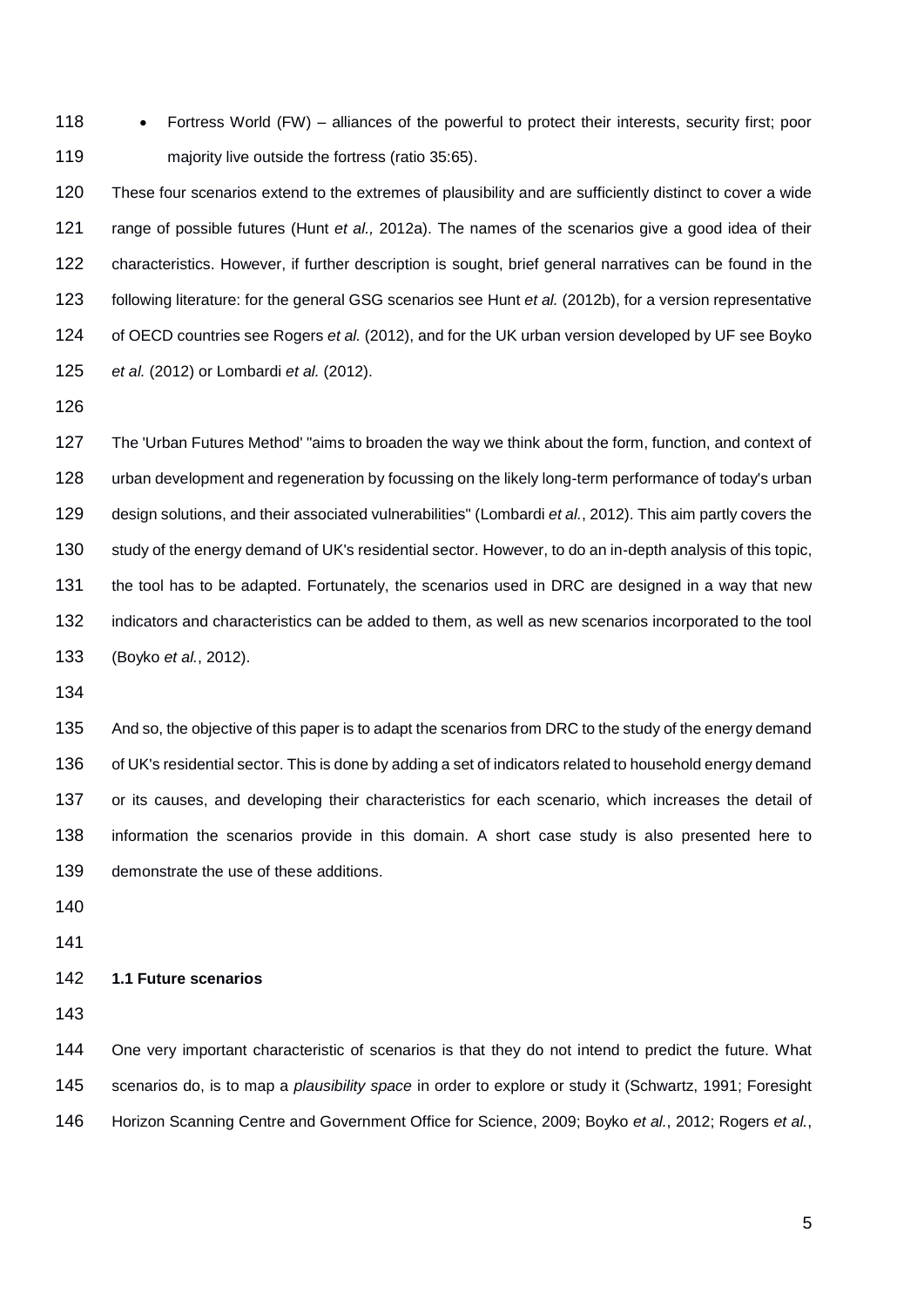2012). Therefore, scenarios are tools to help thinking about the future in a structured way and based 148 on a set of assumptions which are previously defined.

 There exist many types of scenarios with different features depending on the use to which they are put. Some, model possible outcomes and consequences from current actions and may not need any narrative —*e.g.*, the different emissions scenarios that IPCC developed for each of their storylines (IPCC, 2000). The scenarios discussed here, in contrast, are defined by narratives and explore distinct plausible socio-economic futures which could arise from the present.

 The use of these kinds of scenarios provides information on the possible evolution of any subject of study in a range of futures. This can be valuable for many purposes. In particular, it can provide information on the performance of any proposed intervention in different futures, thus helping to improve its resilience —*i.e.* its effectiveness in all the scenarios— or, at least, informing of its weaknesses (Boyko *et al.*, 2012; Lombardi *et al.*, 2012; Rogers *et al.*, 2012).

 The narrative of the scenarios in DRC comprises a short general narrative and the characteristics of a set of indicators. The general narrative describes briefly and precisely the main aspects of the scenario, and the characteristics of the indicators, its details. The indicators are variables that represent attributes of the system —*e.g.* the size of the population in the scenario— and they can represent any aspect(s) of interest. They have to be accurately defined, with a unit of measurement, and normally their value in a reference scenario or some kind of benchmark. The characteristics of an indicator quantify or qualify, with short statements, its performance under each scenario, normally in relation to the reference (Boyko *et al.*, 2012). For ease of use, the trend in relation to the reference is also portrayed with an arrow. See Figure 1 for a graphical depiction of the composition of a DRC scenario narrative.

- 
-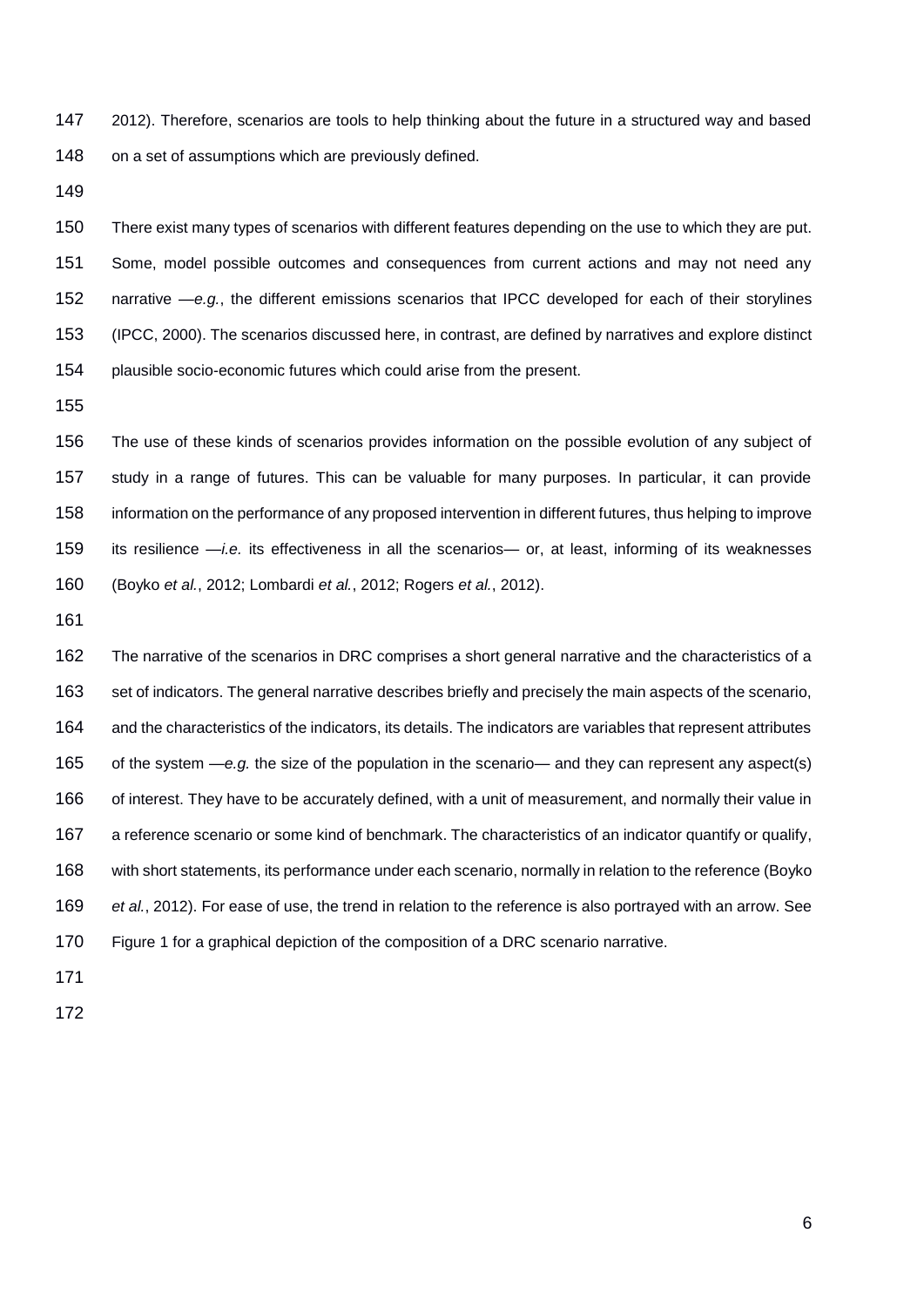

 Figure 1. DRC scenario narrative composition. The narrative of each scenario comprises a brief general narrative describing the main aspects of the scenario and the characteristics describing the 176 performance of a set of indicators in the scenario. These indicators are variables representing one or more attributes of the system.

 Note that all scenarios are defined by the same set of indicators; the differences in the characteristics of these indicators between the scenarios are what, in conjunction with the general narratives, portray the differences between the scenarios. In order for the scenarios to provide coherent information, it is important that the characteristics of the indicators are internally consistent and that they are based on the relevant literature. Both, GSG and UF have put great effort in doing so (GTI, 2018; Gallopin *et al.*, 1997; Raskin *et al.*, 1998, 2002; Rogers *et al.*, 2012). Otherwise, the characteristics of one indicator could be contradictory with those of another indicator or with the general narrative of the scenario.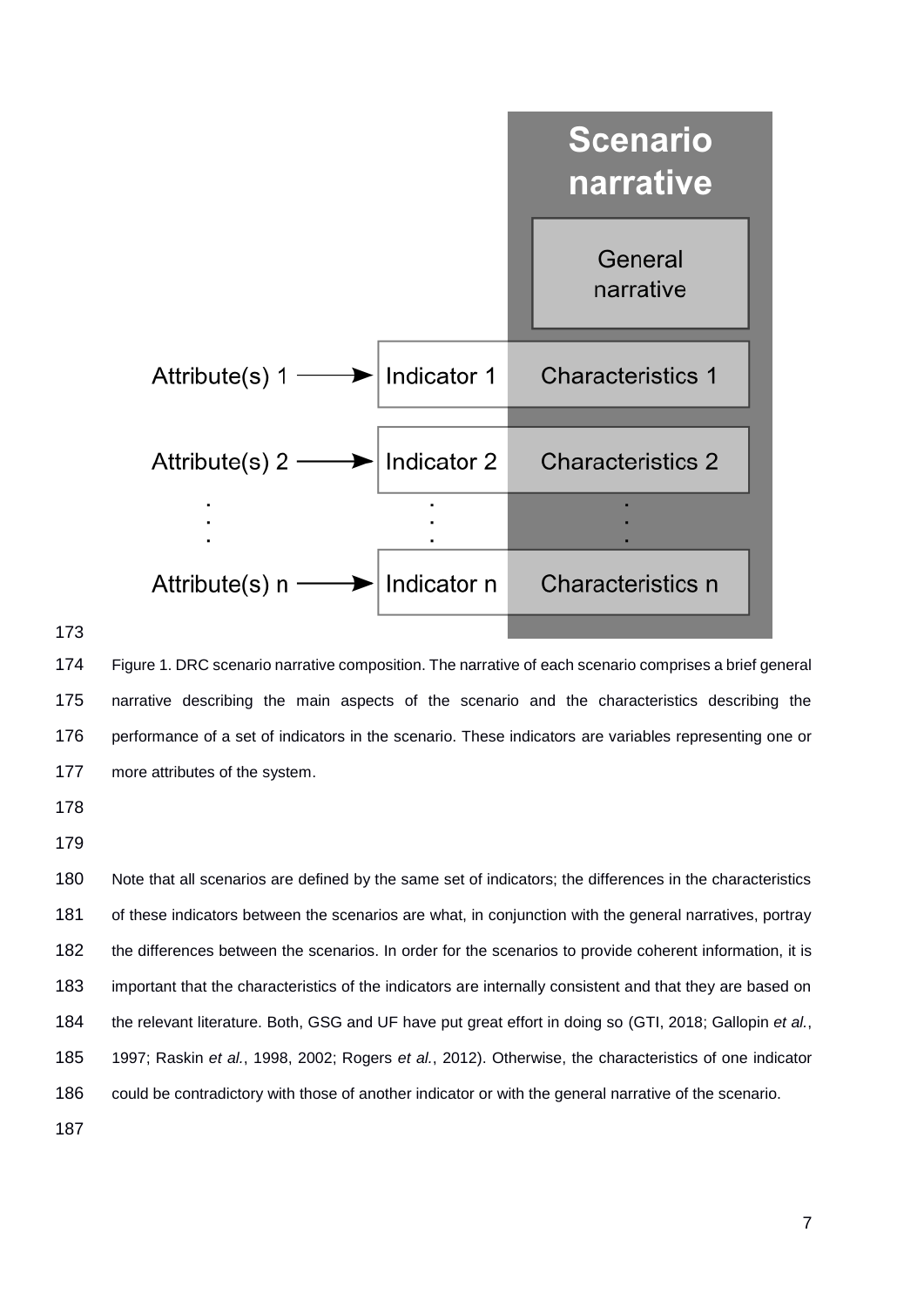**1.2 Energy demand in households**

 Many highly interrelated factors play a role in determining the energy any given building will consume to establish and maintain a comfortable temperature, air quality and light levels (Thomas, 2006).

 Larger dwellings tend to use more energy, but still with extensive differences between similar dwellings (Wright, 2008). When trying to understand the key factors which explain the energy consumed in buildings, building factors alone are shown to explain at least 39 % of the variability of energy use in buildings (Sonderegger, 1978; Guerra Santin, Itard and Visscher, 2009; Huebner *et al.*, 2015a). However, Huebner *et al.* (2015a) shows that when taking into account other factors (such as socio- economic factors —which by themselves explain 24 % of variability) in a combined model, they can 199 only explain 44 % of variability.

 This leaves more than 50 % of the variability in domestic energy consumption *unexplained* (Huebner *et al.*, 2015b). Indeed, a crucial factor in the energy households consume is the behaviour of the inhabitants of the dwellings (Firth *et al.*, 2008; Perry and Bessant, 2014). Heating (gas) consumption is mainly influenced by occupancy of the property (who, how long...) and temperature management (Fell and King, 2012; Weber *et al.*, 2017), with ventilation behaviour having a major impact too (Weber *et al.*, 2017). Variables influenced by people have the strongest predictive power to explain English household non-heating electricity consumption (Huebner *et al.*, 2016). This consumption is determined mainly by the type and number of electrical appliances, and the use the occupants make of them (Firth *et al.*, 2008; Huebner *et al.*, 2016). However, studies repeatedly show that it is very difficult to change the energy behaviour of a large group of users (Perry and Bessant, 2014).

 The energy used for space heating is, by far, the largest slice of the energy used in UK households. Together with water heating —the second largest slice— they accounted for around 80 % of the energy used in UK households in 2011 (Palmer and Cooper, 2013). The energy source used for heating by the vast majority of homes in the UK (more than 80 %) is gas. Most of the non-gas energy used for heating, as well as virtually all the energy used for non-heating related purposes in UK households is electricity. 217 Therefore, these two sources of energy account for almost all the energy used in UK households.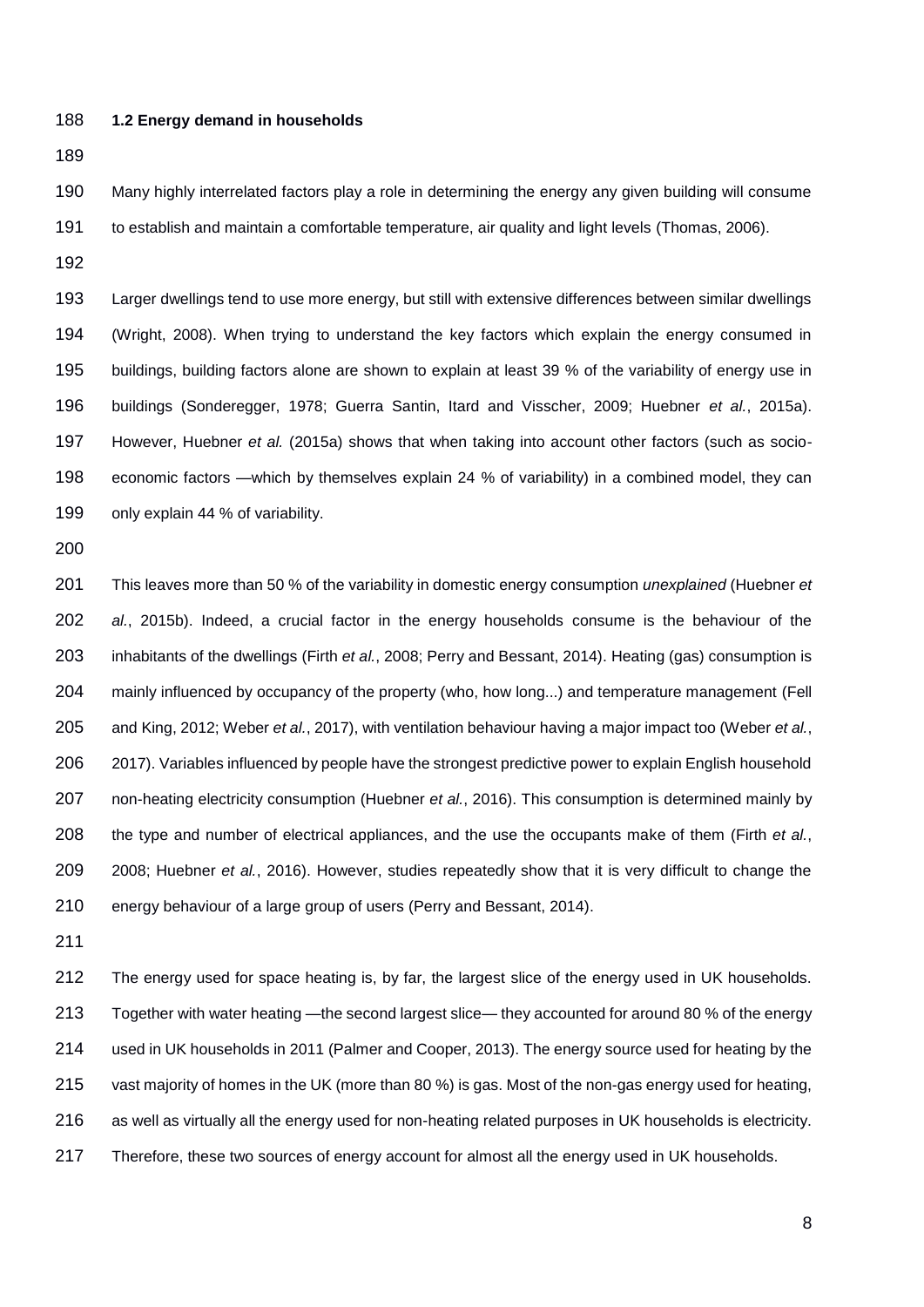Better building standards and new regulations mandating and promoting them promise to decrease the energy consumed in new buildings. However, there is a large stock of already constructed residences which need to be addressed; it is estimated that two-thirds of the dwellings likely to be in use in UK in 2050 were already constructed in 2005 (Boardman *et al.*, 2005). Therefore, significantly reducing the energy consumption of domestic buildings means the existing stock needs to be refurbished. It is 224 calculated that with only the insulation of lofts and cavity walls, the consumption of fuel for space heating in England could be reduced by between 10 % and 17 % (Hong *et al.*, 2006).

227 Some recommendations to decrease household electricity demand arising from one of the biggest measurement campaigns ever made, in Sweden, are to limit the power consumption of appliances on 229 standby to 0.5 W, encourage cutting the electrical supply of the appliances instead of leaving them in standby mode, and accelerating stricter consumption norms to make class A appliances become the standard (Zimmermann, 2009).

 A futures analysis of the factors affecting the energy demand in households would identify a range of 234 distinct plausible paths this demand could take in the future, thus reducing the uncertainty faced when designing interventions, plans or regulations affecting it.

#### **2 Developing domestic energy demand indicators**

 This section describes the methods used to define the indicators that needed to be developed to study 241 the energy demand of the domestic sector in the context of the tool 'Designing Resilient Cities' (DRC) (Lombardi *et al.*, 2012), as well as how their characteristics for the four future scenarios were developed. 244 The system attributes that the indicators developed here represent are the main factors affecting the

 energy demand of households. These factors can be found, for example, in Bhattacharjee and Reichard (2011), Huebner *et al.* (2015a), Jones and Lomas, (2015), Jones, Fuertes and Lomas (2015). These sources were used to rank factors in order of importance. Factors which overlapped significantly with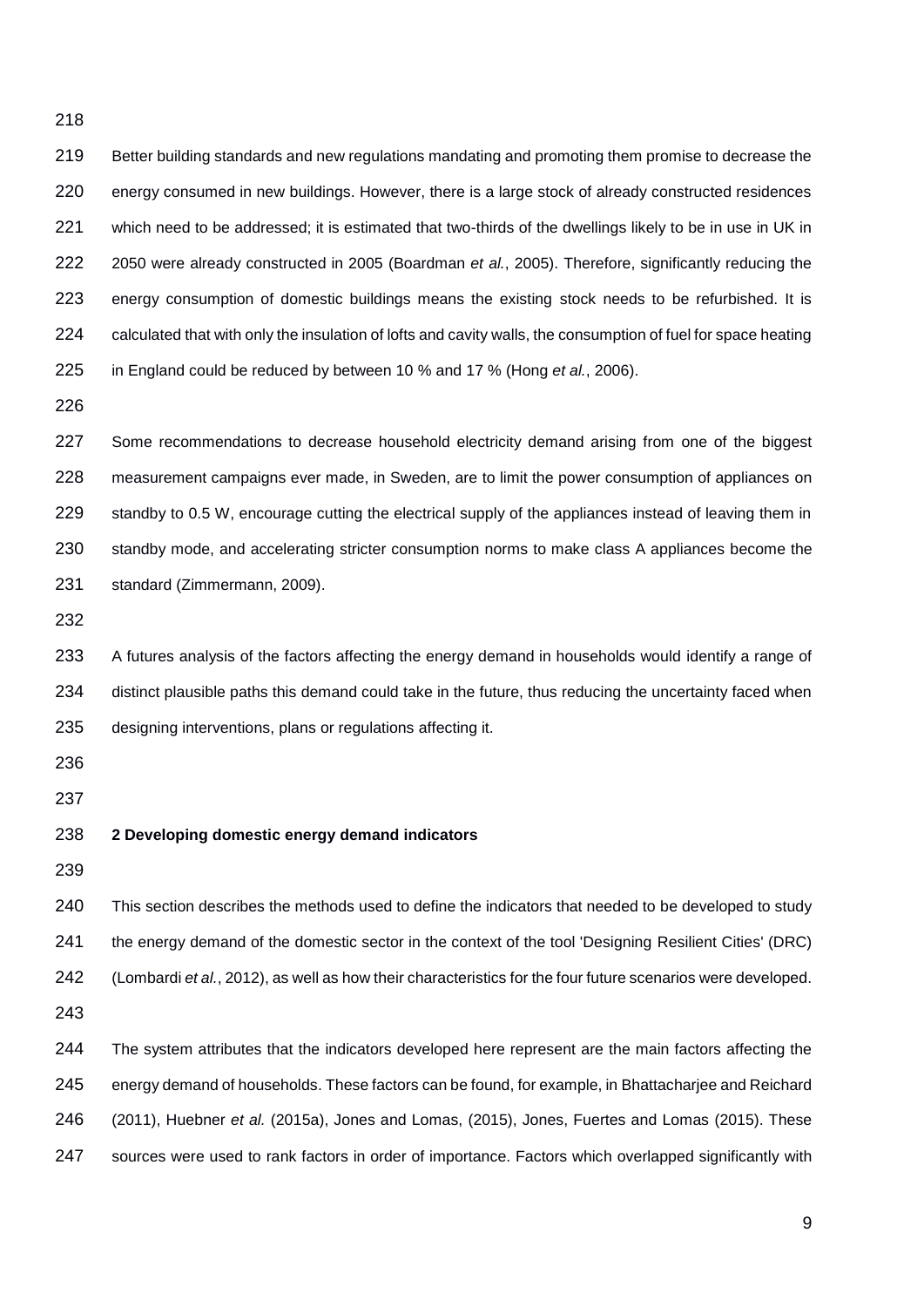each other and with those from DRC were synthesized to a single indicator (*e.g.* the factors 'number of rooms', 'number of bedrooms' and 'number of floors' were blended into 'total floor area'); sets of factors conveying redundant or overlapping information were grouped to form a smaller number of indicators when this did not imply significant loss of information (*e.g.* three factors grouped to create two indicators); and factors with smaller or no clear impact in the energy demand of households, or without reliable information to characterise an indicator, were discarded (*e.g.* the infancy of domestic energy storage technologies would have made the analysis of their future evolution very uncertain). Then a justification and/or definition was written for each indicator along with the question the indicator answers. 

 Before developing the characteristics of an indicator, the current value of the indicator was found, and 258 the factors on which the indicator depends were listed. Then, the characteristics of the indicators which give information about these factors (both, from DRC and from the list of indicators developed for this analysis) were put together. If needed, missing information about any of the factors was added from the 261 literature related to the GSG (GSG, Tellus Institute), as well as the characteristics of other related indicators and/or context information extracted from the general narrative of the scenarios. See the indicators and other information used to derive the characteristics of each new indicator in Table 1. With this information the narrative for the characteristics of the new indicators was derived for each scenario, and their general trend in relation to the baseline symbolized by an arrow. Figure 2 depicts an analogy between the process to derive the characteristics of a new indicator for one scenario and a sum. As many indicators depend on each other, iterations of the whole process helped improve the final result. Generally, for clarity, a short review of the information put together for each scenario was written (see Table A1 - 'Review and context' in Appendix). In case of isolated discrepancies between the characteristics of the indicators used to derive new indicators and the general narrative of the scenarios, the general narrative has been used. Find a brief justification on the choice of indicators in the Supplementary information S1.

- 
-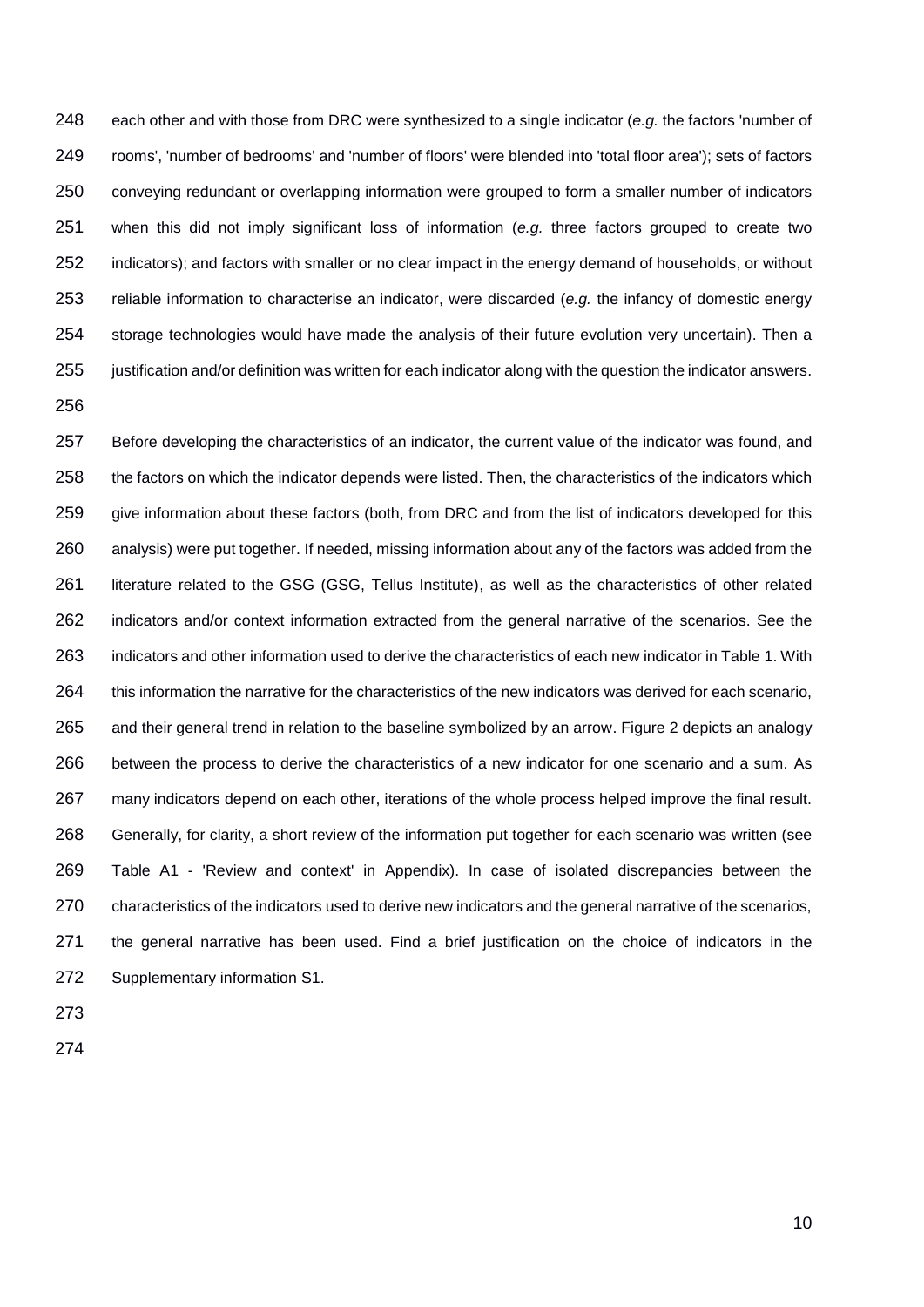276 Table 1. Indicators and other information used to derive each of the new indicator's characteristics. References: E[R] report (Greenpeace, 2015), General narratives from DRC<br>277 (Lombardi et al., 2012), General GSG nar 277 (Lombardi *et al.*, 2012), General GSG narratives (D. V. L. L. Hunt, Lombardi, Atkinson, Barber, *et al.*, 2012), Technical document (Electris *et al.*, 2009), Table generator tool  $(T$ ellus Institute, no date).

| <b>Indicator</b>                                                 | Indicators from 'Designing resilient cities'                                                                                                                                                                                                                                             | Indicators developed in this work                                                    | Other factors and sources                                                                                  |
|------------------------------------------------------------------|------------------------------------------------------------------------------------------------------------------------------------------------------------------------------------------------------------------------------------------------------------------------------------------|--------------------------------------------------------------------------------------|------------------------------------------------------------------------------------------------------------|
| Adoption of domestic (or<br>community) micro-generation          | • Public service spending<br>• Energy efficiency of building and urban morphology                                                                                                                                                                                                        | Energy prices (domestic)<br>• Attitudes to energy efficiency and<br>sustainability   | $\bullet$ Information in the E[R] report<br>• General narratives from DRC                                  |
| Attitudes to energy efficiency<br>and sustainability             | • Attitudes to consumerism<br>• Civic activism                                                                                                                                                                                                                                           |                                                                                      | • General GSG narratives                                                                                   |
| Average dwelling (usable)<br>floor area                          | • Average household size<br>• Housing affordability<br>• Urban dwelling density<br>• Settlement pattern (city scale)<br>Settlement pattern (neighbourhood scale)<br>• Need for affordable housing                                                                                        | Type of building<br>$\bullet$                                                        | • General narratives from DRC.                                                                             |
| Average number and<br>frequency of use of electric<br>appliances | • Average household size<br>• Attitudes to consumerism<br>• Income inequality                                                                                                                                                                                                            | Attitudes to energy efficiency and<br>$\bullet$<br>sustainability                    | • Information in the Technical document                                                                    |
| Dwelling area per occupant                                       | • Average household size<br>• Household overcrowding                                                                                                                                                                                                                                     | • Average dwelling (usable) floor<br>area                                            |                                                                                                            |
| Energy poverty                                                   | • Energy efficiency of building and urban morphology<br>$\bullet$ Income<br>Income inequality<br>• Public service spending<br>• Community cohesion                                                                                                                                       | Energy prices (domestic)<br>• Adoption of domestic (or<br>community) microgeneration |                                                                                                            |
| Energy prices (domestic)                                         |                                                                                                                                                                                                                                                                                          | $\overline{\phantom{a}}$                                                             | $\bullet$ Information in the E[R] report<br>Information in the Technical document<br>Table generation tool |
| Type of building                                                 | • Adaptability of buildings and supporting<br>infrastructure to new use<br>• Settlement pattern (city scale)<br>Settlement pattern (neighbourhood scale)<br>Urban dwelling density<br>Total amount of green space<br>Urbanization<br>Land use<br>Planning policy<br>• Planning adherence | $\overline{\phantom{a}}$                                                             | • General narratives from DRC                                                                              |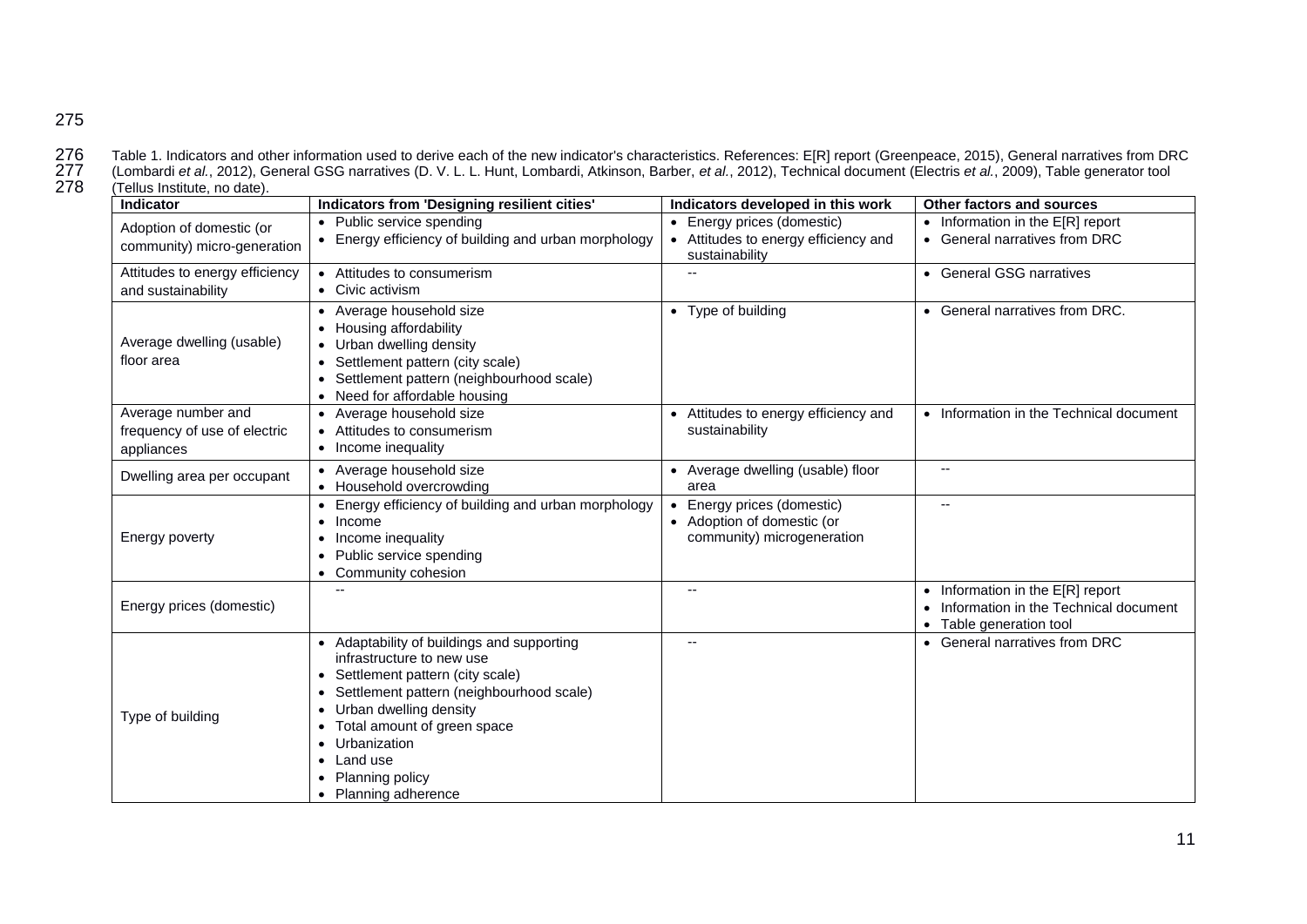

- 284 Figure 2. Analogy between the derivation of the characteristics of a new indicator for one scenario and a sum: the added information given by the characteristics
- 285 of the relevant indicators and other relevant information 'logically produces' the characteristics of the new indicator as a result.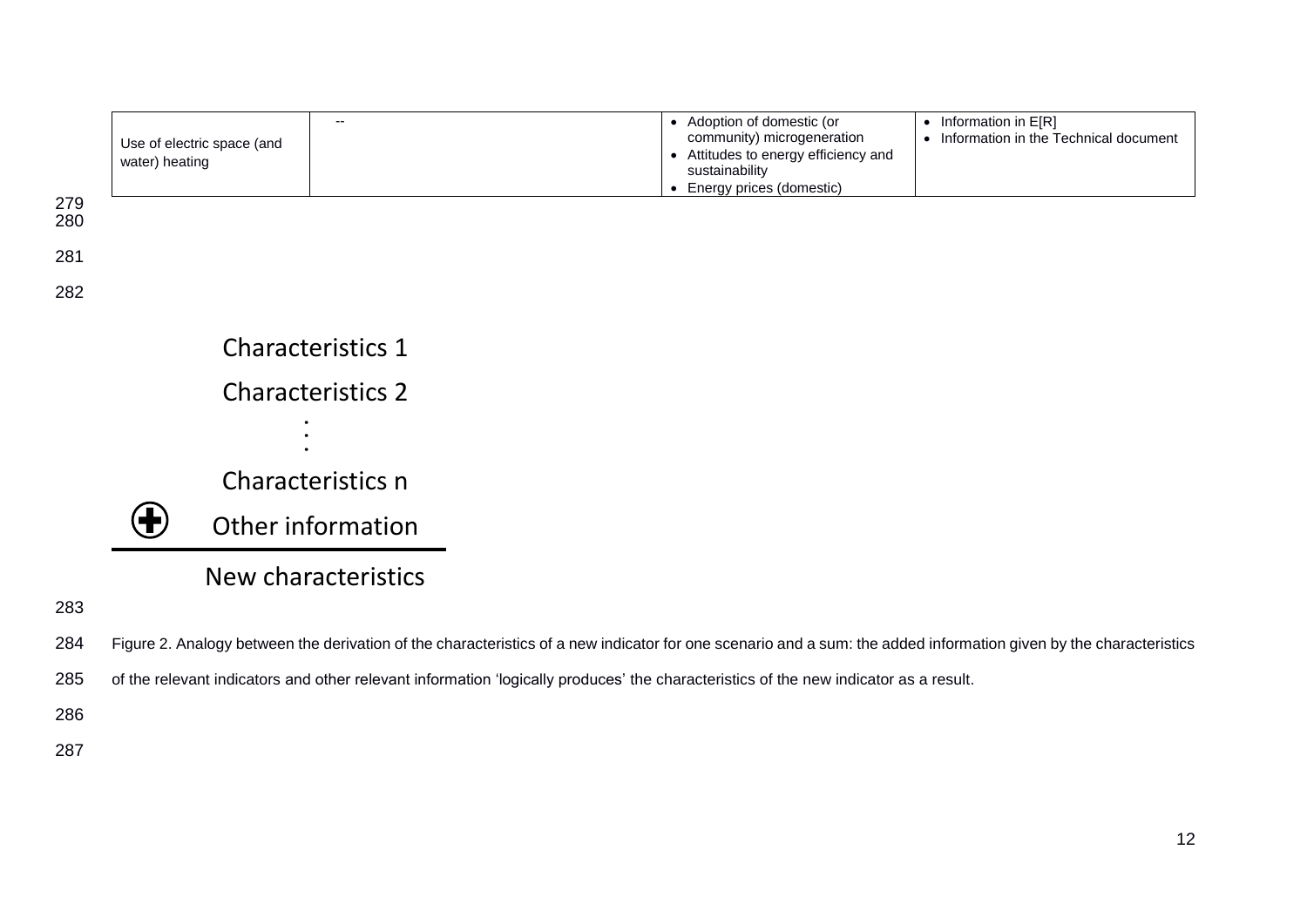### **2.1 Indicator 'Energy prices (domestic)'**

 The previous method was not used to develop the indicator 'Energy prices (domestic)', as there are many factors which influence these prices and most of these factors are not related to the indicators 292 from DRC. Based on the fact that the GSG used previous versions of the Energy [R]evolution report (Greenpeace/EREC, 2007, 2008) to develop the energy-related information of their scenarios, the basis to develop the characteristics of this indicator was the information about future energy prices from the latest Energy [R]evolution report (Greenpeace, 2015). See Appendix A7 for details.

#### **3 Results**

 The results of this work are presented here in table form (Table 2). The table shows the indicators developed, their metrics and baselines. Next to them, for each scenario it shows their global tendency in relation to the baseline (by means of an arrow) and their characteristics. The scenarios are: New Sustainability Paradigm (NSP), Policy Reform (PR), Market Forces (MF), and Fortress World (FW).

 Part of the results which give context to this table can be found in the Appendix. There, the following information is provided for each indicator: a justification or definition, the question it answers, an extended version of the baseline\*, and a short description of its context for each scenario (Table A1 - Review and context)\*. It is recommended to have the Appendix at hand when using the results table. (\* not available for all indicators)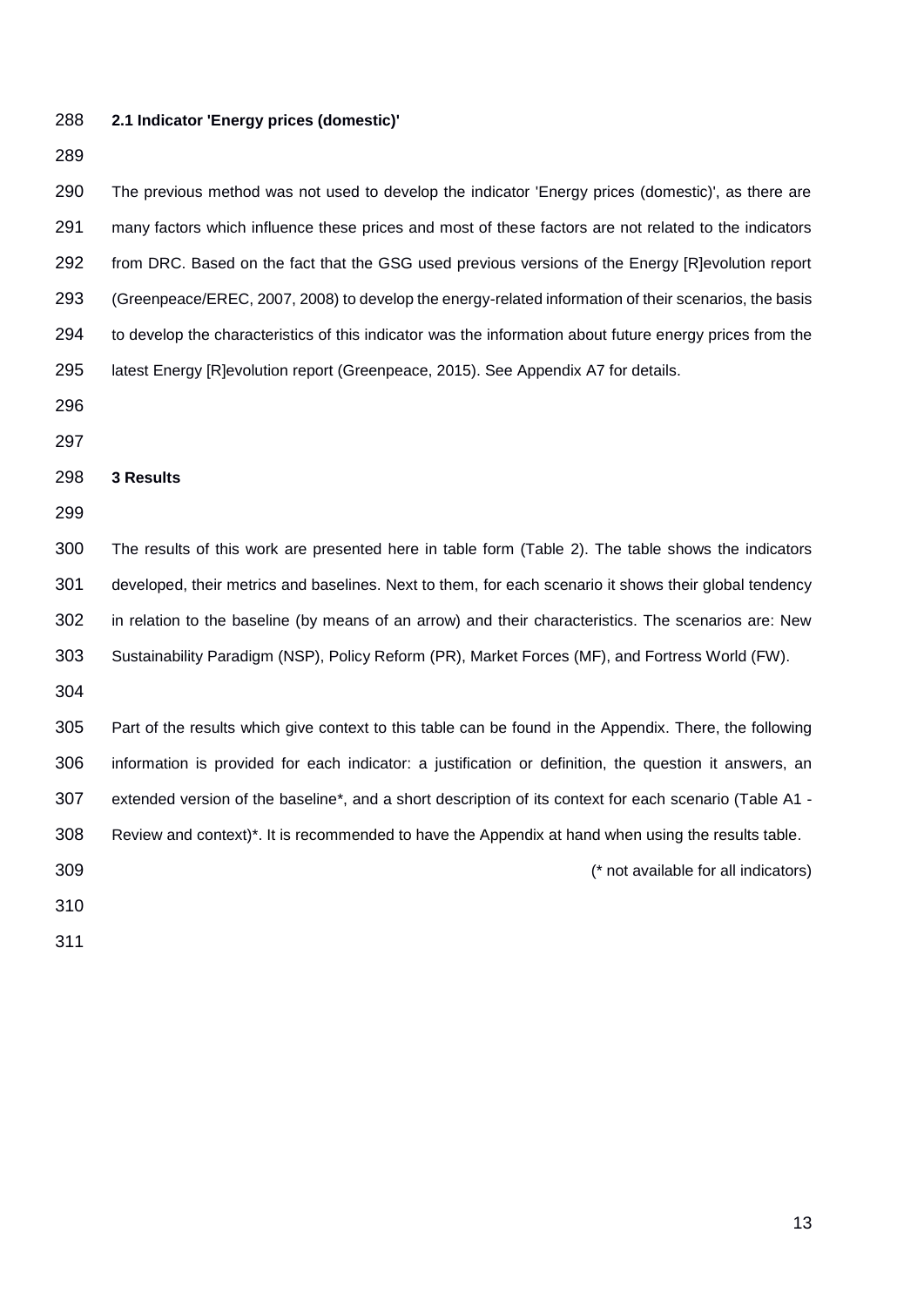| Indicator                                                                          | <b>Metric</b>                                                                    | <b>Baseline</b>                                                    | <b>Characteristics</b>                                                                                                                                                                                                               |                                                                                                                                                                                                                                                                                                                                                                                                                                                 |                                                                                                                                                                                                                                                                                                                                                                                                                                                           |                                                                                                                                                                                                                                                                                                                                                                                                                                                                                        |
|------------------------------------------------------------------------------------|----------------------------------------------------------------------------------|--------------------------------------------------------------------|--------------------------------------------------------------------------------------------------------------------------------------------------------------------------------------------------------------------------------------|-------------------------------------------------------------------------------------------------------------------------------------------------------------------------------------------------------------------------------------------------------------------------------------------------------------------------------------------------------------------------------------------------------------------------------------------------|-----------------------------------------------------------------------------------------------------------------------------------------------------------------------------------------------------------------------------------------------------------------------------------------------------------------------------------------------------------------------------------------------------------------------------------------------------------|----------------------------------------------------------------------------------------------------------------------------------------------------------------------------------------------------------------------------------------------------------------------------------------------------------------------------------------------------------------------------------------------------------------------------------------------------------------------------------------|
|                                                                                    |                                                                                  |                                                                    | <b>UK urban NSP</b>                                                                                                                                                                                                                  | <b>UK urban PR</b>                                                                                                                                                                                                                                                                                                                                                                                                                              | <b>UK urban MF</b>                                                                                                                                                                                                                                                                                                                                                                                                                                        | <b>UK urban FW</b> (rich   poor)                                                                                                                                                                                                                                                                                                                                                                                                                                                       |
| community) micro-<br>generation<br>$\tilde{\mathsf{S}}$<br>Adoption of<br>domestic | $%$ of<br>domestic<br>energy<br>consumpti<br>on met<br>with micro-<br>generation | 1.3%<br>domestic<br>$(2016)$ and<br>$-0.1%$<br>community<br>(2017) | Most domestic energy<br>consumption is met with<br>microgeneration, mainly at<br>community level.                                                                                                                                    | A large percentage of<br>domestic energy<br>consumption is met with on-<br>site or community<br>microgeneration.                                                                                                                                                                                                                                                                                                                                | On-site microgeneration<br>increases but the percentage<br>of domestic energy met by it<br>is not very large.                                                                                                                                                                                                                                                                                                                                             | $\frac{1}{2}$<br>The overall adoption of<br>microgeneration and the<br>percentage of domestic<br>energy met by it are slightly<br>higher than current.                                                                                                                                                                                                                                                                                                                                 |
| sustainability<br>and<br>efficiency<br>energy<br>Attitudes to                      | N/A                                                                              | some good<br>intentions,<br>less results                           | People have the will to be<br>sustainable, the information<br>to be so is widely available,<br>and rules and society favour<br>it. The result is a very<br>sustainable society with<br>people willing and able to be<br>sustainable. | People's mindset does not<br>change substantially from the<br>current. However, the<br>government puts a lot of<br>effort in sustainable<br>measures to make<br>sustainability the default<br>option. Information is reliable<br>and available, making it<br>easier to act sustainably. The<br>result is a society which is<br>more sustainable than<br>currently (but far less than in<br>NSP), especially the<br>individuals who are engaged. | Sustainability is far from<br>being a priority for the people,<br>rules do not favour it in any<br>especial way, information is<br>still poor and confusing, and<br>society does not make it easy<br>to be sustainable. There is no<br>big change in society's<br>sustainable attitudes although<br>they worsen, and society<br>makes it as difficult to be<br>sustainable as currently or<br>more. The result is a society<br>which is less sustainable. | $U \downarrow U$<br>Rich: governments try to<br>keep up with sustainability<br>measures but their priority is<br>security. People, locked up in<br>their enclaves, are not -or<br>do not want to be-aware of<br>the rest of the world. Their<br>attitudes to sustainability are<br>almost inexistent.<br>Poor: although some -<br>especially the youth-grow<br>expectations of fairness and<br>may dream of sustainability,<br>they have many much more<br>urgent issues to deal with. |

## 313 Table 2. Indicators table: characteristics of each of the new indicators for each scenario.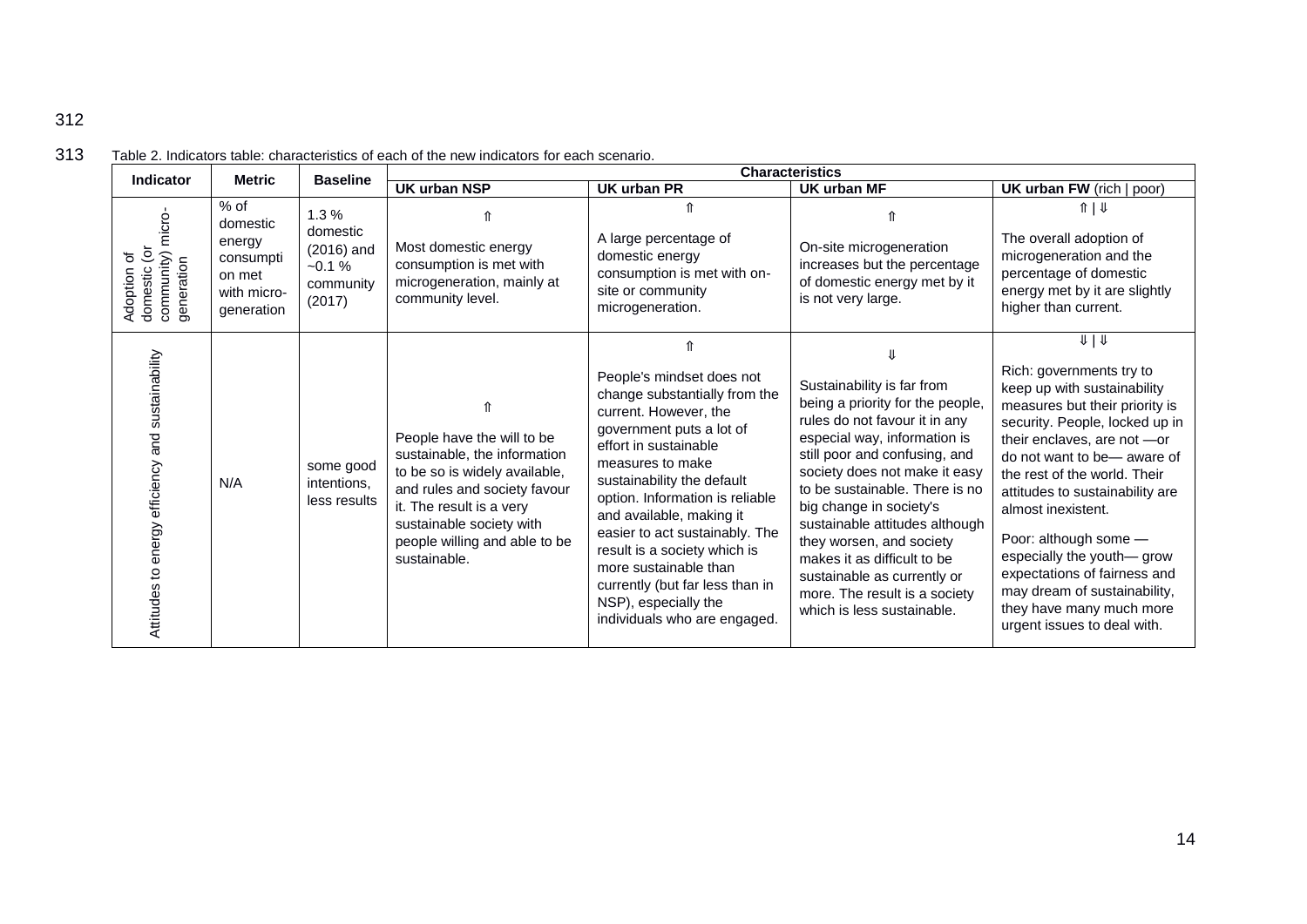| Average dwelling (usable) floor area                             | average<br>usable<br>floor area<br>in $m2$ | mean total<br>usable<br>floor area<br>of 95 $m2$<br>(2013)                                                            | $\Leftrightarrow$<br>Although people tend to live<br>together in larger households<br>than currently, the average<br>dwelling usable floor area<br>decreases only slightly. This<br>is mainly due to the increased<br>use of flats rather than<br>houses and is exacerbated<br>by the co-housing movement. | As household size decreases<br>and there is an increase in<br>typically smaller dwellings<br>(flats), the average dwelling<br>floor area decreases notably.                                      | The average dwelling floor<br>area decreases. The main<br>effect is, however, the<br>polarisation: with a strong<br>increase in dwellings with<br>less than 50 $m2$ of internal<br>floor space, and also an<br>increase in those with more<br>than 110 m <sup>2</sup> . | $\sqrt{\frac{1}{2}}$<br>Rich: the average dwelling<br>floor area for the rich is much<br>higher than the current (110<br>m <sup>2</sup> being close to their lower<br>end).<br>Poor: the average dwelling<br>floor area for the poor is<br>much lower than the current.<br>Most of those with dwellings<br>larger than 50 $m2$ share their<br>dwelling and many cannot<br>even afford to live in formal<br>developments. |
|------------------------------------------------------------------|--------------------------------------------|-----------------------------------------------------------------------------------------------------------------------|------------------------------------------------------------------------------------------------------------------------------------------------------------------------------------------------------------------------------------------------------------------------------------------------------------|--------------------------------------------------------------------------------------------------------------------------------------------------------------------------------------------------|-------------------------------------------------------------------------------------------------------------------------------------------------------------------------------------------------------------------------------------------------------------------------|--------------------------------------------------------------------------------------------------------------------------------------------------------------------------------------------------------------------------------------------------------------------------------------------------------------------------------------------------------------------------------------------------------------------------|
| frequency of use of electric<br>Average number and<br>appliances | N/A                                        | almost<br>ubiquitous<br>presence<br>of washing<br>machines,<br>refrigeratio<br>n and<br>media<br>appliances<br>(2011) | People tend to have and use<br>appliances less than today.                                                                                                                                                                                                                                                 | Appliance use and ownership<br>is similar to current, only<br>slightly higher due to smaller<br>households.                                                                                      | Dwellings have a larger<br>number of appliances and<br>they are more intensively<br>used than today.                                                                                                                                                                    | $\hat{\mathbb{I}}$   $\mathbb{I}$<br>Overall there are less<br>appliances and are less used<br>because of the large weight<br>of the poor population<br>$(35:65)$ .                                                                                                                                                                                                                                                      |
| Dwelling area per<br>occupant                                    | $m^2$ /person                              | one<br>occupant<br>every 41.3<br>m <sup>2</sup> (2011-<br>13)                                                         | $\mathbf{I}$<br>The dwelling area per<br>occupant decreases<br>considerably out of choice<br>(very homogeneously, there<br>is almost no overcrowding).                                                                                                                                                     | JL<br>The area per occupant<br>decreases moderately and<br>homogenously, not by<br>personal choice but due to<br>regulations (e.g. favouring<br>flats over houses, which tend<br>to be smaller). | ⇑<br>The average area per<br>occupant increases to some<br>extent. However, the main<br>contributors are middle to<br>higher classes, as for a part<br>of the lower classes it may<br>decrease.                                                                         | $\frac{1}{2}$<br>Rich: increase greatly their<br>area per occupant.<br>Poor: decrease greatly their<br>area per occupant.                                                                                                                                                                                                                                                                                                |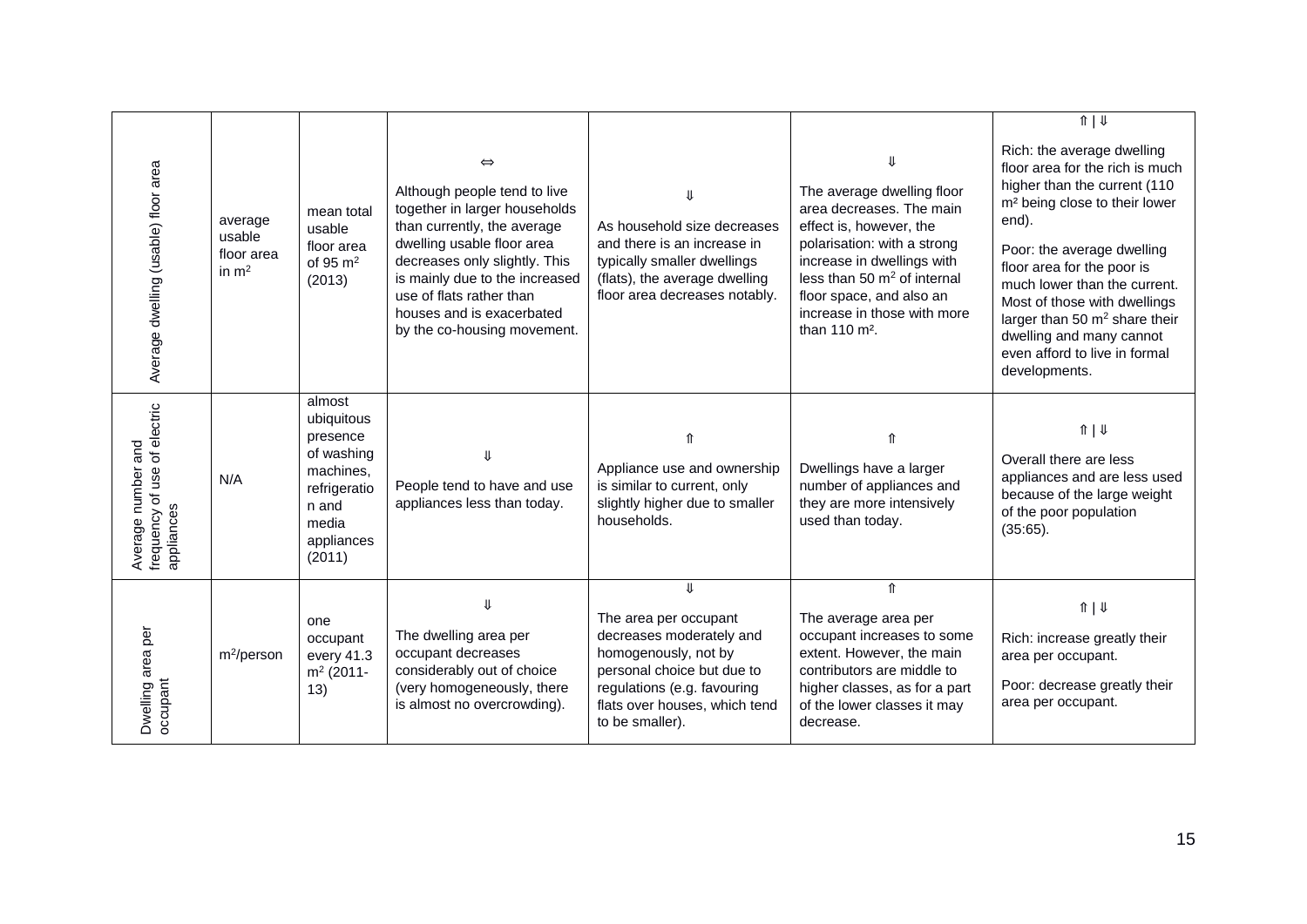| Energy poverty              | $%$ of<br>population<br>in energy<br>poverty             | around<br>11.0%<br>(approxima<br>tely 2.50<br>million<br>household<br>s) (2015)                                                          | Better housing, the almost<br>inexistence of poor people,<br>and government's and<br>society's engagement reduce<br>energy poverty to almost<br>zero.      | ⇓<br>The decrease in poor people,<br>better housing and the<br>engagement of the<br>governments contribute to a<br>strong decrease in energy<br>poverty.                                              | $\Leftrightarrow$<br>Although inequality increases<br>substantially, the high<br>increase in GDP is able to<br>keep energy poverty similar<br>to current. | $U \mid \textbf{1}$<br>No energy poverty among the<br>rich. Almost all within the<br>poor are energy poor.                                                                                                                                                                                                      |
|-----------------------------|----------------------------------------------------------|------------------------------------------------------------------------------------------------------------------------------------------|------------------------------------------------------------------------------------------------------------------------------------------------------------|-------------------------------------------------------------------------------------------------------------------------------------------------------------------------------------------------------|-----------------------------------------------------------------------------------------------------------------------------------------------------------|-----------------------------------------------------------------------------------------------------------------------------------------------------------------------------------------------------------------------------------------------------------------------------------------------------------------|
| Energy prices<br>(domestic) | p (penny<br>sterling)/k<br>Wh                            | Electricity<br>$(e)$ : 15.47<br>p/kWh<br>(2016);<br>Gas (g):<br>4.31 p/kWh<br>(2016)                                                     | en g↓<br>Electricity price will increase<br>similarly to that in MF<br>(17.36p/kWh).<br>The gas price will decrease<br>further than in PR (3.54<br>p/kWh). | $e \Leftrightarrow g \Downarrow$<br>Electricity price will be very<br>similar to current,<br>15.25+p/kWh.<br>Gas price will steadily<br>decrease until 3.54 p/kWh.                                    | en gn<br>Electricity price will increase<br>almost steadily until<br>17.36++p/kWh.<br>Gas price will steadily<br>increase until 6.21p/kWh.                | en gn<br>Electricity price will increase<br>even further than in MF<br>$(17.36++p/kWh)$ .<br>Gas price will increase but<br>less than in MF (6.21-<br>p/kWh).                                                                                                                                                   |
| Type of building            | % of the<br>building<br>stock<br>compared<br>to baseline | End<br>terrace<br>$10.4 \%$ ,<br>mid terrace<br>18.8%,<br>semidetac<br>hed 27.6<br>$\%$ ,<br>detached<br>22.6 %, flat<br>20.6%<br>(2013) | Flats: increase.<br>Terraced: similar with<br>tendency to decrease.<br>(Semi-) detached: decrease.                                                         | Flats: increase.<br>Terraced: slight increase.<br>(Semi-) detached: decrease<br>(especially semi-detached, as<br>people who can afford it<br>prefer to pay more (detached)<br>for increased privacy). | Flats: increase.<br>Terraced: moderate<br>decrease.<br>(Semi-) detached: increase.                                                                        | Rich:<br>Flats: strong decrease.<br>Terraced: slight increase.<br>(Semi-) detached: strong<br>increase.<br>Poor:<br>Flats: stay the same<br>percentage.<br>Terraced: decrease.<br>(Semi-) detached: strong<br>decrease.<br>Appearance of large informal<br>developments with shacks<br>and tent-like dwellings. |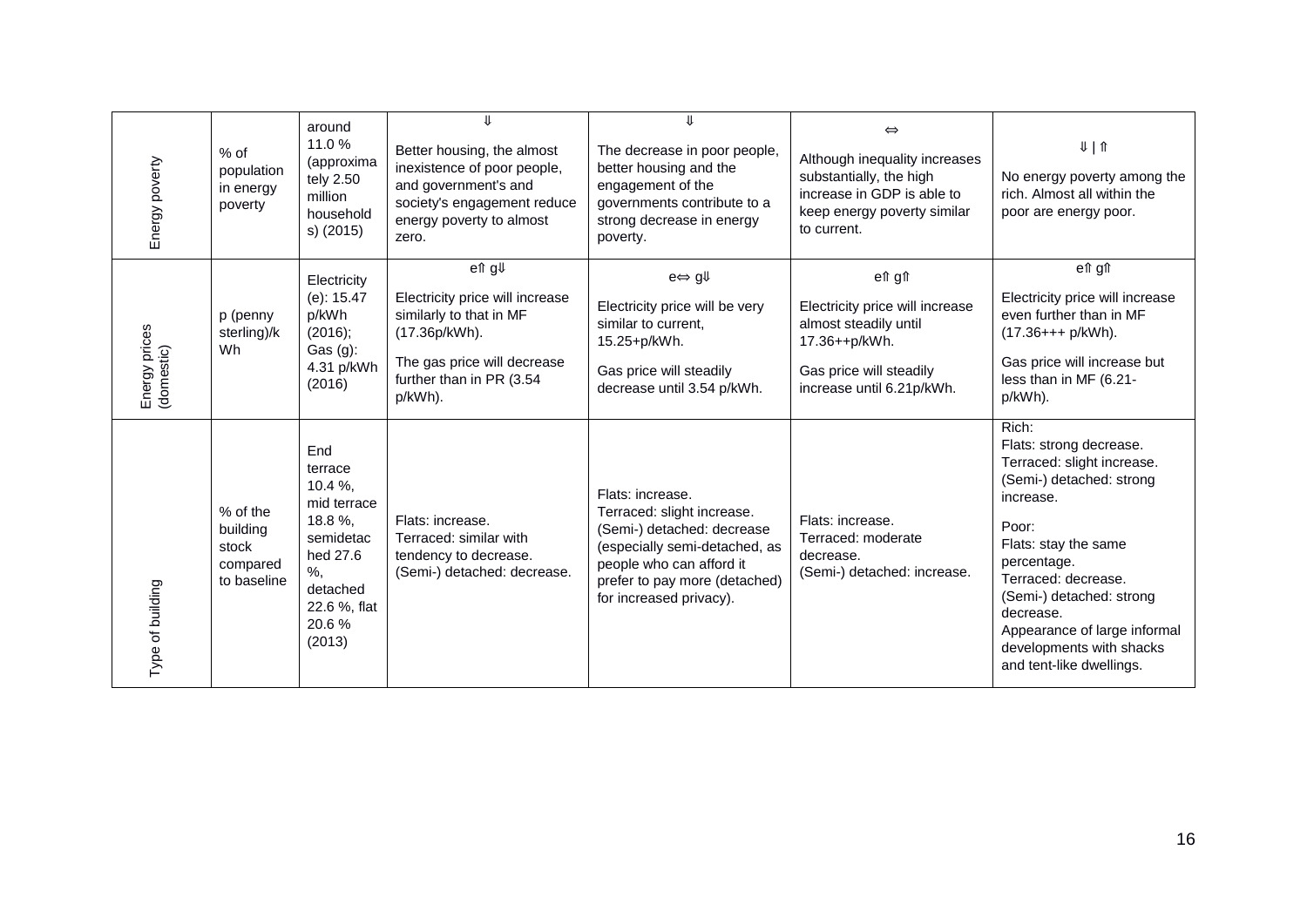| (and<br>There is an important growth<br>$\hat{\pi}$   $\psi$<br>in the use of electric space<br>$%$ of<br>space<br>8.5%<br>heating, mainly incentivised<br>The general trend is a slight<br>household<br>(2.2m)<br>by the government. Probably<br>decrease in the use of<br>There is a moderate increase<br>There is a slow increase in<br>s using<br>household<br>electric<br>heating<br>the increase is slightly<br>in use of electric space<br>electric space and water<br>the use of electric space and<br>electric<br>s) (2015)<br>smaller in electric water<br>water heating systems.<br>heating systems. However, it<br>heating.<br>heating<br>increases within the rich.<br>heating as technologies as<br>Use of<br>water)<br>solar thermal are normally not<br>used for space heating.<br>A table similar to this one with all the indicators from 'Designing resilient cities' can be found here (http://designingresilientcities.co.uk/downloads/Indicators-2.xls.zip) |
|-----------------------------------------------------------------------------------------------------------------------------------------------------------------------------------------------------------------------------------------------------------------------------------------------------------------------------------------------------------------------------------------------------------------------------------------------------------------------------------------------------------------------------------------------------------------------------------------------------------------------------------------------------------------------------------------------------------------------------------------------------------------------------------------------------------------------------------------------------------------------------------------------------------------------------------------------------------------------------------|
|-----------------------------------------------------------------------------------------------------------------------------------------------------------------------------------------------------------------------------------------------------------------------------------------------------------------------------------------------------------------------------------------------------------------------------------------------------------------------------------------------------------------------------------------------------------------------------------------------------------------------------------------------------------------------------------------------------------------------------------------------------------------------------------------------------------------------------------------------------------------------------------------------------------------------------------------------------------------------------------|

314<br>315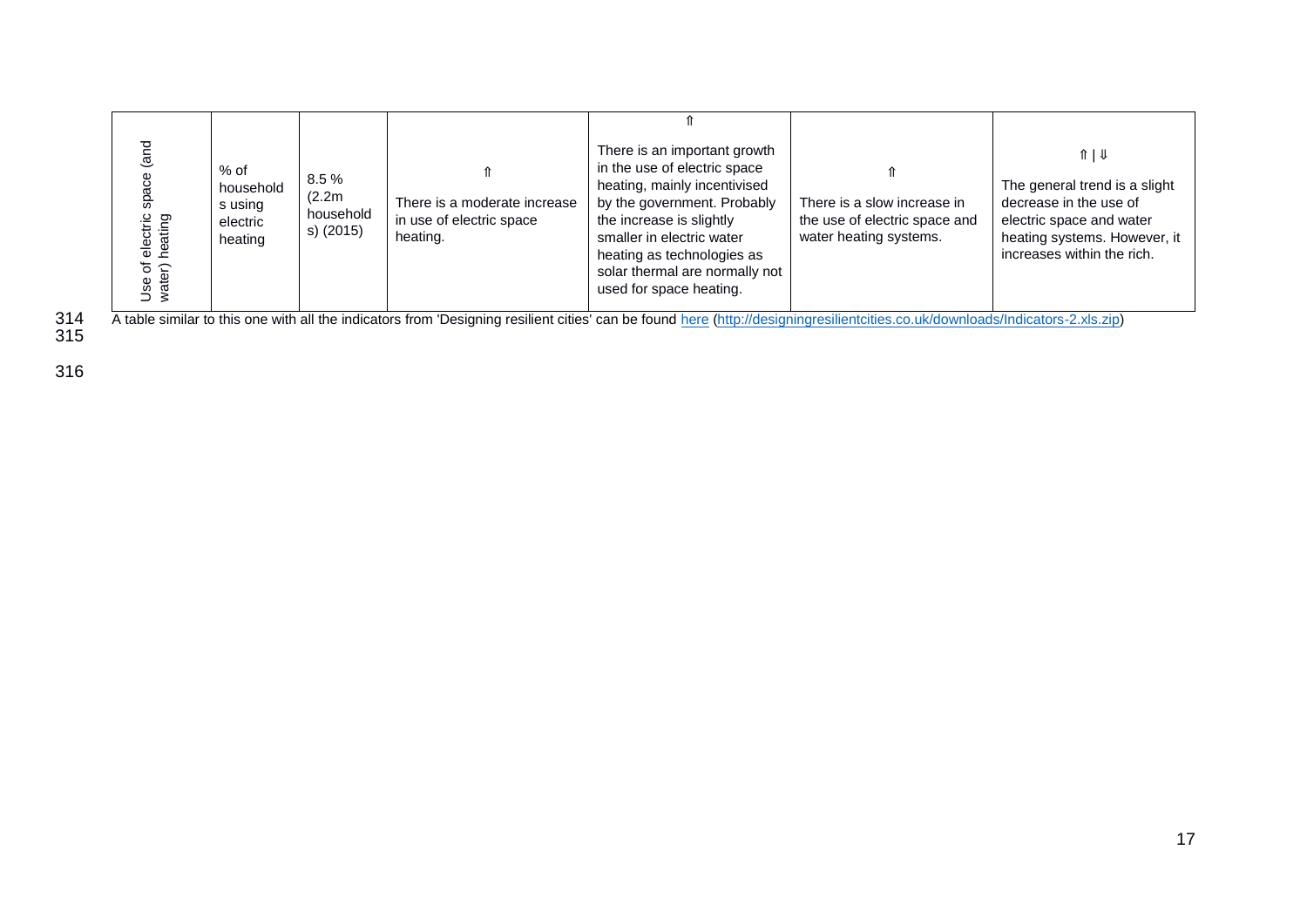**4 Case study**

 To demonstrate the utility of the indicators and characteristics developed in this work, DRC is used with the additions presented here to evaluate the resilience of one of the recommendations of the Swedish measurement campaign mentioned in the introduction (Zimmermann, 2009): the implementation of a ban to appliances with standby power above 0.5 W.

 The UF methodology consists of 4 steps: 1) identify a solution-benefit pair, 2) identify the necessary conditions, 3) determine the performance of necessary conditions in each scenario, and 4) determine the resilience of the pair in the future. With this information one can decide whether to implement the solution or not. For more details about the UF methodology see Lombardi *et al.*, (2012) or Rogers *et al.*, (2012).

 The benefit of the solution chosen is to decrease the electricity consumed in households. Therefore, the solution-benefit pair is: 'implementation of a ban on appliances with standby power above 0.5 W'- 'decrease the electricity consumed in households'.

The identified necessary conditions for this solution-benefit pair to work are:

- 1. Appliances must be used
- 2. Users must use standby mode
- 3. Governments must be able to enforce the ban
- 4. Policy must be maintained despite changes in government
- 

 Table 3 shows the summary of the futures analysis for the necessary conditions above. The characteristics of 'Average number and frequency of use of electric appliances' directly determine the performance of condition 1. To determine the performance of condition 2, the characteristics of several indicators are needed, with 'Attitudes to energy efficiency and sustainability' and 'Energy price (domestic)' being central. For the other two necessary conditions, the existing DRC covers their analysis. Therefore, without the additions presented in this paper, a user choosing to evaluate the resilience of such a benefit-solution pair would need to infer *ad hoc* the information used to evaluate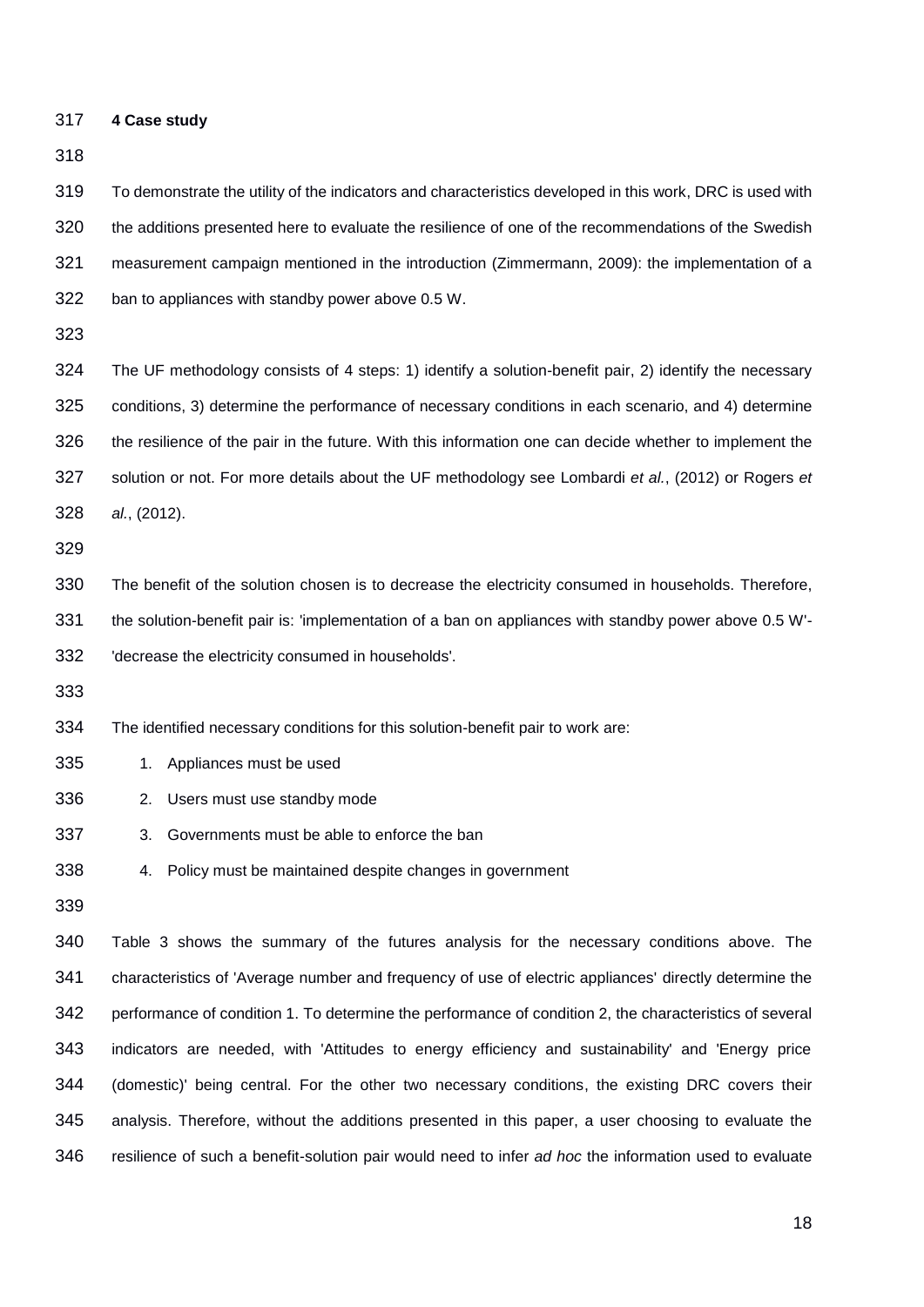- 347 conditions 1 and 2. This means that such evaluation would have probably been done without some of
- 348 the relevant information, and this would likely cause the result to be less consistent.

350 Table 3. Summary of the futures analysis of the conditions needed for the pair 'implementation of a ban 351 to appliances with standby power above 0.5 W'-'decrease the electricity consumed in households'  $(\checkmark)$ , 352 supported in the scenario; ?, questionable if supported in the scenario;  $\times$ , not supported in the 353 scenario).

|                                                    | Performance |    |    |                          |
|----------------------------------------------------|-------------|----|----|--------------------------|
| Condition                                          | <b>NSP</b>  | РR | MF | <b>FW</b><br>(rich poor) |
| Appliances must be used                            |             |    |    | $\times$                 |
| Users use standby mode                             |             |    |    | $\times$                 |
| Governments must be able to enforce the ban        |             |    |    |                          |
| Policy is maintained despite changes in government |             |    |    |                          |

354

355

 The results of the analysis recommend implementing the solution because it delivers benefits in all scenarios. Its weak points are in MF and FW, where pressure from users (MF) and/or from producers (MF and FW) could lead the government to either withdrawal the measure or be lax in its application; and in FW where it is not useful for the poor. However, the application of the measure obliges producers to develop low consuming standby modes which are appealing to users. Only if producers do not manage to do it, or the implementation of these standby modes continues to be expensive for the producers will these benefits be jeopardised. See Table 4 for a synthesis of the results for each scenario.

364

<sup>365</sup> Table 4. Synthesis of the results of the futures analysis of the solution-benefit pair 'implementation of a 366 ban to appliances with standby power above 0.5 W'-'decrease the electricity consumed in households'.

| <b>NSP</b>                                                                                                                                                                                                                  | PR.                                                                                        | MF                                                                                                                                                                                                                  | <b>FW</b>                                                                                                                                                                                                                                                                                               |
|-----------------------------------------------------------------------------------------------------------------------------------------------------------------------------------------------------------------------------|--------------------------------------------------------------------------------------------|---------------------------------------------------------------------------------------------------------------------------------------------------------------------------------------------------------------------|---------------------------------------------------------------------------------------------------------------------------------------------------------------------------------------------------------------------------------------------------------------------------------------------------------|
| The solution delivers<br>its intended benefits. It<br>does so less than in PR  <br>because it is less<br>needed:<br>fewer<br>appliances are used<br>and they are often fully<br>stopped instead of left<br>in standby mode. | All conditions perform<br>well. In this scenario,<br>the solution is useful<br>and needed. | This is a very useful<br>and needed solution in<br>this<br>scenario.<br>However, it is possible<br>that it is withdrawn due<br>to market pressures<br>(from<br>or<br>users<br>producers), or not fully<br>enforced. | This is a useful and<br>needed solution for the<br>rich only, as the poor<br>barely use appliances<br>and turn them off when<br>not in use. Although<br>government is<br>the<br>more keen than in MF<br>in securing resources,<br>make<br>they<br>may<br>exceptions when faced<br>with large companies. |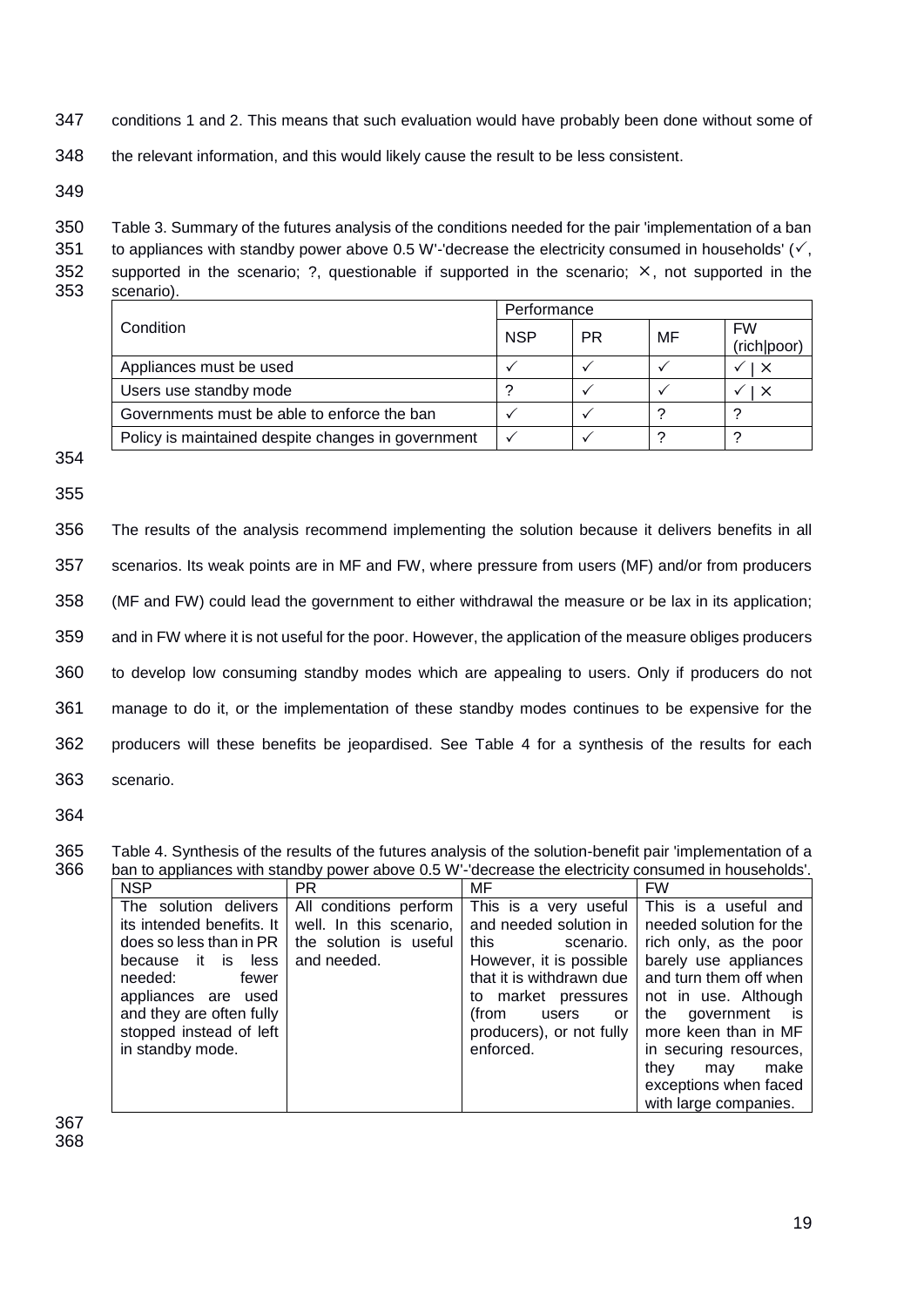**5 Discussion**

 It is important to apply futures analysis to sustainable interventions of all kinds to evaluate their resilience and decrease by design the possibility that assets grow stranded while still operative. Broadening the possible uses of scenario analysis to specific domains, as done in this work, may help in this regard.

 This work shows how, indeed, the scenarios from 'Designing Resilient Cities' (DRC) can be complemented and adapted to the specific needs of the user. Figure 3 portrays it graphically: some factors affecting the energy demand in households were not characterised in DRC; they have now been characterised and complement the tool. The scenarios adapted here have a structure —a general narrative plus the characteristics of a set of indicators (Figure 1)— very similar to that of a large body of scenarios developed in the literature. Therefore, this work demonstrates also how such types of scenarios could be adapted to study specific domains of interest outside the original scope of the scenario.

 As the case study shows, the generation of the new indicators presented here allows the systematic evaluation of interventions aimed at decreasing the energy consumed in households. This demonstrates the power of future scenarios and their possible extensions to help reveal where alternative thinking may help policy and practice. The specific extension presented here also allows, for example, to explore the evolution of different aspects related to the household energy demand in the different future scenarios, or to project into them current household energy demand data to study their evolution. These properties can be used to inform better regulations or interventions related to the built environment or to plan better, more resilient, energy networks to supply dwellings.

 This paper further supports the evidence from the extensive literature regarding future scenarios, in that these are powerful tools to help thinking about the future. In addition, not only does it convey the additional tables of characteristics for each scenario to aid that thinking; it also trains the readers in the process of future thinking and scenario building so that they can form their own arguments. The readers, therefore, are able to use future scenarios and also to develop them further if necessary.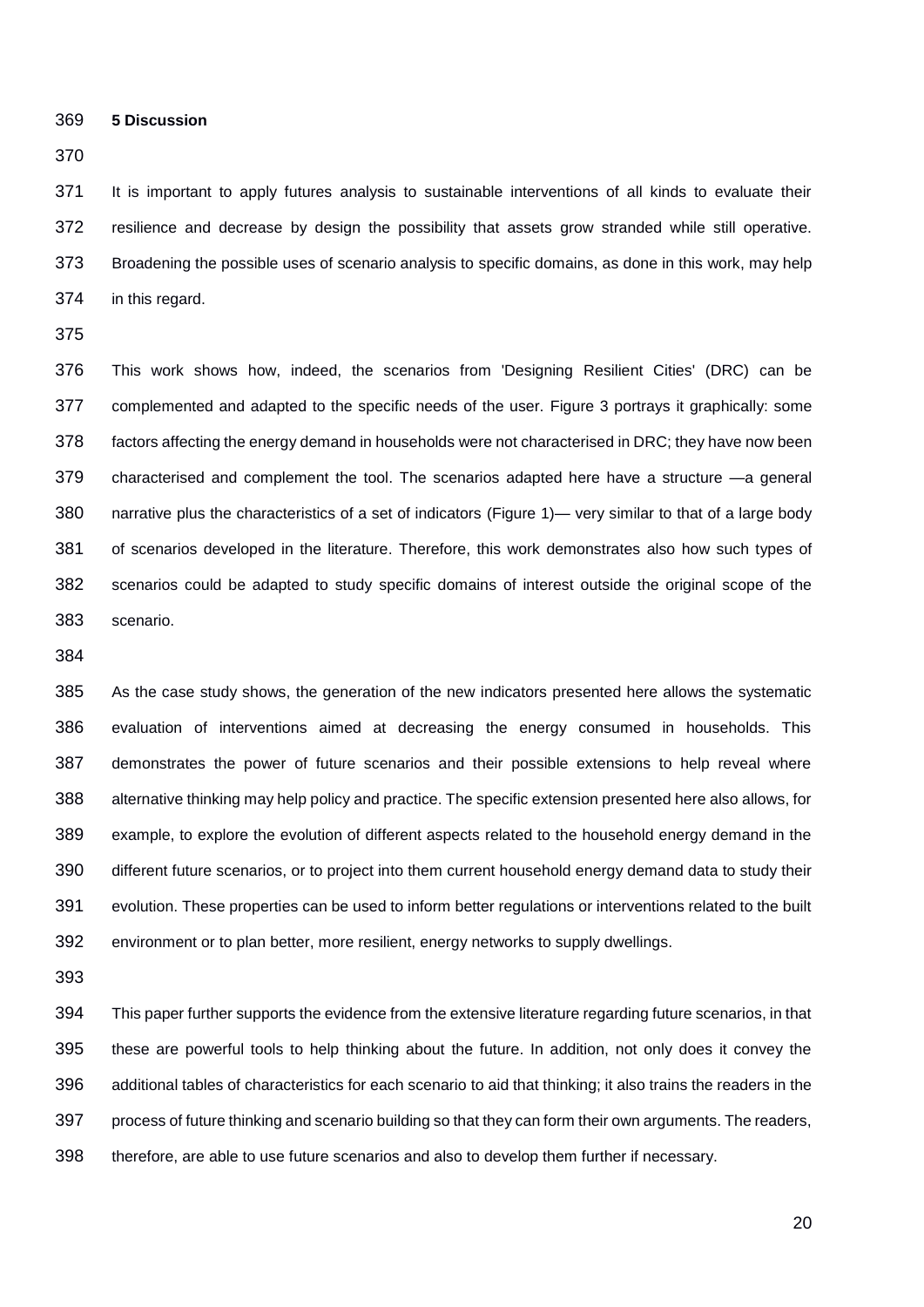

 Figure 3. Graphical description of the work done for this paper and how it complements the scenarios from DRC. Some of the attributes represented by the indicators from DRC are factors affecting the energy demand of households. The work done here has defined indicators to represent the missing factors affecting the energy demand of households and characterised them to complement the scenarios from DRC.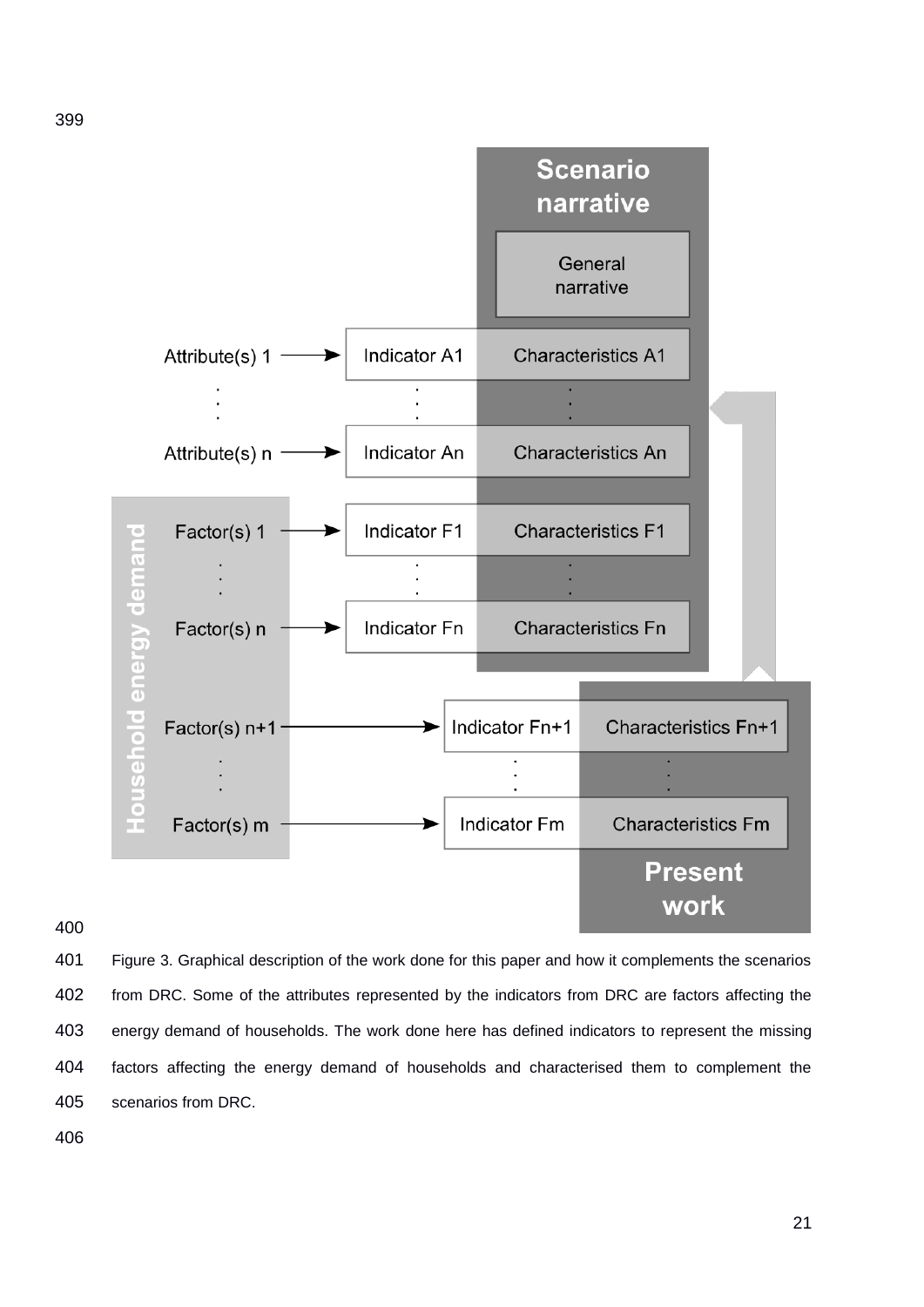**6 Conclusions**

#### 

 In order for any intervention not to lose its effectiveness in the future, it is important to make sure it is resilient regardless how the future evolves. Future scenarios are a good tool for helping to designing such resilient interventions. In particular, buildings are responsible for a significant proportion of the greenhouse gas emissions and their average lifespans are very long. It is, therefore, crucial for any intervention in the built environment to deliver its desired effects irrespective of the future which arises. In addition, future scenarios can as well reveal where alternative thinking may help to improve policy for a changing future.

 The factors affecting the energy demand in households are complex and interrelated. However, it is possible to curate a set of indicators to take them into account and characterise their evolution in a range of distinct futures.

 A set of indicators were characterised to adapt the tool 'Designing Resilient Cities' (DRC) to the study 422 of the energy demand in the residential sector. As shown with the case study, this set of indicators can be successfully used, together with DRC, to evaluate the resilience of interventions aimed at decreasing the energy demand in households. This can be used to improve the design of any kind of intervention in this domain, *i.e.* policy related to housing or interventions aimed at decreasing the energy demand in households.

 This paper has demonstrated the methods used to expand existing future scenarios. In doing so, it trains the readers in future thinking, which they can then use in other domains.

 As future work, DRC could be extended to other specific domains of the urban environment. It could also be adapted to other urban environments or to take climate change into account.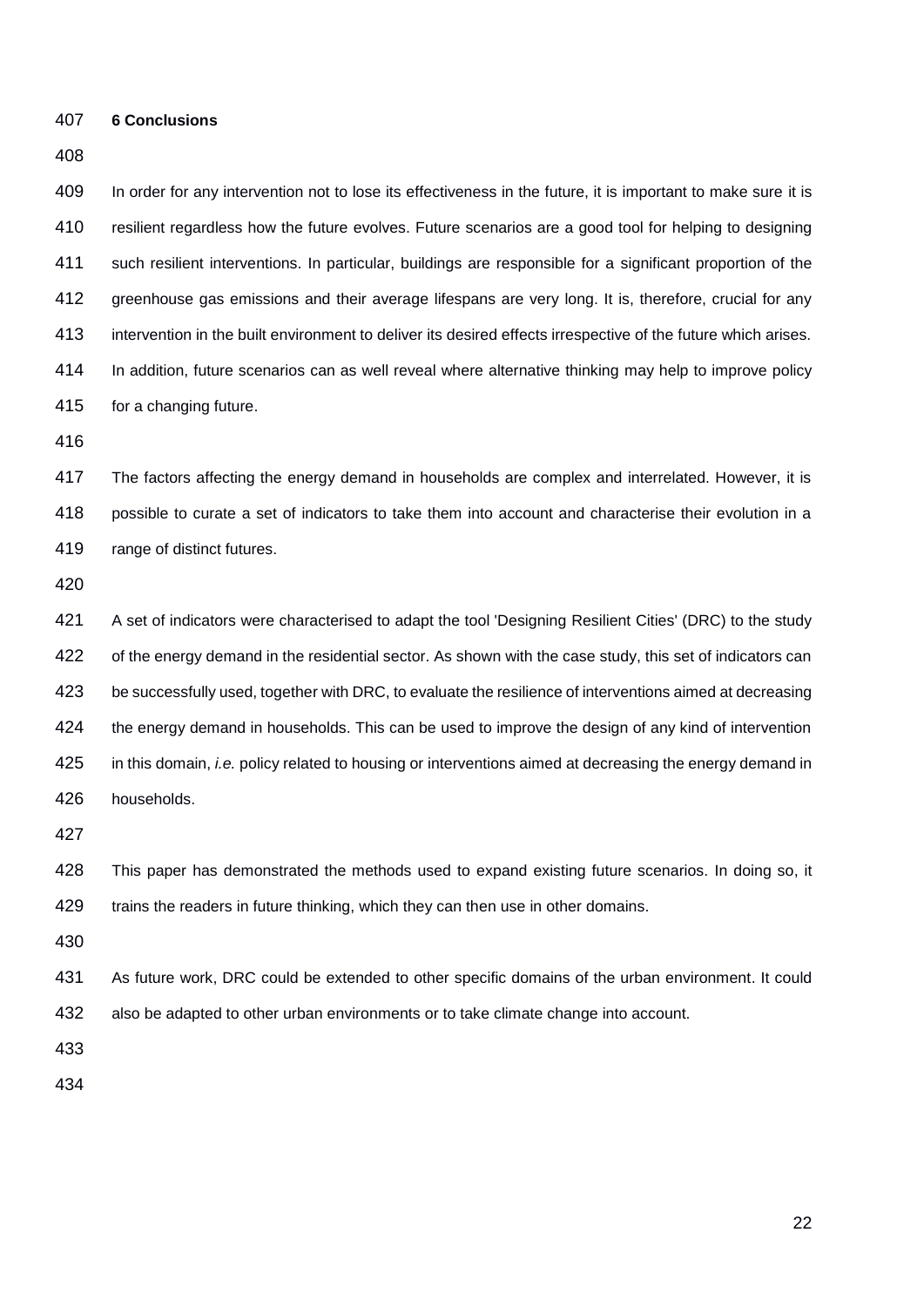| 435 | <b>Appendix</b>                                                                                              |
|-----|--------------------------------------------------------------------------------------------------------------|
| 436 | A Derivation of indicators                                                                                   |
| 437 | A1 Adoption of domestic (or community) microgeneration                                                       |
| 438 |                                                                                                              |
| 439 | Definition/Justification: Microgeneration partly avoids the need to demand energy.                           |
| 440 |                                                                                                              |
| 441 | Question: What's the percentage of domestic energy consumption met by microgeneration?                       |
| 442 | Baseline UK: in 2016, consumption of self-produced electricity by the domestic sector was 1356 GWh,          |
| 443 | which accounts for 1.3 % of all domestic consumption (BEIS, 2012), with a total capacity of 2.55 GW          |
| 444 | (Ofgem, 2017). Total capacity of community installations was about 0.23 GW (Ofgem, 2017),                    |
| 445 | accounting for ~0.1 % of consumption. In 2010 total installed microgeneration capacity (including            |
| 446 | commercial and industrial) in UK was almost zero.                                                            |
| 447 | Review and context: See Table A1.                                                                            |
| 448 |                                                                                                              |
| 449 |                                                                                                              |
| 450 | A2 Attitudes to energy efficiency and sustainability                                                         |
| 451 |                                                                                                              |
| 452 | Justification/definition: This indicator does not measure intentions but results; therefore, it includes     |
| 453 | education as well as personal preferences, habits and social trends. Intentions do not always match          |
| 454 | results; partly due to lack of knowledge, difficulty to change habits (Huebner, Cooper and Jones, 2013;      |
| 455 | Huebner et al., 2015b), or social environment making it difficult.                                           |
| 456 |                                                                                                              |
| 457 | Question: What are the general attitudes, knowledge and ease to act in a sustainable way of the              |
| 458 | population?                                                                                                  |
| 459 | Baseline UK (2018): Lack of sustainable alternatives and of simple, coherent and relevant information        |
| 460 | (The Guardian, 2010; Nuttall and Shankar, 2017). A small proportion of population actively tries to          |
| 461 | reduce their energy consumption and to be more sustainable in general, but lack of reliable information,     |
| 462 | difficulty to do what is needed in the current society, consumerism, and social inertia makes it very effort |
| 463 |                                                                                                              |
|     | intensive. Therefore, many people tend to pick one 'cause' (e. g. avoidance of plastics or veganism)         |
| 464 | and put most of their efforts there, more than to follow an overall 'sustainable life'. Besides, despite     |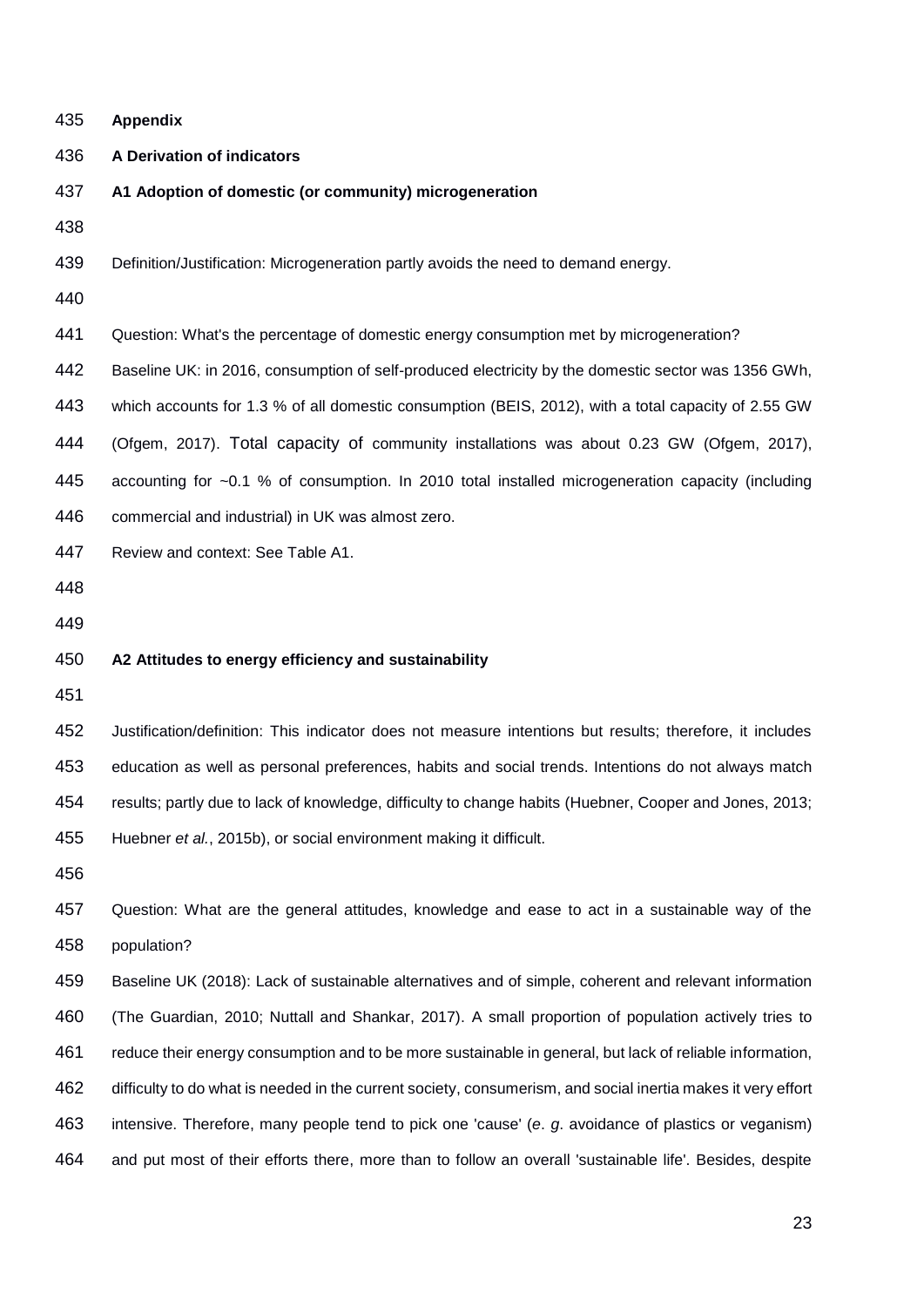| 465 | good intentions, results are usually very poor due to misinformation, difficulty to change habits and                            |
|-----|----------------------------------------------------------------------------------------------------------------------------------|
| 466 | social inertia. And for those who are most knowledgeable, the tension between what they know they                                |
| 467 | should do and what they can actually do can even lead to paralysis (Longo, Shankar and Nuttall, 2017).                           |
| 468 | Saving energy is an idea not promoted beyond it being for saving money (Thøgersen, Curtis and Smith,                             |
| 469 | 2012), therefore it is not high in the sustainability 'causes' list.                                                             |
| 470 |                                                                                                                                  |
| 471 |                                                                                                                                  |
| 472 | A3 Average dwelling (usable) floor area                                                                                          |
| 473 |                                                                                                                                  |
| 474 | Justification/definition: Larger dwellings tend to consume more energy (Wright, 2008). Also, together                            |
| 475 | with 'Average household size' it gives information on the average number of occupants per usable area                            |
| 476 | dwellings have, which relates to the amount of energy used in dwellings (see Appendix A5).                                       |
| 477 |                                                                                                                                  |
| 478 | Question: How much floor area do dwellings have in comparison to the baseline?                                                   |
| 479 | Baseline UK (2013): mean total usable floor area of 95 m <sup>2</sup> ; 9.4 % have less than 50 m <sup>2</sup> of internal floor |
| 480 | space, 24.9 % have at least 110 $m^2$ of internal floor space (Department for Communities and Local                              |
| 481 | Government, 2015) (Number of dwellings in UK (2013): 23.3 million).                                                              |
| 482 | Review and context: See Table A1.                                                                                                |
| 483 |                                                                                                                                  |
| 484 |                                                                                                                                  |
| 485 | A4 Average number and frequency of use of electric appliances                                                                    |
| 486 |                                                                                                                                  |
| 487 | Justification and/or definition: "Electrical appliances make a very significant contribution to a                                |
| 488 | household's electricity consumption. This impact not only relates to the number of each type of                                  |
| 489 | appliance owned, but also to the power demand and frequency of use." (Jones, Fuertes and Lomas,                                  |
| 490 | 2015)                                                                                                                            |
| 491 |                                                                                                                                  |
| 492 | Question: How is the use of household appliances in the scenario?                                                                |
| 493 | Baseline UK (2011): from Hulme et al. (2013):                                                                                    |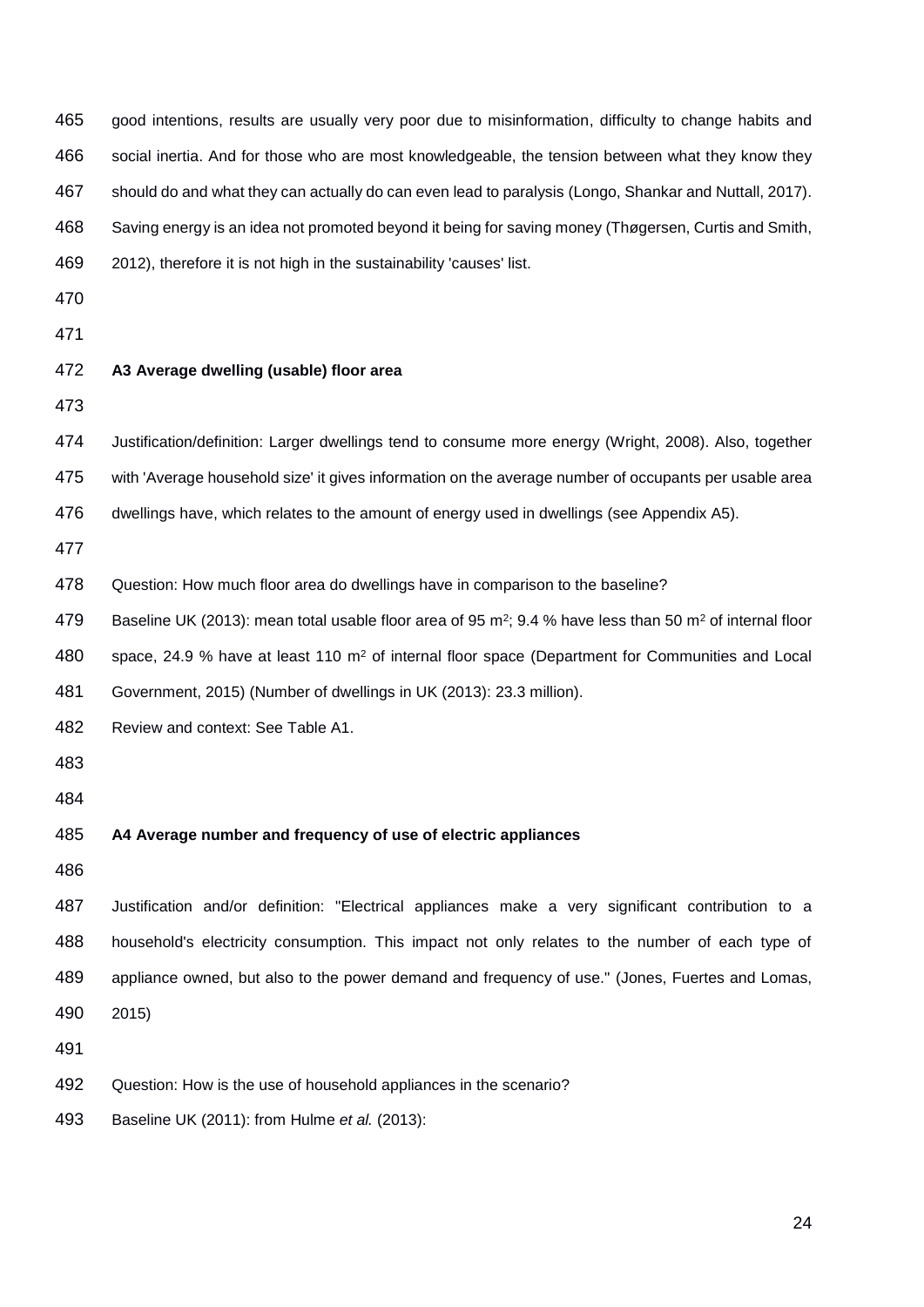494 - Laundry appliances: washing machines in 97 % of households. Median use 4x week at 40 °C or less. Tumble dryers in 67 % of households. Median use 3x week in winter, few use them in summer. - Refrigeration appliances: refrigerators in 99 % of households (can be combined with freezer).

Freezers in 93 % of households.

- Dishwashers: in 41 % of households. Median use 4x week.

499 - Cooking appliances: around 38 % of households have electric hobs, around 70 % electric oven, and around 80 % microwave. Use is not determined but the survey 'PERIscope 2017' (Bord Bia, 2018) shows how often people cook food from scratch: Once/few times a day (34 %), Few times a week (31 %), Once a week (11 %), Once/few times a month (7 %), Less often (9 %), Never (9 %) - Information and communication technologies, and home entertainment: Median number of TVs in homes is 2, the most used one runs 5 to 6 hours per day. No concrete data for other appliances, but different sources show an increase in sells (Euromonitor, 2018), and in appliance energy use (Palmer and Cooper, 2013) in the last years.

Review and context: See Table A1.

## **A5 Dwelling area per occupant**

 Justification and/or definition: it relates to the amount of energy used in dwellings: more density of occupants means less space heating per person and more likelihood of sharing consumer items (Bhattacharjee and Reichard, 2011).

Question: What's the average area per occupant in dwellings?

Baseline UK (2011-13): Average household size (2011): 2.3 (Office for National Statistics, 2013) (the

indicator in DRC shows 2.4, which is the value from 2001). Average dwelling (usable) floor area (2013)

95 m<sup>2</sup>. The result is one occupant every 41.3 m<sup>2</sup>.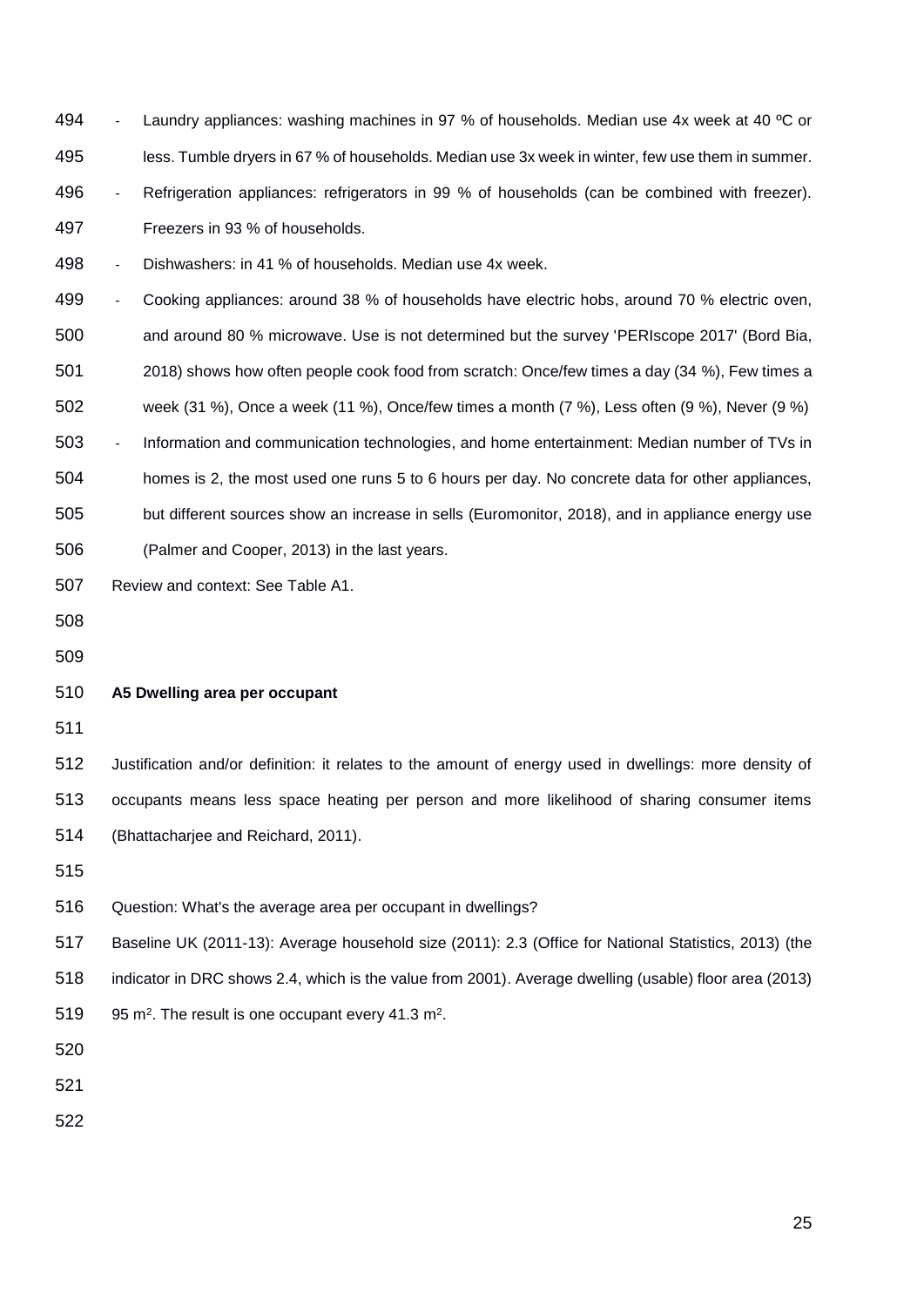| 523 | <b>A6 Energy poverty</b>                                                                                 |
|-----|----------------------------------------------------------------------------------------------------------|
| 524 |                                                                                                          |
| 525 | Definition: "Fuel poverty in England is measured using the 'Low Income High Costs' indicator, which      |
| 526 | considers a household to be fuel poor if: 1) they have required fuel costs that are above average (the   |
| 527 | national median level); 2) were they to spend that amount, they would be left with a residual income     |
| 528 | below the official poverty line." (BEIS, 2017a)                                                          |
| 529 |                                                                                                          |
| 530 | Question: What is the percentage of population in energy poverty?                                        |
| 531 | Baseline UK (2015): around 11.0 % (approximately 2.50 million households) (BEIS, 2017a). It has been     |
| 532 | fluctuating less than 2 percentage points since 2003, between more than 10 % and less than 12 %. The     |
| 533 | average fuel poverty gap in 2015 was £353, which has been slowly decreasing since peaking in 2012        |
| 534 | after at least 10 years rising.                                                                          |
| 535 | Review and context: See Table A1.                                                                        |
| 536 |                                                                                                          |
| 537 |                                                                                                          |
| 538 | A7 Energy prices (domestic)                                                                              |
| 539 |                                                                                                          |
| 540 | Justification: The price of the domestic energy can influence the energy demand of households,           |
| 541 | especially those with low income (BEIS, 2017a). This effect may be amplified if energy prices and        |
| 542 | energy consumption are made visible and may be used to decrease peak demand - by changing                |
| 543 | energy pricing depending on the time of the day (Darby, 2006). It is expected that an increase in energy |
| 544 | prices would incentivise adoption of on-site generation (Jager, 2006).                                   |
| 545 | A forecast of the future energy prices is outside the scope of this research. However, the relative      |
| 546 | differences between scenarios and a rough relation to current values is what we can evaluate.            |
| 547 |                                                                                                          |
| 548 | Definition: Average UK domestic energy price (incl. taxes) for a medium customer for a given year.       |
| 549 | Question: What are the average energy prices of domestic energy (electricity and gas) for a given year?  |
|     |                                                                                                          |
| 550 | Baseline UK (2016): Average for medium consumers, 2016. Electricity price: 15.47 p/kWh (2012: 14.05      |
| 551 | p/kWh); Gas: 4.31 p/kWh (2012: 4.46 p/kWh). (BEIS, 2018).                                                |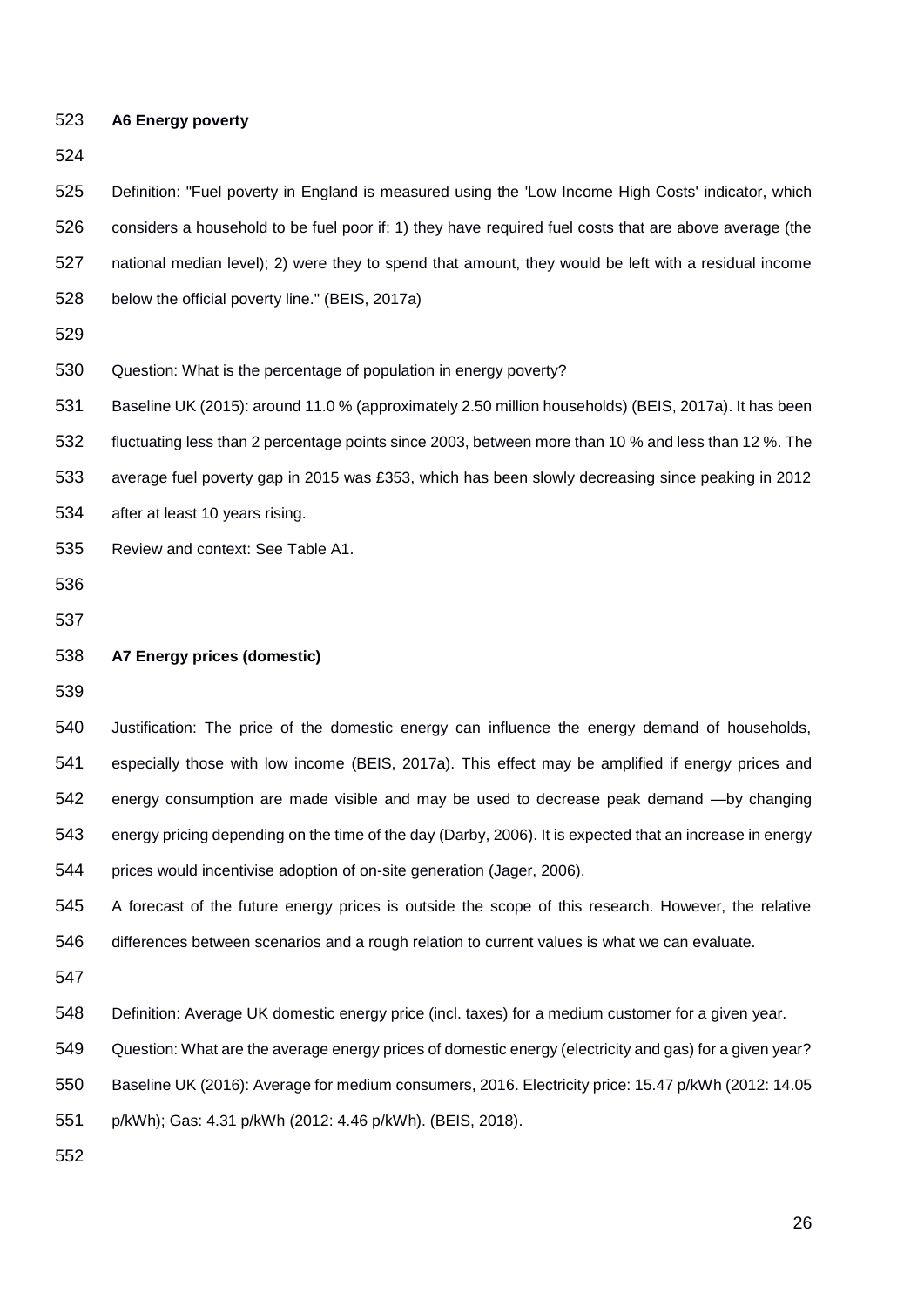The Global Scenarios Group used Greenpeace's 'Energy [R]evolution' reports (2007, 2008) to help to generate the energy related data in their scenarios. These reports portray a *Reference* scenario (Ref) and an *Energy [R]evolution* scenario (E[R]) which are broadly compatible with *Market Forces* (MF) and *Policy Reform* (PR) respectively. In more recent reports, another scenario is added, *Advanced Energy [R]evolution* scenario (AE[R]). This scenario is, however, not compatible with any of the other scenarios used in DRC. Reproductions of the figures and tables used to characterise this indicator can be found in section S2 of the Supplementary information document. They belong to three sources: 1) the latest Energy [R]evolution report by Greenpeace, (2015) (figure 6.4.6 and table 5.4; the figure shows the development of the electricity generation costs in Ref, E[R] and AE[R] for OECD Europe, and the table shows the projections for fossil fuel and biomass prices for different parts of the world until 2050), 2) the technical document of the GSG's scenarios (by Electris *et al.*, (2009); figure 3-44, which shows the electricity generation shares in 2050 in MF and PR compared to those in 2005), and 3) the table generator tool by Tellus Institute, (2018) (which shows the values for different Western Europe scenarios of selected indicators in different points in the future).

 **Calculations of final electricity prices in Ref and E[R]** (based on information given in Figure 6.4.6 (Greenpeace, 2015), see Figure S2 in the Supplementary information document)

 We are interested in the rough evolution of the electricity prices. For that, it is assumed they are 571 proportional to the electricity generation costs and that this proportionality will not change in time. It 572 is also assumed that taxes stay constant. With these assumptions, the relation between the price of UK domestic electricity and the electricity generation costs in 2012 is the same as the relation between the electricity prices and generation costs in 2050 (for the different scenarios). Therefore, a simple rule of three can be used to derive the final electricity prices in Ref and E[R] by measuring 576 the relative increases in electricity generation costs in the figures. This leads to:

Final electricity price in E[R]: 15.25 p/kWh (with a maximum price in 2030 of 18.51 p/kWh)

Final electricity price in Ref: 17.36 p/kWh

581 Both, the Global Scenarios Group and Greenpeace assume a decrease in the use of nuclear energy in the electricity mix of Europe (their definitions of the area are not exact but similar). UK, however, seems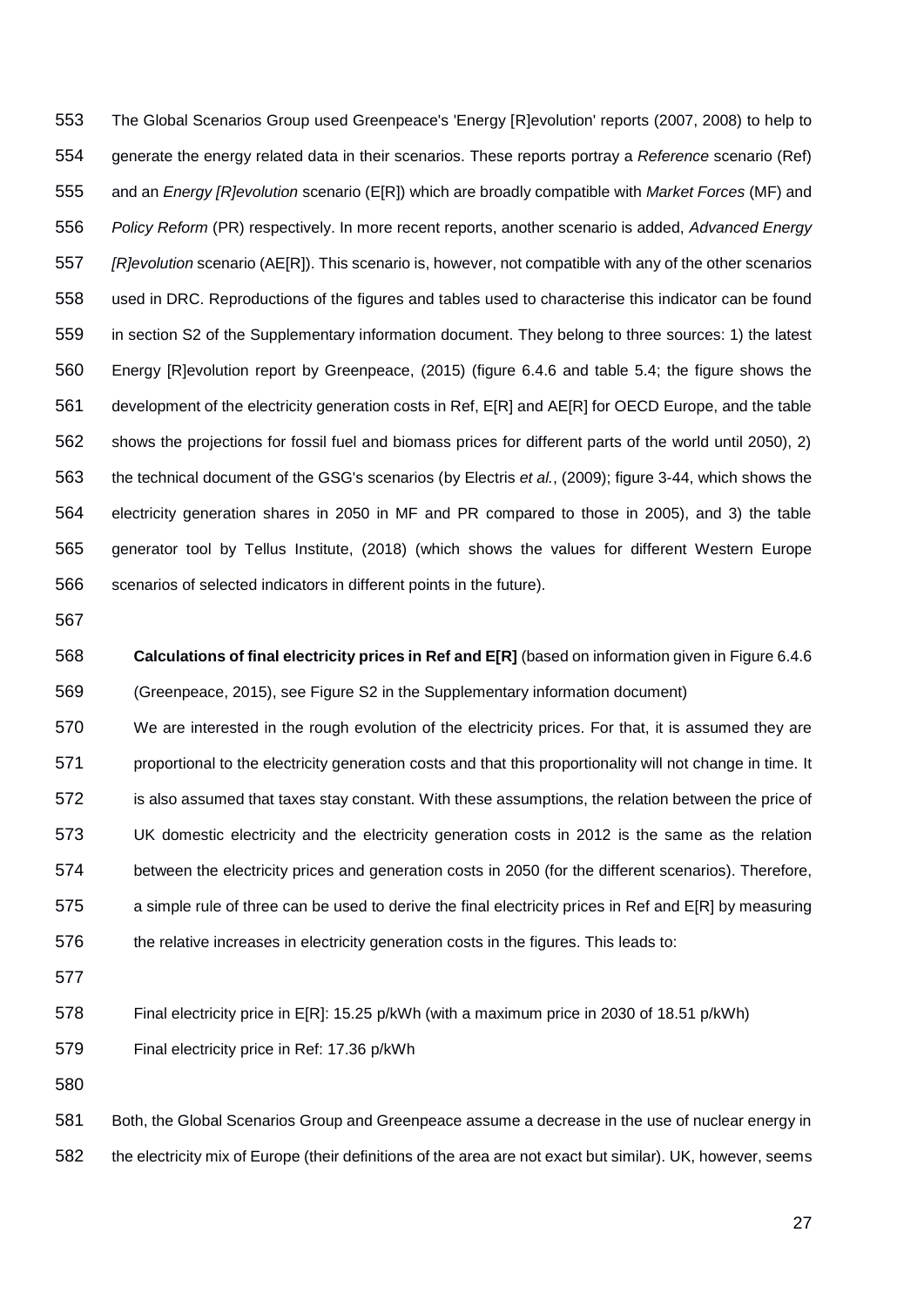to go in the opposite direction in spite of the increases in electricity costs which this implies (HM Government, 2013; BEIS, 2017b). The narratives of the scenarios suggest this increase will be higher in Ref/MF (17.36++ p/kWh) than E[R]/PR (15.25+ p/kWh). **Calculations of final gas prices in Ref and E[R]** (based on information given in Table 5.4 (Greenpeace, 2015) see Figure S3 in the Supplementary information document) The procedure here is similar than that used with the electricity prices: the price for UK domestic gas in 2012 is defined as proportional to the value for Europe in 2012/2013 shown in the table, and with a rule of three the price for 2050 is obtained. Final gas price in E[R]: 3.54 p/kWh Final price in Ref: 6.21 p/kWh Review and context: See Table A1. **A8 Type of building** Justification: Although it is expected that in OECD member countries approximately 75 % of 2013 building stock will still be standing in 2050 (IEA, 2013) and, that in the case of UK, more than two-thirds of the 2050 housing stock was already built in 2005 (Boardman *et al.*, 2005), the remaining stock will have an impact on both, direct energy consumption (*e. g.* blocks of buildings use less energy than detached houses) (Bhattacharjee and Reichard, 2011; Jones and Lomas, 2015; Jones, Fuertes and Lomas, 2015) and the heat island effect (gardens help mitigate heat island effect, blocks of buildings increase it) (U.S. Environmental Protection Agency, 2008). Question: What is the composition of the domestic building stock? Baseline UK (2013): End terrace 10.4 %, mid terrace 18.8 %, semidetached 27.6 %, detached 22.6 %, flat 20.6 % (Department for Communities and Local Government, 2015). For new built: end terrace 10.3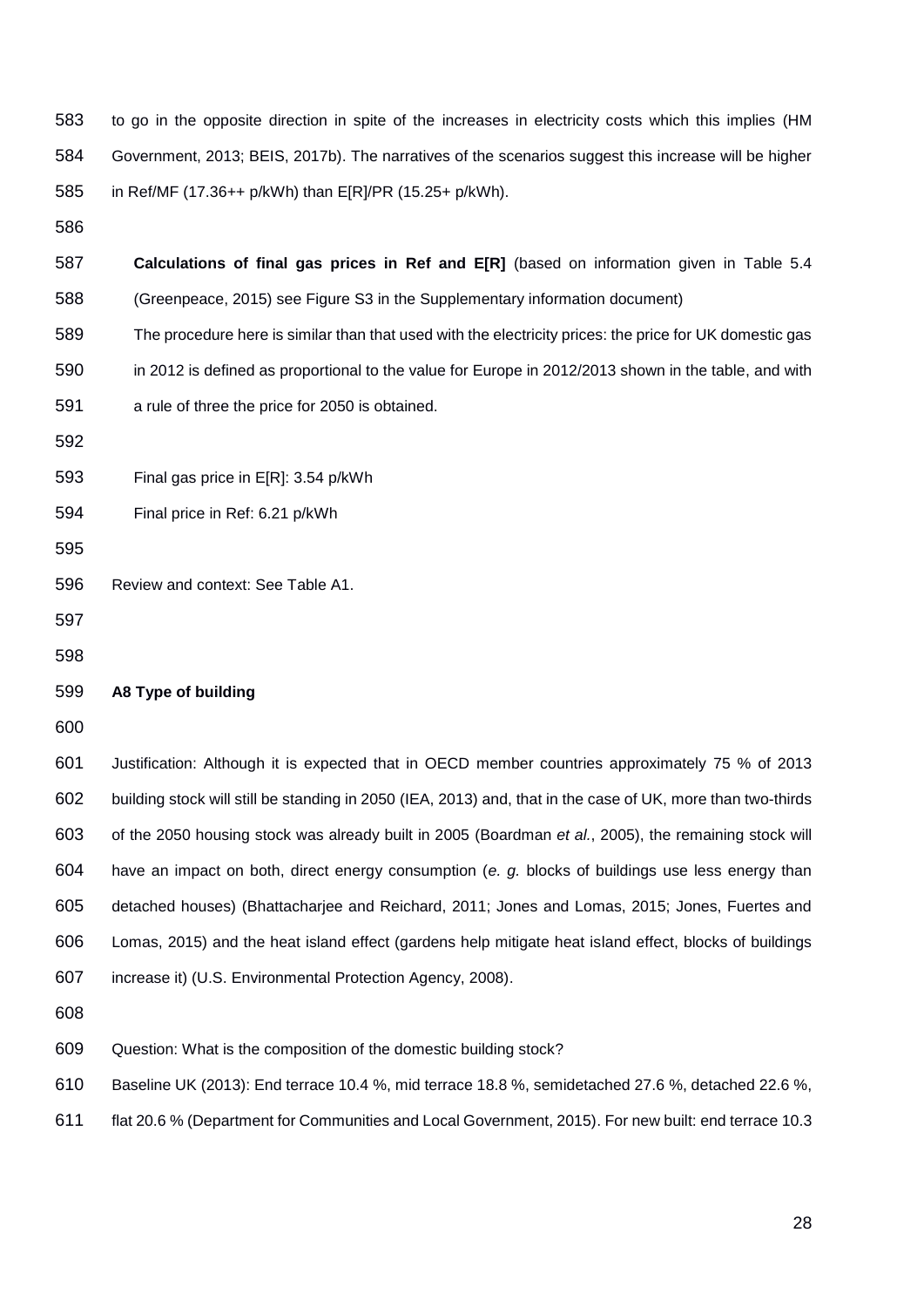- %, mid terrace 12.9 %, semidetached 11.0 %, detached 23.7 %, flat 42.2 % (Department for Communities and Local Government, 2015).
- Review and context: See Table A1.
- 
- 
- 
- **A9 Use of electric space (and water) heating**
- 

 Justification and/or definition: Heating (space and water) is the largest slice of UK household energy use (80 %) (Palmer and Cooper, 2013), therefore the amount of dwellings using electric heating has a huge impact in the electricity network's load. "In almost all cases, households that use electricity for space heating also use electricity for water heating" and "the vast majority of households that use electric water heating also use electricity for space heating" (Ofgem, 2015), therefore it does not make sense to separate space and water heating in two distinct indicators.

- Currently electric heating is not common in the UK and is more expensive than gas heating. However, it is expected to grow by the popularisation of heat pumps, as they are more efficient than other types of electric heating and still are a minority in UK ("typically, heat pumps can produce from 2.5 to 4 times as much useful heat as the amount of high-grade energy input, with variations due to seasonal performance" (Greenpeace, 2015)). The adoption of microgeneration should also push in this direction in the scenarios where decreasing emissions is valued.
- 
- Question: What's the percentage of households using electric space (and water) heating?

Review and context: See Table A1.

- 
- 
-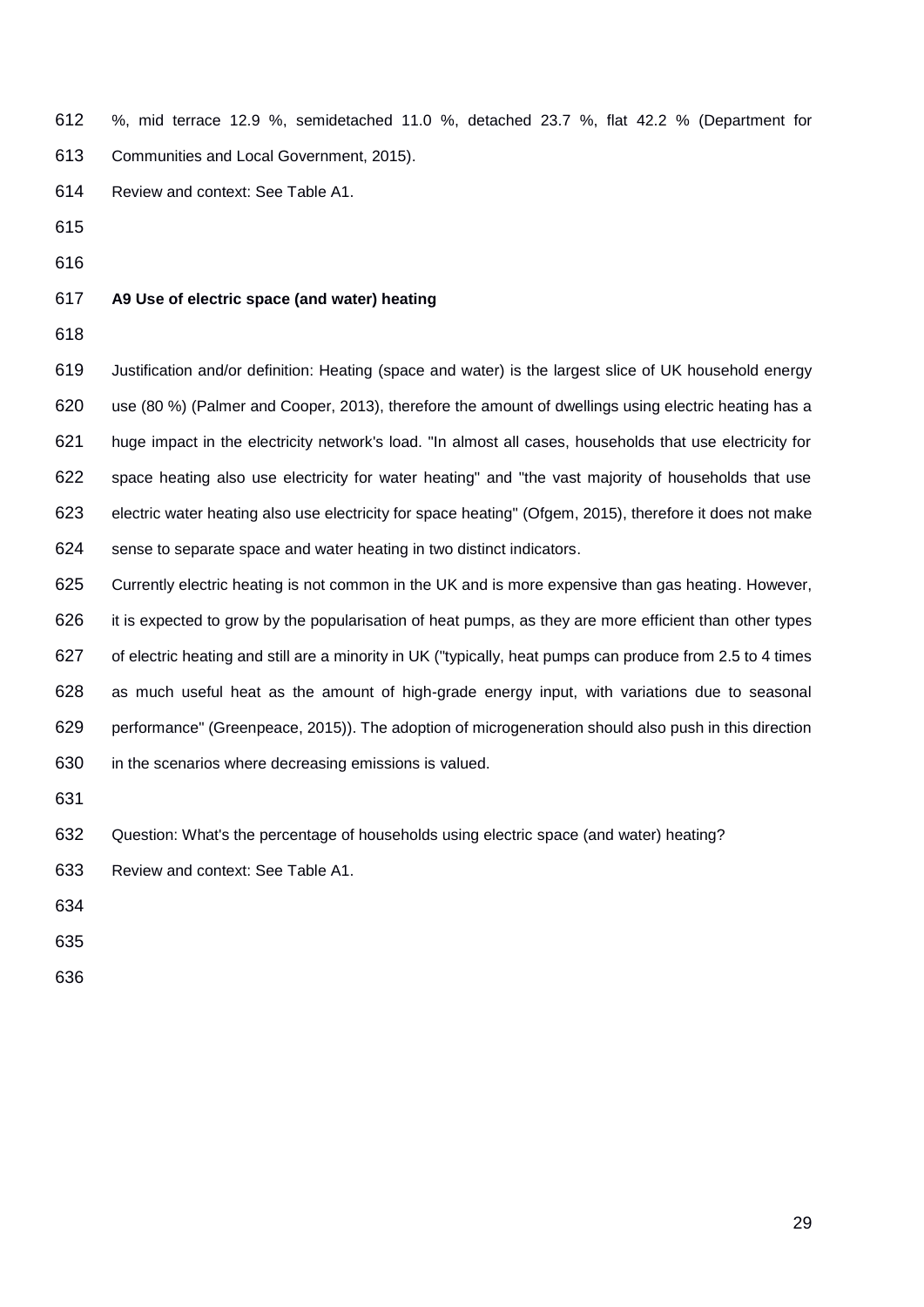| 638<br>Table A1 - Review and context. Short description of the context of the new indicators in each scenario. |  |
|----------------------------------------------------------------------------------------------------------------|--|
|----------------------------------------------------------------------------------------------------------------|--|

| <b>Review and context</b>                                            |                                                                                                                                                                                                                                                                                                                                                                                                                                                                                                                                                  |                                                                                                                                                                                                                                                                                                                                                            |                                                                                                                                                                                                                                                                                                                                                                                                |                                                                                                                                                                                                                                                                                                                                                                                                                                                                       |  |
|----------------------------------------------------------------------|--------------------------------------------------------------------------------------------------------------------------------------------------------------------------------------------------------------------------------------------------------------------------------------------------------------------------------------------------------------------------------------------------------------------------------------------------------------------------------------------------------------------------------------------------|------------------------------------------------------------------------------------------------------------------------------------------------------------------------------------------------------------------------------------------------------------------------------------------------------------------------------------------------------------|------------------------------------------------------------------------------------------------------------------------------------------------------------------------------------------------------------------------------------------------------------------------------------------------------------------------------------------------------------------------------------------------|-----------------------------------------------------------------------------------------------------------------------------------------------------------------------------------------------------------------------------------------------------------------------------------------------------------------------------------------------------------------------------------------------------------------------------------------------------------------------|--|
|                                                                      | <b>UK urban NSP</b>                                                                                                                                                                                                                                                                                                                                                                                                                                                                                                                              | UK urban PR                                                                                                                                                                                                                                                                                                                                                | UK urban MF                                                                                                                                                                                                                                                                                                                                                                                    | UK urban FW                                                                                                                                                                                                                                                                                                                                                                                                                                                           |  |
| of domestic<br>Adoption of dome<br>(or community)<br>microgeneration | Community energy generation units<br>are widely adopted. There are<br>polices encouraging<br>microgeneration, the public has the<br>willingness and the information to<br>adopt it, and total energy demand in<br>households decrease sharply due to<br>better dwellings and better use by<br>occupants.                                                                                                                                                                                                                                         | On-site generation is cheap,<br>electricity is relatively expensive, and<br>government incentivises clean<br>energy and promotes community<br>microgeneration stations. People are<br>not especially inclined to adopt<br>microgeneration, but it is profitable,<br>therefore there is a wide penetration.<br>Buildings are generally better<br>insulated. | On site generation is not too cheap,<br>but high energy prices stimulate the<br>uptake of domestic microgeneration<br>by who can afford it. Buildings still<br>consume a lot of energy, therefore,<br>although on-site microgeneration<br>increases, the percentage of<br>domestic energy met by it is much<br>less than in NSP and PR.                                                        | Rich: high energy prices make it<br>favourable for them to install<br>microgeneration devises as in MF.<br>Poor: they cannot afford individual<br>microgeneration devises, but in the<br>cases where communities are in<br>good terms and not too poor, they<br>manage to install community energy<br>generators.                                                                                                                                                     |  |
| dwelling (usable) floor<br>Average                                   | There are more people living<br>together, sometimes as co-housing,<br>sometimes with friends, extended<br>family or other families. The dwelling<br>density increases because although<br>flat apartments may be slightly larger<br>than today, they are still smaller than<br>current average terraced and<br>detached houses, and many choose<br>higher quality but smaller homes.<br>However, the amount of very small<br>dwellings decreases due to a<br>decreased interest in living alone and<br>the almost inexistence of poor<br>people. | As current individualistic trends<br>continue, there is a trend toward<br>smaller household sizes (people do<br>not want to share accommodation). It<br>is common to divide large houses in<br>two to accommodate to the market<br>and new built tend to be smaller flats<br>rather than larger houses.                                                    | There is a trend towards smaller<br>household sizes as people do not<br>want to share accommodation. At the<br>same time, the affordability of<br>housing decreases, there is more<br>substandard housing. There is a high<br>disparity in urban dwelling density; in<br>high income zones there is a<br>prevalence of houses, while in low<br>income zones there is a prevalence<br>of flats. | Rich live in a similar way to the<br>current (or MF) upper 10 % or 15 %.<br>A large part of the poor who can<br>afford to live in formal developments<br>have to share the dwelling with other<br>families. Most of those who do not<br>share their dwelling do so only<br>because they have been able to<br>divide it or because the dwelling is<br>already very small. There are plenty<br>of informal developments. The trends<br>seen in MF are here exacerbated. |  |
| Average number<br>and frequency of<br>use of electric<br>appliances  | Larger households and the will of the<br>society make sharing home<br>appliances the norm. More engaged<br>and sustainable society also has the<br>effect reducing the superfluous use<br>and ownership of appliances.                                                                                                                                                                                                                                                                                                                           | Households tend to be slightly<br>smaller than today therefore<br>appliances are shared by less users.<br>People's search for novelty and<br>status continues mostly unchanged,<br>therefore the ownership and use of<br>appliances increases slightly.                                                                                                    | Households are smaller, there is less<br>interest for sustainability and more<br>consumerism (the amount of<br>appliances increases until 2025).<br>Lower earners may not be able to<br>afford all the appliances they would<br>like to have, but this does not<br>counteract the general trend.                                                                                               | Rich: the situation is similar to that of<br>the top 20 % in MF.<br>Poor: they cannot afford much. Most<br>of them have less appliances than<br>they need - if they can afford to own<br>some. Sharing, repairing, reusing,<br>repurposing and recycling appliances<br>is the norm.                                                                                                                                                                                   |  |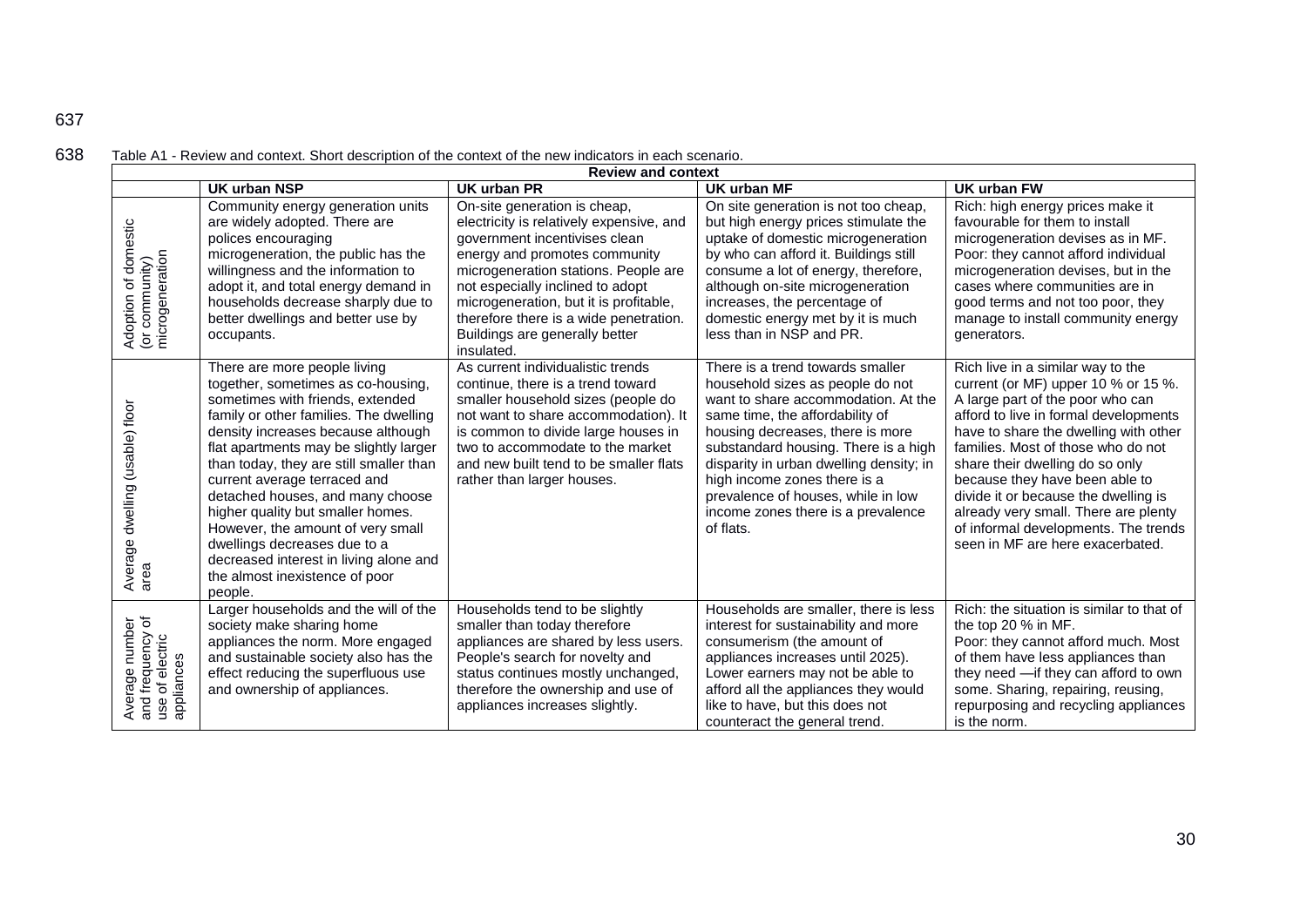| Energy poverty           | Better housing insulation, increase in<br>GDP per capita, decrease of income<br>inequality, and increase in public<br>service spending highly reduce the<br>risk of energy poverty. Government<br>helps financing community or on-site<br>microgeneration if needed. The<br>extremely few instances of energy<br>poverty can count on the community<br>to alleviate their problem.                                                                                                                                                             | Better housing insulation and<br>increase in GDP per capita decrease<br>energy poverty. The state provides<br>better insulation, domestic energy<br>generation and energy tax discounts<br>if needed. Lower gas prices also help<br>decrease fuel poverty.                                                                                                                                                                                                                                                                                          | Housing insulation is similar to<br>current with no better use of sun.<br>Although GDP increases<br>substantially, also the gap between<br>rich and poor increases, leaving a<br>large portion of society at risk of fuel<br>poverty. The moderate increase of<br>energy prices (in comparison with<br>that of GDP) leave 'only' lowest<br>earners and those living in especially<br>badly insulated dwellings in energy<br>poverty. Government cannot help<br>mitigate it as it has to spend a lot in<br>other issues (such as health). | Obviously there are no energy poor<br>between the rich. The poor, however,<br>are virtually all energy poor -<br>although the definition of energy<br>poverty partially brakes in this case<br>as it is difficult to define "required fuel<br>costs" for those who live in informal<br>developments. Those who live in<br>formal developments struggle with<br>high energy costs and low building<br>standards. Burning (coal, wood) is<br>the main source of heat.                                                                                                                                                         |
|--------------------------|------------------------------------------------------------------------------------------------------------------------------------------------------------------------------------------------------------------------------------------------------------------------------------------------------------------------------------------------------------------------------------------------------------------------------------------------------------------------------------------------------------------------------------------------|-----------------------------------------------------------------------------------------------------------------------------------------------------------------------------------------------------------------------------------------------------------------------------------------------------------------------------------------------------------------------------------------------------------------------------------------------------------------------------------------------------------------------------------------------------|------------------------------------------------------------------------------------------------------------------------------------------------------------------------------------------------------------------------------------------------------------------------------------------------------------------------------------------------------------------------------------------------------------------------------------------------------------------------------------------------------------------------------------------|-----------------------------------------------------------------------------------------------------------------------------------------------------------------------------------------------------------------------------------------------------------------------------------------------------------------------------------------------------------------------------------------------------------------------------------------------------------------------------------------------------------------------------------------------------------------------------------------------------------------------------|
| Energy prices (domestic) | In this scenario the general amount<br>of energy consumed is approximately<br>one third lower than in PR and it is<br>mostly in form of electric energy as<br>well. The share which comes from<br>renewable sources is only slightly<br>higher than in PR. This means that<br>the electricity price will be moderately<br>higher than in PR as prices will lower<br>slower (lower increase with same<br>learning factor implies slower price<br>reduction). Gas demand is around 25<br>% lower, which will decrease its price<br>even further. | An increase (peaking in 2030 at<br>18.51+ p/kWh) and posterior<br>decrease of the electricity price are<br>expected. This is due to the<br>introduction of renewable energy<br>sources, which are more expensive<br>at the beginning. However, their price<br>then decreases rapidly due to the<br>high learning factor, especially in PV<br>and CSP. In fact, in 2050 the energy<br>from renewable sources is generally<br>cheaper than that which comes from<br>fossil fuels (Greenpeace, 2015).<br>However, lack of demand reduces<br>gas price. | Increasing prices of fossil fuels (the<br>more depleted they are, the more<br>expensive to obtain more it is), low<br>uptake of renewables (slowing price<br>reduction due to learning factor) and<br>increased use of nuclear power,<br>make electricity prices increase<br>steadily. The increasing prices of<br>fossil fuels also affects gas prices.                                                                                                                                                                                 | In this scenario, the general amount<br>of energy consumed is approximately<br>10 % lower than in MF and its<br>sources are very similar, with a slight<br>decrease of oil and gas in favour to<br>coal, nuclear and biomass. In this<br>case, biomass is not used to<br>generate electricity; instead it is used<br>by the poor as a source of heat and<br>for cooking. The same is probably<br>true for the increase of coal. The<br>further increase in nuclear share<br>affects the electricity price making it<br>slightly more expensive than in MF.<br>Gas demand is lower than in MF and<br>its price is lower too. |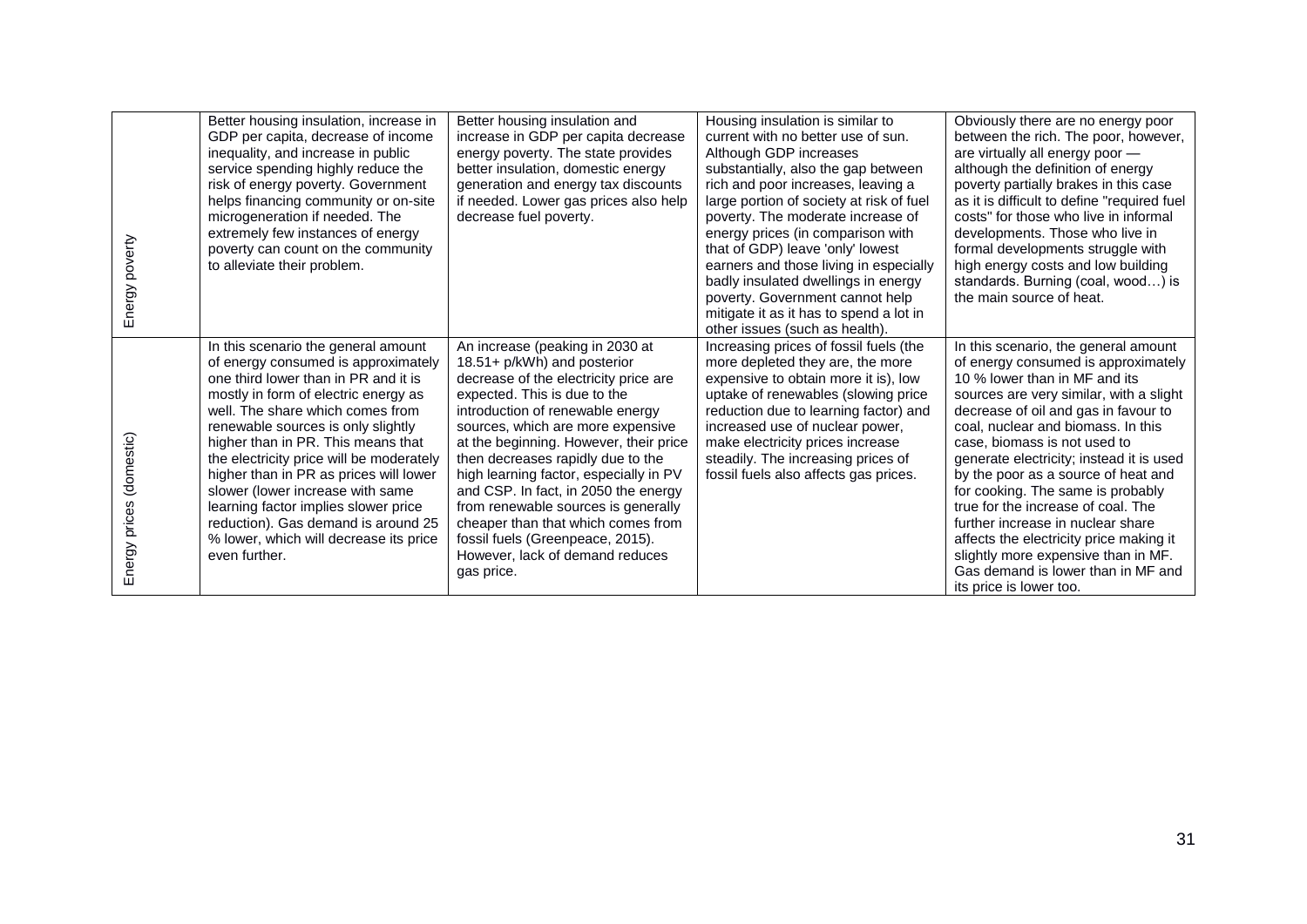| Type of building                                               | There is a decrease in land use, and<br>an increase in urbanization and in<br>the amount of green space. This<br>leads to higher dwelling densities.<br>There are less dwellings built than in<br>other scenarios due to high<br>adaptation of current stock. Current<br>trends increasing the proportion of<br>flats are exacerbated, and there are<br>very few new (semi-) detached<br>houses constructed. Construction of<br>terraced houses stays similar. Green<br>space may be gained where there<br>were old single-family houses with<br>garden, especially (semi-) detached<br>houses. Community feeling drives a<br>decrease in demand of privacy. | The percentage of new built remains<br>similar, with a decrease in detached<br>houses in favour to terraced. This<br>increases dwelling density due to the<br>high percentage of new flats<br>constructed (mainly in city centres)<br>and lower percentage of (semi-)<br>detached houses. However, there is<br>high adaptability of the existing stock,<br>which decreases the amount of new<br>built in relation to other scenarios.<br>Terraced and (semi-) detached<br>houses are still in high demand as<br>people seek privacy. | In highly popular and in lower income<br>neighbourhoods there is a high<br>increase of flats, while in high income<br>neighbourhoods what increases is<br>the presence of new (semi-)<br>detached houses. This scenario<br>presents strong "type of building<br>polarisation". Besides, the<br>replacement levels are high,<br>therefore there are more buildings<br>built than in other scenarios. | There is an overall decrease in<br>dwelling density, but the polarisation<br>between rich and poor is extreme in<br>this scenario. The rich live mainly in<br>detached and semi-detached<br>houses, except by in popular zones,<br>where there is a good provision of<br>high profile flats too. The poor inhabit<br>previously built flats and, in some<br>regions, terraced houses (normally<br>shared between several families). In<br>formal developments new flats are<br>the only new construction. In in-<br>formal developments dwellings are<br>more similar to shacks than to proper<br>buildings. |
|----------------------------------------------------------------|--------------------------------------------------------------------------------------------------------------------------------------------------------------------------------------------------------------------------------------------------------------------------------------------------------------------------------------------------------------------------------------------------------------------------------------------------------------------------------------------------------------------------------------------------------------------------------------------------------------------------------------------------------------|--------------------------------------------------------------------------------------------------------------------------------------------------------------------------------------------------------------------------------------------------------------------------------------------------------------------------------------------------------------------------------------------------------------------------------------------------------------------------------------------------------------------------------------|-----------------------------------------------------------------------------------------------------------------------------------------------------------------------------------------------------------------------------------------------------------------------------------------------------------------------------------------------------------------------------------------------------|--------------------------------------------------------------------------------------------------------------------------------------------------------------------------------------------------------------------------------------------------------------------------------------------------------------------------------------------------------------------------------------------------------------------------------------------------------------------------------------------------------------------------------------------------------------------------------------------------------------|
| (and<br>space<br>electric<br>Use of electric<br>water) heating | Although there is a stronger<br>decrease in greenhouse gases<br>produced by household heating than<br>in PR (and electricity is clean), the<br>uptake of electric space and water<br>heating is lower here. The reason is<br>that there is a much greater increase<br>of district heating and other forms of<br>dwelling heating technologies which<br>use the sun and earth's heat.                                                                                                                                                                                                                                                                         | Although gas is cheap, as the<br>government is leading a transition to<br>clean energy sources, it incentivises<br>district heating when feasible (often<br>geothermal) and electric heating<br>otherwise. The combination of<br>microgeneration and electric heating<br>is especially appealing for<br>customers. Other heating<br>technologies such as solar thermal<br>also have their role in order to<br>replace gas for heating (mostly<br>water) purposes.                                                                    | Proportionally, the increase in gas<br>price is much higher than that of the<br>electricity. This will increase the<br>installation of heat pumps in new<br>built and when systems need to be<br>changed. Those who have on-site<br>energy generation will also prefer<br>electric heating.                                                                                                         | Rich: similar to MF but probably<br>slightly larger as nuclear energy<br>seem to be preferred than other<br>sources of energy like gas.<br>Poor: they are mostly energy poor,<br>therefore it decreases their use of<br>electric heating. They mostly use<br>biomass or coal for heat.                                                                                                                                                                                                                                                                                                                       |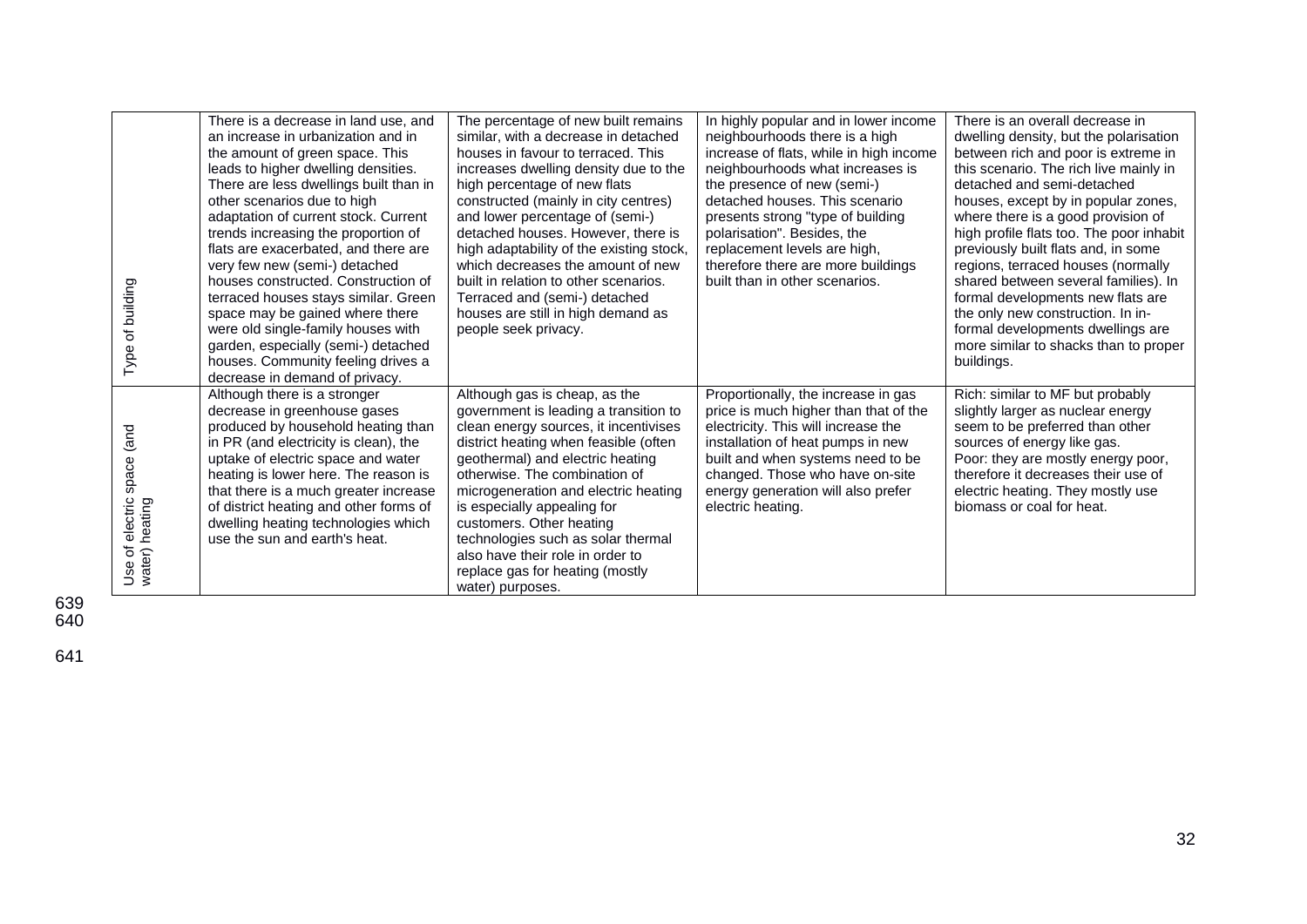**Acknowledgements** This work was supported by the University of Portsmouth and University Alliance as part of the Doctoral Training Alliance programme. The first author would like to thank his supervisors for their guidance and patience, and the Laboratory for Cavitation and Micro-Erosion (Göttingen) for their patience and the opportunity given to work in academia, without those the investigation for this paper would have never taken place. **References** BEIS (Department for Business Energy & Industrial Strategy) (2012) *DUKES chapter 5: statistics on electricity from generation through to sales*. HM Government. Available at: https://www.gov.uk/government/statistics/electricity-chapter-5-digest-of-united-kingdom-energy- statistics-dukes. BEIS (Department for Business Energy & Industrial Strategy) (2017a) *Annual fuel poverty statistics report 2017 (2015 Data)*. HM Government. Available at: https://www.gov.uk/government/collections/fuel-poverty-statistics. BEIS (Department for Business Energy & Industrial Strategy) (2017b) *The Clean Growth Strategy: Leading the way to a low carbon future*. HM Government. Available at: https://www.gov.uk/government/publications/clean-growth-strategy. BEIS (Department for Business Energy & Industrial Strategy) (2018) *Quarterly energy prices tables. Annex*. HM Government. Available at: https://www.gov.uk/government/statistics/quarterly-energy- prices-march-2018. Bhattacharjee, S. and Reichard, G. (2011) 'Socio-Economic Factors Affecting Individual Household Energy Consumption: A Systematic Review', in *ASME 2011 5th International Conference on Energy Sustainability*. Washington, pp. 891–901. doi: 10.1115/ES2011-54615. Boardman, B. *et al.* (2005) *40% House*. Environmental Change Institute, University of Oxford. doi: 10.1016/j.tele.2012.02.001. Bord Bia. *About how often would you prepare or cook a meal from scratch? (i.e. using raw/fresh/primary ingredients)?*, *Statista*. Available at: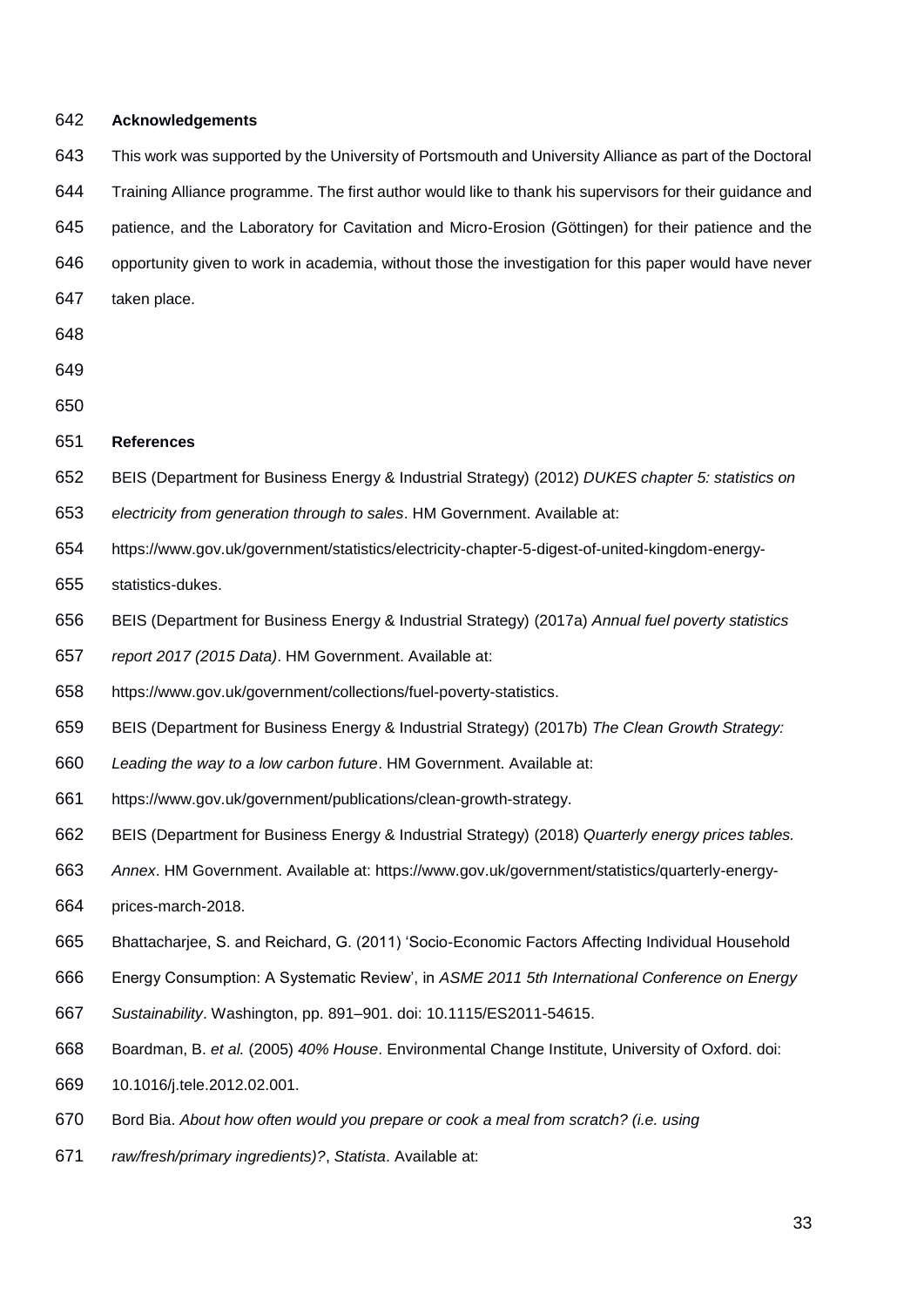- https://www.statista.com/statistics/303153/frequency-of-cooking-meals-from-scratch-trend-great-
- britain-uk/ (Accessed: 30 October 2018).
- Boyko, C. *et al.* (2012) 'Benchmarking sustainability in cities: The role of indicators and future
- scenarios', *Global Environmental Change*. Elsevier Ltd, 22(1), pp. 245–254. doi:
- 10.1016/j.gloenvcha.2011.10.004.
- Cook, J. *et al.* (2016) 'Consensus on consensus: a synthesis of consensus estimates on human-
- caused global warming', *Environmental Research Letters*, 11(4). doi: 10.1088/1748-
- 9326/11/4/048002.
- Darby, S. (2006) *The effectiveness of feedback on energy consumption*, *A Review for DEFRA of the*
- *Literature on Metering, Billing and direct Displays*. doi: 10.4236/ojee.2013.21002.
- DEFRA (Department for Environment, Food and Rural Affairs) (2008) *Climate Change Act 2008*. HM
- Government. Available at: https://www.legislation.gov.uk/ukpga/2008/27/part/1/crossheading/the-
- target-for-2050.
- Department for Communities and Local Government (2015) *English Housing Survey PROFILE OF ENGLISH HOUSING*. HM Government.
- Department of Energy and Climate Change (2009) *The UK Low Carbon Transition Plan: National*
- *strategy for climate and energy*. HM Government. doi: 10.1007/BF02393883.
- Electris, C. *et al.* (2009) 'The Century Ahead: Four Global Scenarios. Technical Documentation'.
- Available at: http://www.gsg.org/QuantChoices2.html.
- Euromonitor, *Market value of consumer electronics in the United Kingdom (UK) from 2013 to 2018 (in*
- *million euros)*, *Statista*. Available at: https://www.statista.com/statistics/491307/consumer-electronics-
- united-kingdom-uk-market-value/ (Accessed: 30 October 2018).
- Fell, D. and King, G. (2012) *Domestic energy use study: to understand why comparable households*
- *use different amounts of energy*. London: Department for Energy and Climate Change.
- Firth, S. *et al.* (2008) 'Identifying trends in the use of domestic appliances from household electricity
- consumption measurements', *Energy and Buildings*, 40(5), pp. 926–936. doi:
- 10.1016/j.enbuild.2007.07.005.
- Foresight Horizon Scanning Centre and Government Office for Science (2009) *Scenario Planning*,
- *Government office for science*. HM Government. Available at:
- http://webarchive.nationalarchives.gov.uk/20140108140803/www.bis.gov.uk/assets/foresight/docs/hor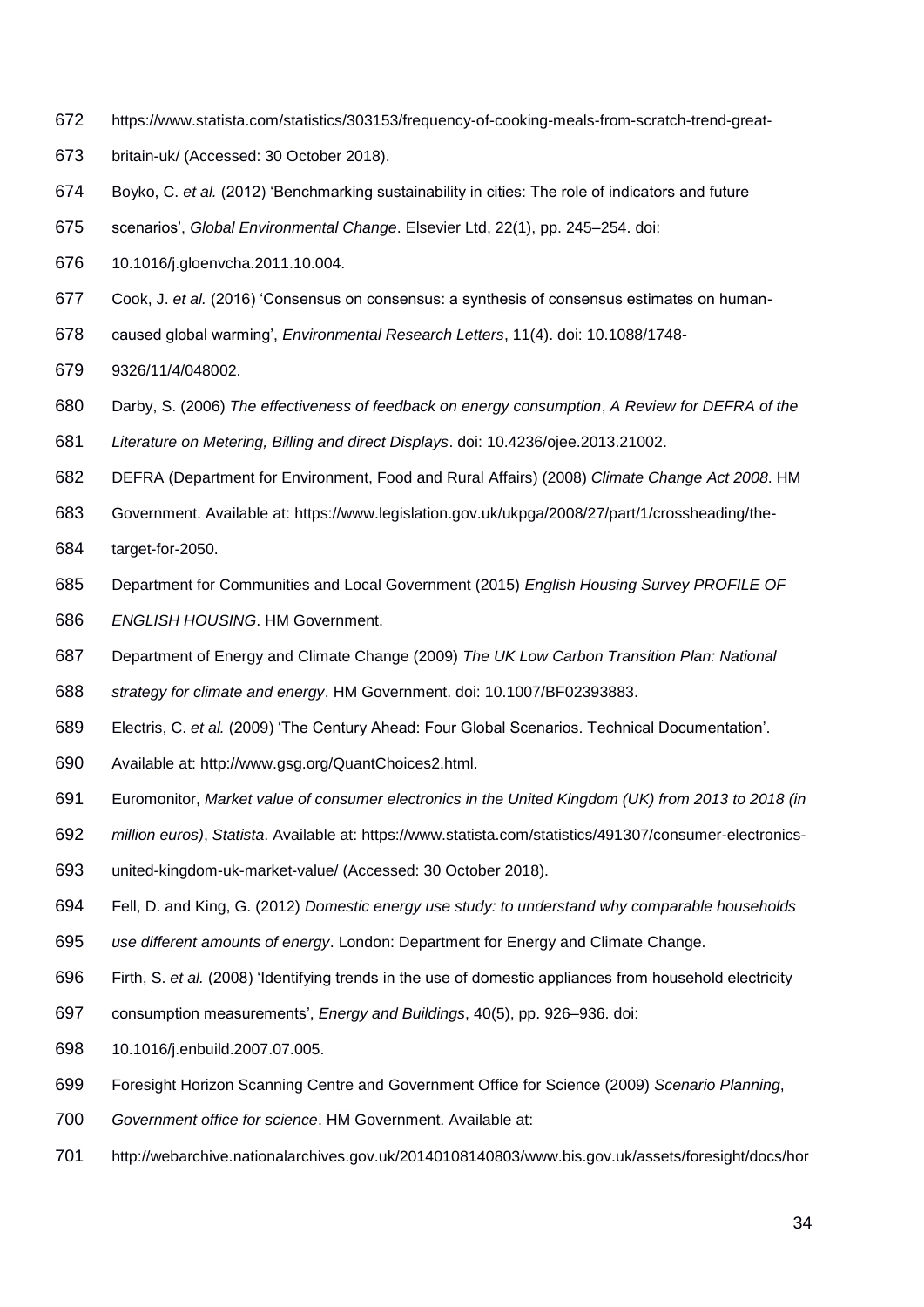- izon-scanning-centre/foresight\_scenario\_planning.pdf.
- Gallopin, G. *et al.* (1997) *Branch Points: Global scenarios and human choice*, *Stockholm Environment Institute*.
- Greenpeace/EREC (European Renewable Energy Council) (2007) *Energy [R]evolution - A*
- *sustainable world energy outlook*. Greenpeace International and European Renewable Energy
- Council (EREC).
- Greenpeace/EREC (European Renewable Energy Council) (2008) *Energy [R]evolution - A*
- *sustainable EU 27 energy outlook*. Greenpeace International and European Renewable Energy
- Council (EREC).
- Greenpeace (2015) *Energy [R]evolution - A sustainable world energy outlook 2015*. Available at:
- https://www.greenpeace.org/archive-international/en/publications/Campaign-reports/Climate-
- Reports/Energy-Revolution-2015/.
- GTI (Great Transition Initiative). Available at: https://greattransition.org/ (Accessed: 30 October 2018).
- Guerra Santin, O., Itard, L. and Visscher, H. (2009) 'The effect of occupancy and building
- characteristics on energy use for space and water heating in Dutch residential stock', *Energy and*
- *Buildings*, 41(11), pp. 1223–1232. doi: 10.1016/j.enbuild.2009.07.002.
- HM Government (2013) *Long-term Nuclear Energy Strategy*. Available at:
- https://www.gov.uk/government/publications/long-term-nuclear-energy-strategy.
- Hong, S. H. *et al.* (2006) 'The impact of energy efficient refurbishment on the space heating fuel
- consumption in English dwellings', *Energy and Buildings*, 38(10), pp. 1171–1181. doi:
- 10.1016/j.enbuild.2006.01.007.
- Huebner, G. *et al.* (2015a) 'Explaining domestic energy consumption The comparative contribution
- of building factors, socio-demographics, behaviours and attitudes', *Applied Energy*. Elsevier Ltd, 159,
- pp. 589–600. doi: 10.1016/j.apenergy.2015.09.028.
- Huebner, G. *et al.* (2015b) 'People use the services energy provides but buildings and technologies
- determine how much is used', *ECEEE summer study proceedings*, pp. 967–978. Available at:
- http://proceedings.eceee.org/visabstrakt.php?event=5&doc=5-083-15.
- Huebner, G. *et al.* (2016) 'Understanding electricity consumption: A comparative contribution of
- building factors, socio-demographics, appliances, behaviours and attitudes', *Applied Energy*, 177, pp.
- 692–702. doi: 10.1016/j.apenergy.2016.04.075.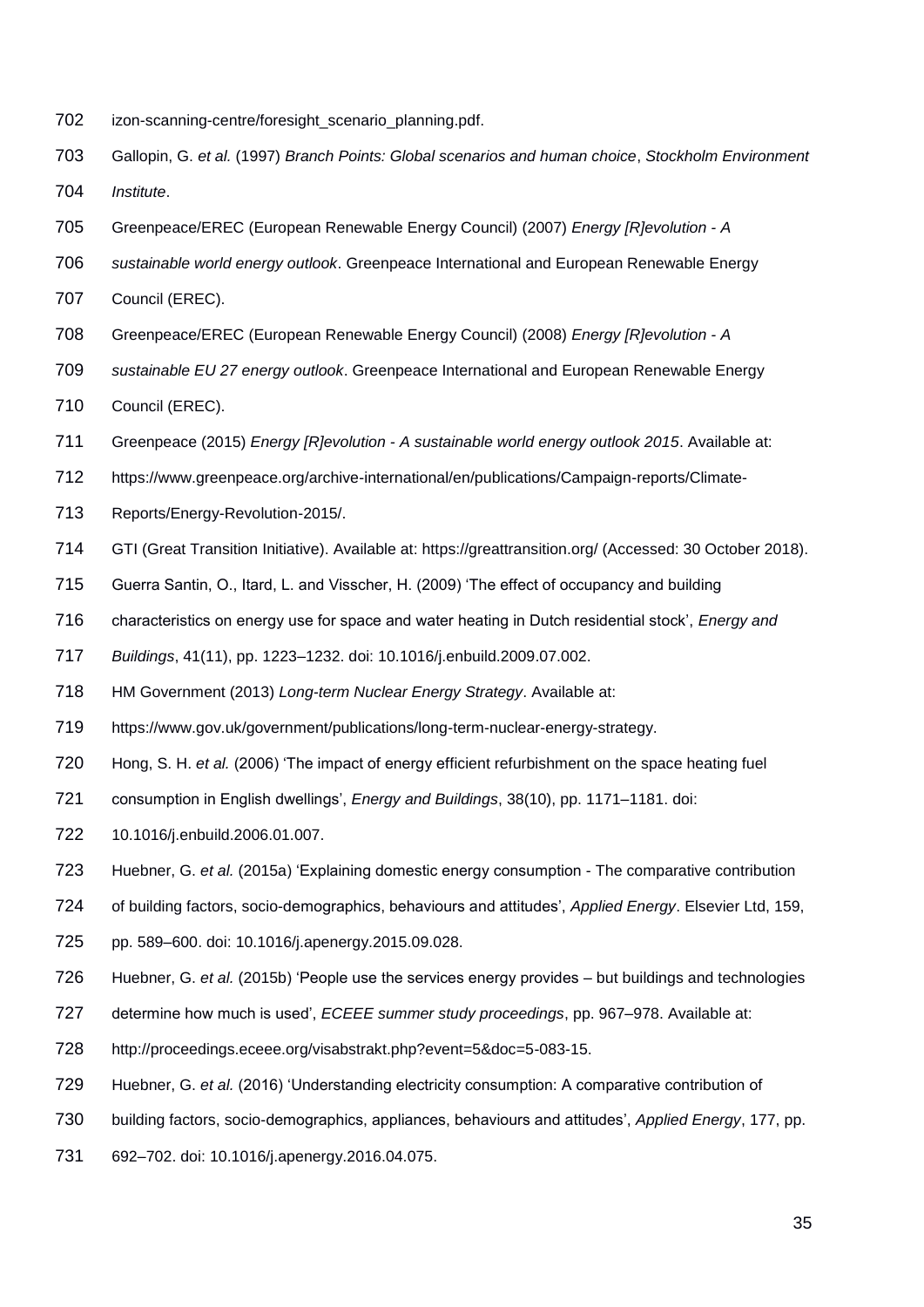- Huebner, G., Cooper, J. and Jones, K. (2013) 'Domestic energy consumption What role do comfort,
- habit, and knowledge about the heating system play?', *Energy and Buildings*. Elsevier B.V., 66, pp.
- 626–636. doi: 10.1016/j.enbuild.2013.07.043.
- Hulme, J. *et al.* (2013) *Energy follow-up survey 2011. Report 9: Domestic appliances, cooking &*
- *cooling equipment*. BRE.
- Hunt, D. *et al.* (2012a) 'Scenario archetypes: Converging rather than diverging themes', *Sustainability*,
- 4(4), pp. 740–772. doi: 10.3390/su4040740.
- Hunt, D. *et al.* (2012b) *Urban Futures monograph: Using Scenarios to Explore Urban UK Futures: A*
- *review of Futures Literature from 1997 to 2011*. Engineering and Physical Sciences Research Council (EPSRC).
- IEA (International Energy Agency) (2013) *Transition to sustainable buildings: Strategies and*
- *opportunities to 2050*, *Iea.Org*. OECD Publishing. doi: 10.1787/9789264202955-en.
- IPCC (Intergovernmental Panel on Climate Change) (2000) *IPCC special report - Emissions*
- *scenarios*, *Intergovernmental Panel on Climate Change*. doi: 92-9169-113-5.
- Jager, W. (2006) 'Stimulating the diffusion of photovoltaic systems: A behavioural perspective',
- *Energy Policy*, 34(14), pp. 1935–1943. doi: 10.1016/j.enpol.2004.12.022.
- Jones, R. V., Fuertes, A. and Lomas, K. J. (2015) 'The socio-economic, dwelling and appliance
- related factors affecting electricity consumption in domestic buildings', *Renewable and Sustainable*
- *Energy Reviews*. Elsevier, 43, pp. 901–917. doi: 10.1016/j.rser.2014.11.084.
- Jones, R. V. and Lomas, K. J. (2015) 'Determinants of high electrical energy demand in UK homes:
- Socio-economic and dwelling characteristics', *Energy and Buildings*. Elsevier B.V., 101, pp. 24–34.
- doi: 10.1016/j.enbuild.2015.04.052.
- Lombardi, R. *et al.* (2012) *Designing Resilient Cities: a guide to good practice*. Bracknell: IHS BRE Press.
- Longo, C., Shankar, A. and Nuttall, P. (2017) '"It's Not Easy Living a Sustainable Lifestyle": How
- Greater Knowledge Leads to Dilemmas, Tensions and Paralysis', *Journal of Business Ethics*.
- Springer Netherlands, pp. 1–21. doi: 10.1007/s10551-016-3422-1.
- Nuttall, P. and Shankar, A. (2017) 'How too much information can stop people from being sustainable
- consumers', *The Conversation*. Available at: https://theconversation.com/how-too-much-information-
- can-stop-people-from-being-sustainable-consumers-72316.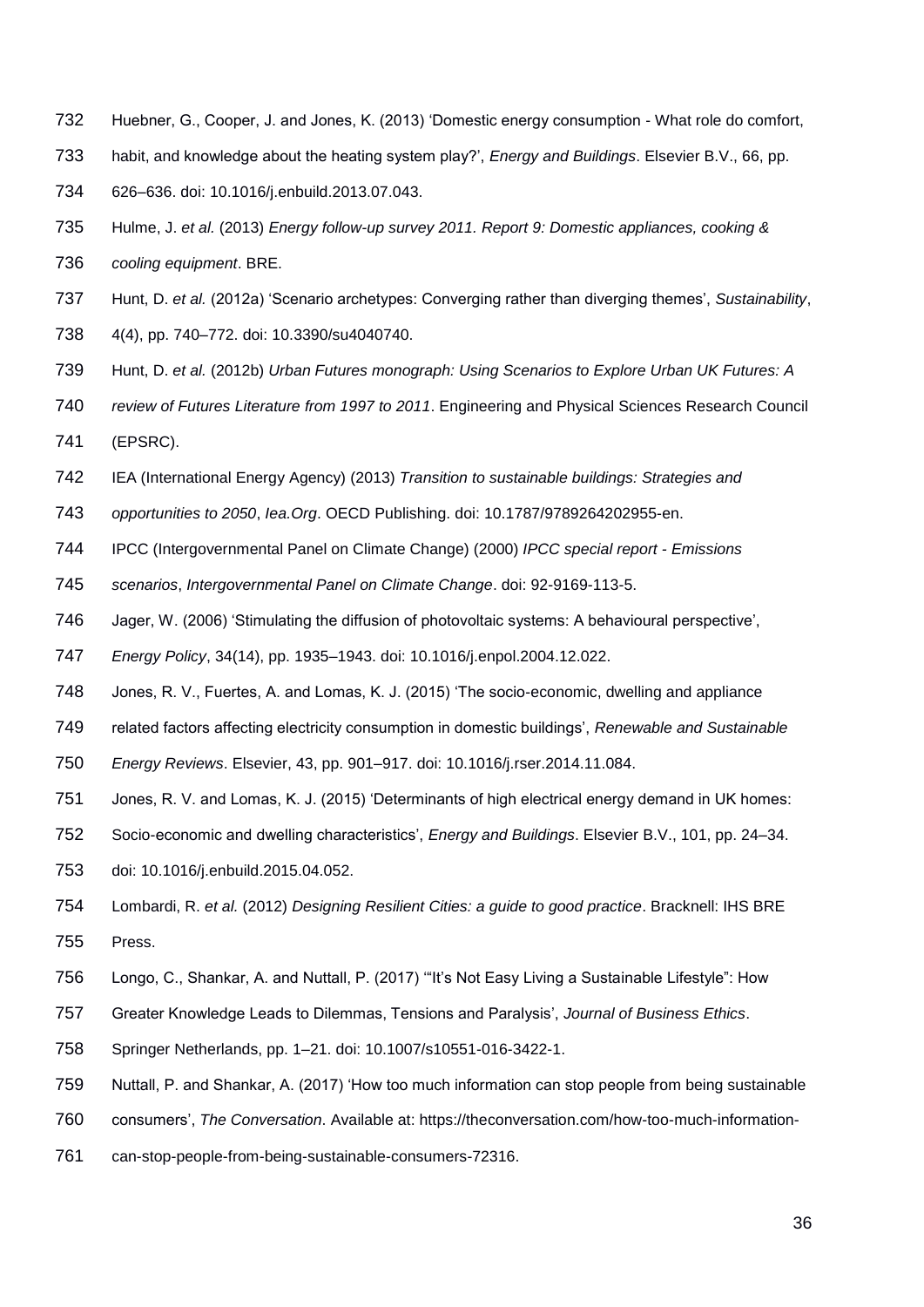- Office for National Statistics (2013) *2011 Census: Population and household estimates for the United*
- *Kingdom*. Available at:
- https://www.ons.gov.uk/peoplepopulationandcommunity/populationandmigration/populationestimates/
- bulletins/populationandhouseholdestimatesfortheunitedkingdom/2011-03-21.
- Ofgem (Office of Gas and Electricity Markets) (2015) *Insights paper on households with electric and*
- *other non-gas heating*. Available at: https://www.ofgem.gov.uk/ofgem-
- publications/98027/insightspaperonhouseholdswithelectricandothernon-gasheating-pdf.
- Ofgem (Office of Gas and Electricity Markets) (2017) *Feed-in Tariff - Annual Report 2017*. Available
- 770 at: https://www.ofgem.gov.uk/system/files/docs/2017/12/feed-in\_tariff\_fit\_annual\_report\_2016-
- 17\_0.pdf.
- Palmer, J. and Cooper, I. (2013) *United Kingdom housing energy fact file*, *Department of Energy &*
- *Climate Change*. doi: URN: 13D/276.
- Perry, A. and Bessant, N. (2014) *SAVE (Solent Achieving Value from Efficiency) Report 1 - Lessons*
- *learnt on Energy Efficiency & Behavioural Change*. London. Available at:
- https://www.ssen.co.uk/WorkArea/DownloadAsset.aspx?id=7876.
- Raskin, P. *et al.* (1998) *Bending the Curve : Toward Global Sustainability*. Stockholm: Stockholm
- Environment Institute. Available at: https://www.tellus.org/pub/Bending the Curve Toward Global
- Sustainability.pdf.
- Raskin, P. *et al.* (2002) *Great Transition. The Promise and Lure of the Times Ahead*, *Stockholm*
- *Environment Institute; Global Scenario Group*. doi: 10.1016/j.jacr.2010.10.010.
- Raskin, P., Electris, C. and Rosen, R. (2010) 'The century ahead: Searching for sustainability',
- *Sustainability*, 2(8), pp. 2626–2651. doi: 10.3390/su2082626.
- Rockström, J. *et al.* (2009) 'Planetary boundaries: exploring the safe operating space for humanity',
- *Ecology and society*. JSTOR, 14(2). doi: 10.1007/s13398-014-0173-7.2.
- Rogers, C. (2012) '[Special issue]', *Engineering Sustainability*. ICE, 165(1), pp. 1–110. Available at:
- https://www.icevirtuallibrary.com/toc/jensu/165/1.
- Rogers, C. *et al.* (2012) 'The urban futures methodology applied to urban regeneration', *Proceedings*
- *of the Institution of Civil Engineers - Engineering Sustainability*, 165(1), pp. 5–20. doi:
- 10.1680/ensu.2012.165.1.5.
- Schwartz, P. (1991) *The Art of the Long View: planning for the future in an uncertain world*. New York: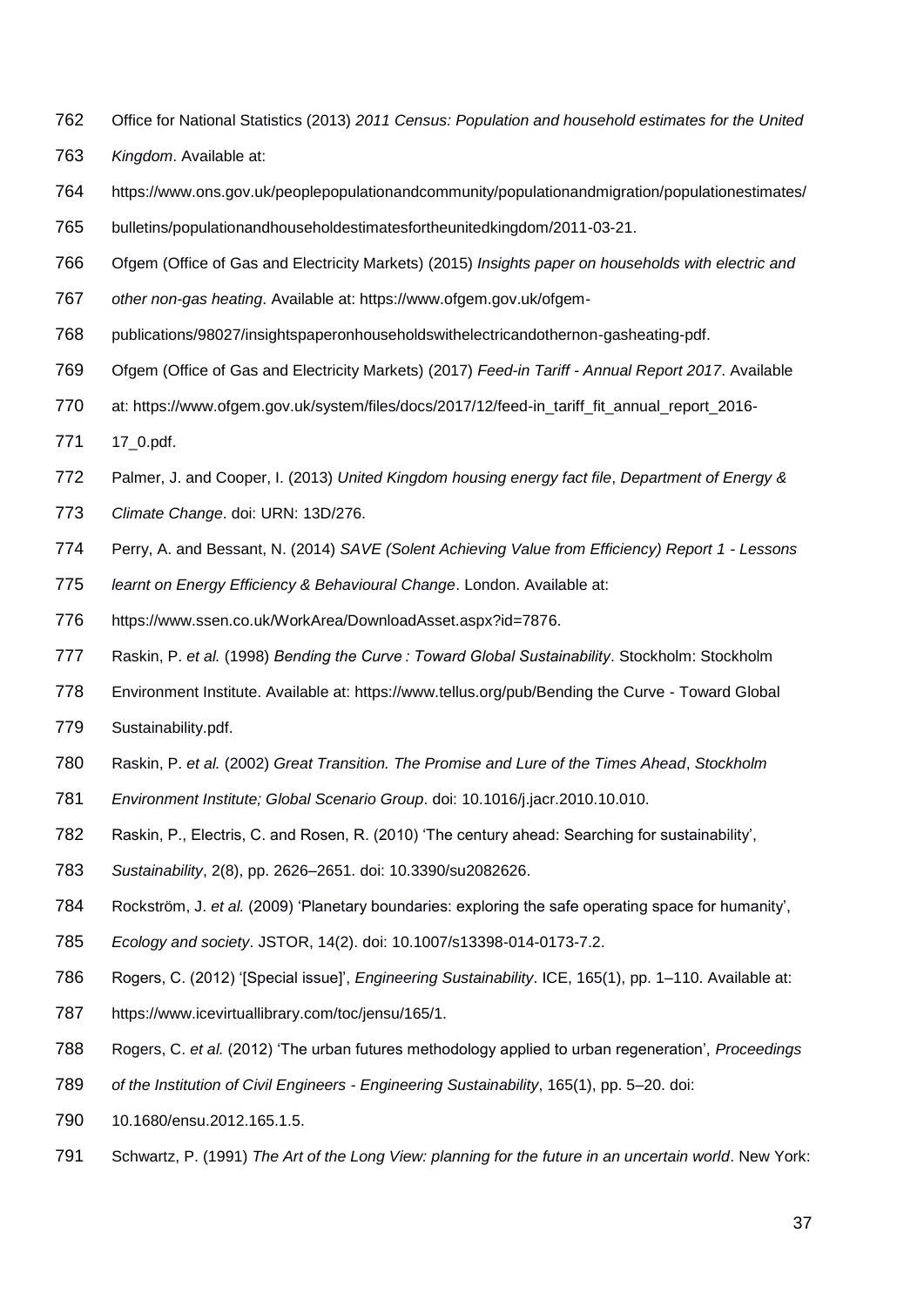- Currency Doubleday.
- Sonderegger, R. C. (1978) 'Movers and stayers: The resident's contribution to variation across
- houses in energy consumption for space heating', *Energy and Buildings*, 1(3), pp. 313–324. doi:
- 10.1016/0378-7788(78)90011-7.
- Tellus Institute, *Data Tables*. Available at: https://www.tellus.org/cgi-bin/scenarios/sds.cgi (Accessed:
- 30 October 2018).
- The Guardian (2010) *Consumer attitudes and perceptions on sustainability*, *The Guardian:*
- *Sustainable Business*. doi: 10.1021/am200647f.
- Thøgersen, J., Curtis, J. and Smith, L. (2012) 'Simple steps to save the environment may not make
- much difference', *The Conversation*. Available at: https://theconversation.com/simple-steps-to-save-
- 802 the-environment-may-not-make-much-difference-6507.
- Thomas, R. (2006) *Environmental design - An introduction for architects and engineers*. Third edit.
- Taylor and Francis.
- U.S. Environmental Protection Agency (2008) 'Reducing Urban Heat Islands: Compendium of
- Strategies Urban Heat Island Basics', in, pp. 1–22. Available at: https://www.epa.gov/heat-
- islands/heat-island-compendium.
- Weber, I. *et al.* (2017) *Explaining flat-specific heating energy consumption by building physics and*
- *behaviour. An interdisciplinary approach.* Available at:
- 810 https://www.researchgate.net/profile/Ines Weber3/publication/318395056 Explaining flat-
- specific\_heating\_energy\_consumption\_by\_building\_physics\_and\_behaviour\_An\_interdisciplinary\_ap
- proach\_Explaining\_flat-specific\_heating\_energy\_consumption\_by\_building\_phys.
- Wright, A. (2008) 'What is the relationship between built form and energy use in dwellings?', *Energy*
- *Policy*, 36(12), pp. 4544–4547. doi: 10.1016/j.enpol.2008.09.014.
- Zimmermann, J. P. (2009) *End-use metering campaign in 400 households In Sweden Assessment of*
- *the Potential Electricity Savings*, *Contract*. doi: Contract 17-05-2743.
-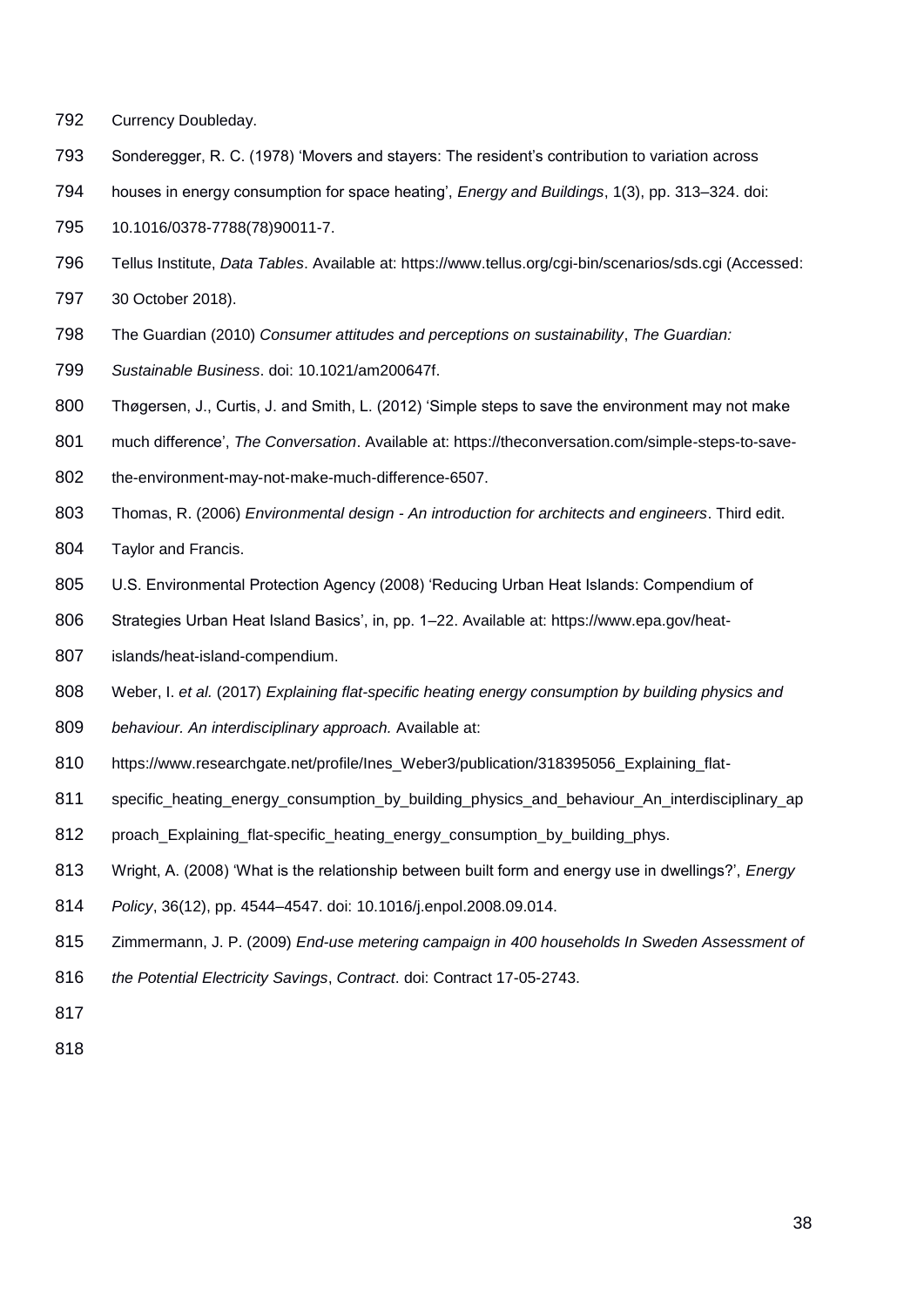```
819 Figures and tables caption list:
```
821 Figure 1. DRC scenarios narrative composition. The narrative of each scenario comprises a brief general narrative describing the main aspects of the scenario, and the characteristics describing the 823 performance of a set of indicators in the scenario. These indicators are variables representing one or more attributes of the system.

826 Figure 2. Analogy between the derivation of the characteristics of a new indicator for one scenario and 827 a sum: the added information given by the characteristics of the relevant indicators and other relevant information "logically produces" the characteristics of the new indicator as result.

 Figure 3. Graphical description of the work done for this paper and how it complements the scenarios from DRC. Some of the attributes represented by the indicators from DRC are factors affecting the 832 energy demand of households. The work done here has defined indicators to represent the missing factors affecting the energy demand of households and characterised them to complement the scenarios from DRC.

 Table 1. Indicators and other information used to derive each of the new indicator's characteristics. 838 References: E[R] report (Greenpeace, 2015), General narratives from DRC (Lombardi et al., 2012), General GSG narratives (Hunt *et al.*, 2012b), Technical document (Electris et al., 2009), Table 840 generator tool (Tellus Institute, 2018).

Table 2. Indicators table: characteristics of each of the new indicators for each scenario.

844 Table 3. Summary of the futures analysis of the conditions needed for the pair 'implementation of a ban 845 to appliances with standby power above 0.5 W'-'decrease the electricity consumed in households'  $(\checkmark)$ , 846 supported in the scenario; ?, questionable if supported in the scenario;  $\times$ , not supported in the scenario).